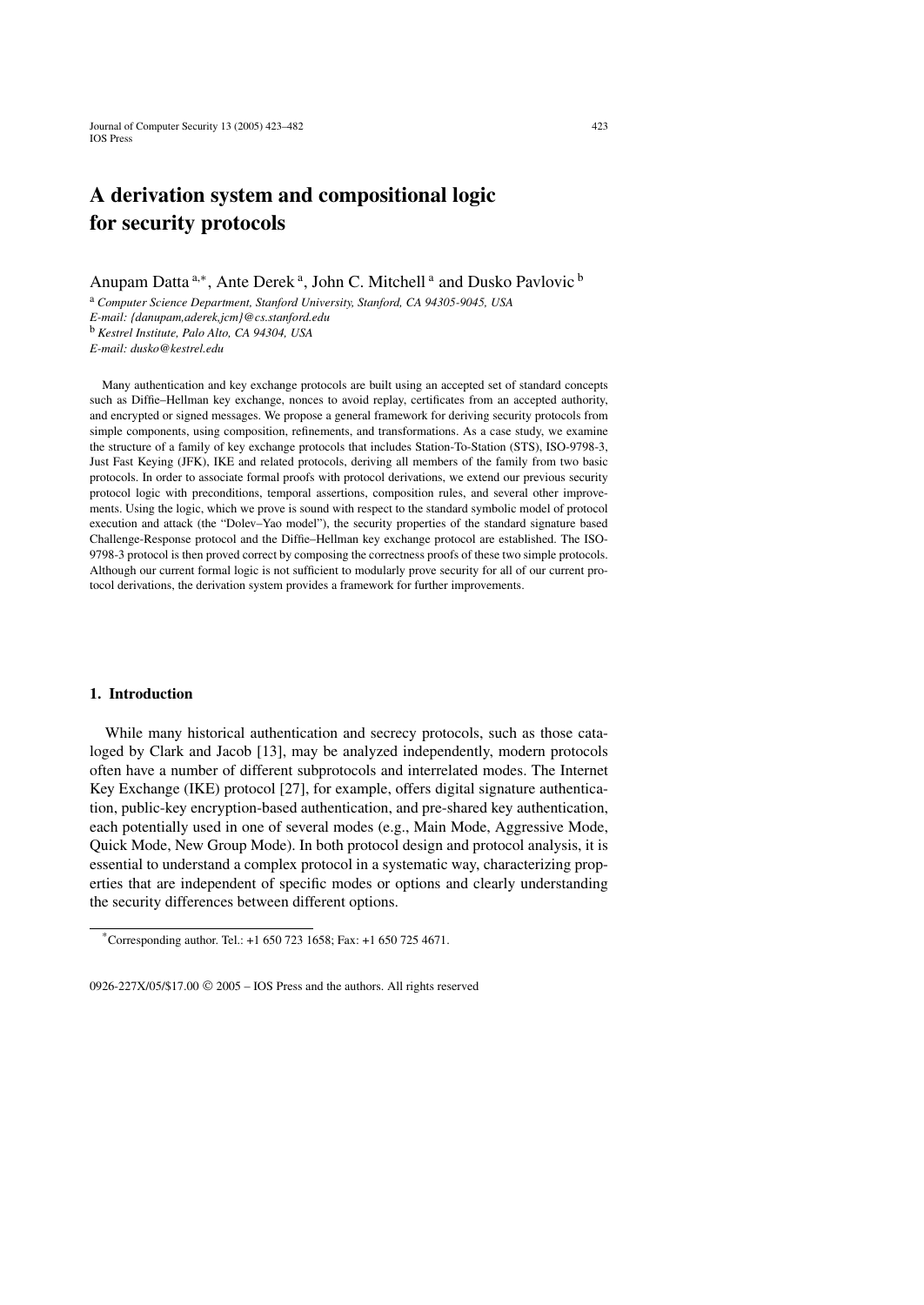#### 424 *A. Datta et al. / A derivation system and compositional logic for security protocols*

Many researchers and practitioners working in the field of protocol security recognize that common authentication and key exchange protocols are built using an accepted set of standard concepts. The common building blocks include Diffie– Hellman key exchange, nonces to avoid replay, certificates from an accepted authority to validate public keys, and encrypted or signed messages that can only be created or read by identifiable parties. An informal practice of presenting protocols incrementally, starting from simple components and extending them by features and functions, is used in [21], with efforts to formalize the practice appearing in [8]. More recently, Bellare, Canetti and Krawczyk [5], for example, have studied protocol transformations that add authentication to a protocol scheme. However, there is no comprehensive theory about how each standard protocol part works, and how properties of a compound protocol can be derived from properties of its parts.

In this paper, we describe a methodology for deriving protocols from components, and an associated logic for reasoning about components and their composition. As a step toward a general theory, we examine the structure of a family of key exchange protocols that includes Station-To-Station (STS), ISO-9798-3, Just Fast Keying (JFK) and related protocols, showing how all the protocols in this family may be derived systematically. The protocol derivation system for this class of protocols consists of two base protocol components, a composition operation, three transformations, and seven refinements. The two protocol components are Diffie–Hellman key exchange [20] and a two-message signature-based challenge and response authentication protocol. The refinements (which add data to message fields) include extending messages by certificates in order to discharge the assumption that each participant knows the other's public key. The transformations include moving data from a later message to an earlier one, and reordering messages using a denial-ofservice prevention "cookie" technique. While additional refinements and transformations may be needed to derive other kinds of protocols, we have found in subsequent work [17] that the relatively small set described in this paper covers some interesting ground.

Our long-term goal is to develop a logic in which protocol correctness proofs follow the derivation steps. With each protocol component, we hope to prove properties that will be sufficient to reason about useful protocols built from that component. When components are composed, composition proof rules presented in this paper allow us to conclude properties of the composition. Although we do not present a systematic way of reasoning about a general class of refinements and transformations, we hope the logic originally presented in [23,24] and further developed in this paper can be extended to modular proofs that follow the structure of many protocol derivations. With this goal in mind, we extend our previous security protocol logic in several ways, prove the logic sound with respect to the standard symbolic model of protocol execution and attack (the "Dolev–Yao model"), and use the formal logic to establish security properties of protocols involving the standard signature based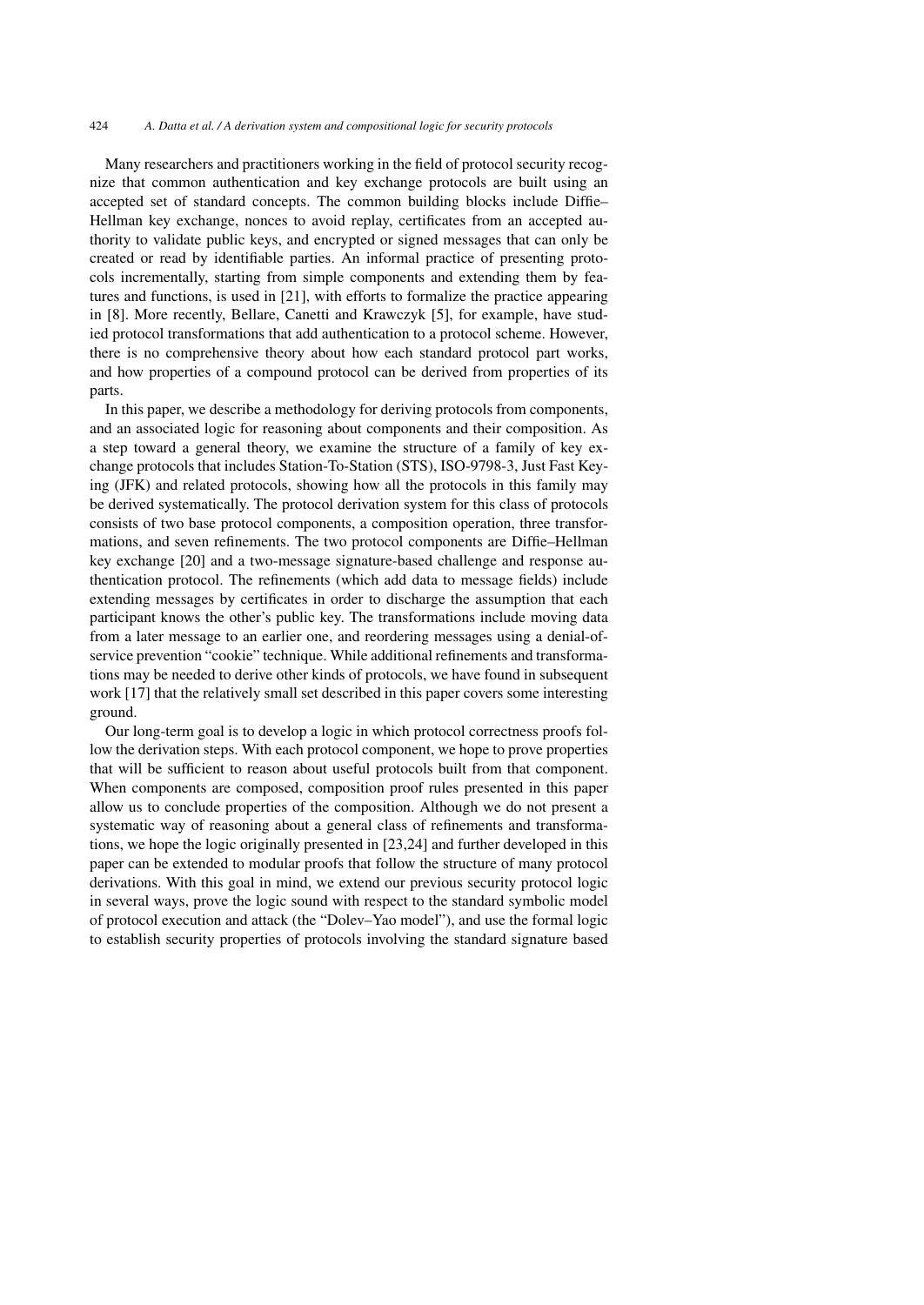Challenge-Response protocol and the Diffie–Hellman key exchange protocol are established.

The logic presented in [23,24] uses assertions of the form  $[actions]_A\phi$ , which states that after principal A performs the indicated actions, the formula  $\phi$  will be true, regardless of actions of any malicious attacker. By proving such assertions about each role of a protocol, security properties of the protocol may be established. We extend the logic of [23,24] with preconditions, temporal operators, the ability to reason more accurately about multiple roles executed by the same principal, asynchronous communication through buffers, signatures, and Diffie–Hellman exponentiation. The main reason for preconditions is to allow reasoning about protocol composition, as described in the next paragraph. Temporal operators allow us to express authentication properties, in the form of matching conversations. For example, a postcondition of the form ActionsInOrder(Send(X, ...), Receive(Y, ...), Send(Y, ...), Receive(X, ...), expressible using temporal operator  $\Diamond$  referring to the past and  $\ominus$ referring to the previous state, says that actions of principals  $X$  and  $Y$  occurred in a certain order. If principal  $X$  can be sure of this order, then  $X$  is assured that  $Y$ saw certain actions occur in a certain order. The addition of signatures and Diffie– Hellman exponentiation extend the range of applicability of the logic.

Conceptually, reasoning about protocol composition involves two basic problems. The first may be called *additive combination* – we wish to combine protocol components in a way that accumulates security properties. The second basic problem is ensuring *nondestructive combination*. If two mechanisms are combined, each serving a separate purpose, then it is important to be sure that neither one degrades the security properties of the other. An interesting illustration of the significance of nondestructive combination is the construction in [30], which shows that for every security protocol there is another protocol that interacts with it insecurely.

Intuitively, additive combination is captured in the logic by a before-after formalism for reasoning about steps in protocol execution. Suppose  $P$  is a sequence of protocol steps, and  $\phi$  and  $\psi$  are formulas asserting secrecy of some data, past actions of other principals, or other facts about a run of a protocol. The triple  $\phi[P]_A\psi$  means that if  $\phi$  is true before principal A does actions P, then  $\psi$  will be true afterwards. For example, the precondition might assert that  $A$  knows  $B$ 's public key, the actions  $P$ allow  $A$  to receive a signed message and verify  $B$ 's signature, and the postcondition may say that  $B$  sent the signed message that  $A$  received. The importance of beforeafter assertions is that we can combine assertions about individual protocol steps to derive properties of a sequence of steps: if  $\phi[P]_A \psi$  and  $\psi[P']_A \theta$ , then  $\phi[PP']_A \theta$ . For example, an assertion assuming that keys have been successfully distributed can be combined with steps that do key distribution to prove properties of a protocol that distributes keys and uses them.

Nondestructive combination is useful for reasoning about running older versions of a protocol concurrently with current versions (e.g., SSL 2.0 and SSL 3.0) and for verifying protocols like IKE [27] which contain a large number of sub-protocols.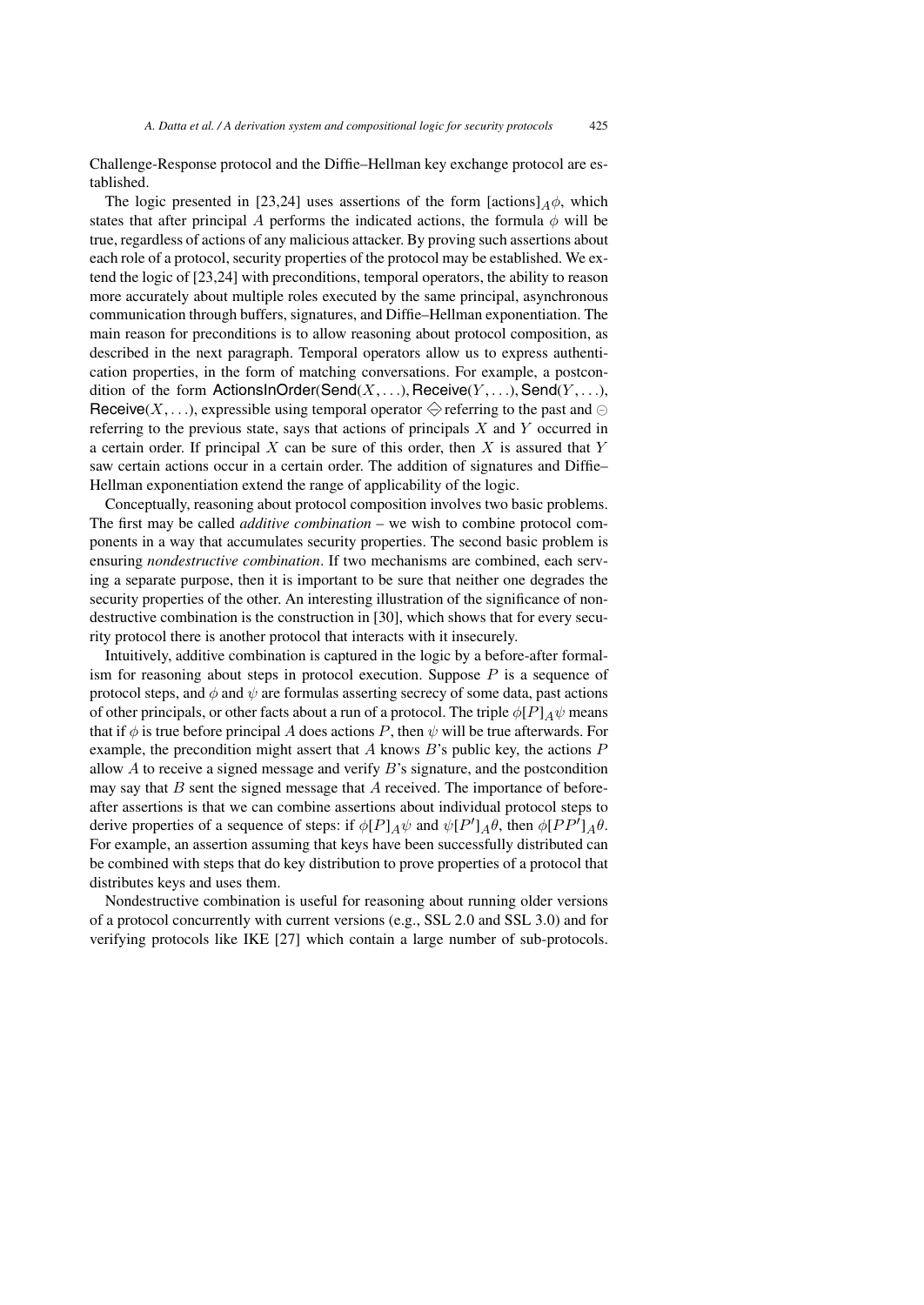Within the logic, this notion is captured using invariance assertions. The central assertion in our reasoning system,  $\Gamma \vdash \phi[P]_A \psi$ , says that in any protocol satisfying the invariant Γ, the before-after assertion  $\phi[P]_A\psi$  holds in any run (regardless of any actions by any dishonest attacker). Typically, our invariants are statements about principals that follow the rules of a protocol, as are the final conclusions. For example, an invariant may state that every honest principal maintains secrecy of its keys, where "honest" means simply that the principal only performs actions that are given by the protocol. A conclusion in such a protocol may be that if Bob is honest (so no one else knows his key), then after Alice sends and receives certain messages, Alice knows that she has communicated with Bob. Under the specific conditions described in this paper, nondestructive combination occurs when two protocols are combined and neither violates the invariants of the other.

The rest of the paper is organized as follows. Section 2 describes the main ideas underlying the protocol derivation system. In Section 3, we present the derivations of the STS family of key exchange protocols. Section 4 discusses the logic, using which we prove security properties of protocols, and methods for formalizing protocol composition. To illustrate the use of these methods, the *ISO-9798-3* protocol is formally derived from two component subprotocols based on the Diffie– Hellman key exchange protocol and the signature-based Challenge-Response protocol. Section 5 surveys previous work on protocol derivation and composition. Finally, Section 6 presents our conclusions and propose some interesting themes for future work.

# **2. Derivation framework**

Our framework for deriving security protocols consists of a set of basic building blocks called *components* and a set of operations for constructing new protocols from old ones. These operations may be divided into three different types: *composition*, *refinement* and *transformation*.

A *component* is a basic protocol step or steps, used as a building block for larger protocols. Since the present paper uses key exchange protocols as a worked example, we take Diffie–Hellman key exchange as a basic component. A *composition* operation combines two protocols. Parallel composition and sequential composition with term substitution are two examples of composition operations. A *refinement* operation acts on message components of a single protocol. For example, replacing a plaintext nonce by an encrypted nonce is a refinement. A refinement does not change the number of messages or the basic structure of a protocol. A *transformation* operates on a single protocol, and may modify several steps of a protocol by moving data from one message to another, combining steps, or inserting one or more additional steps. For example, moving data from one protocol message to an earlier message (between the same parties) is a transformation.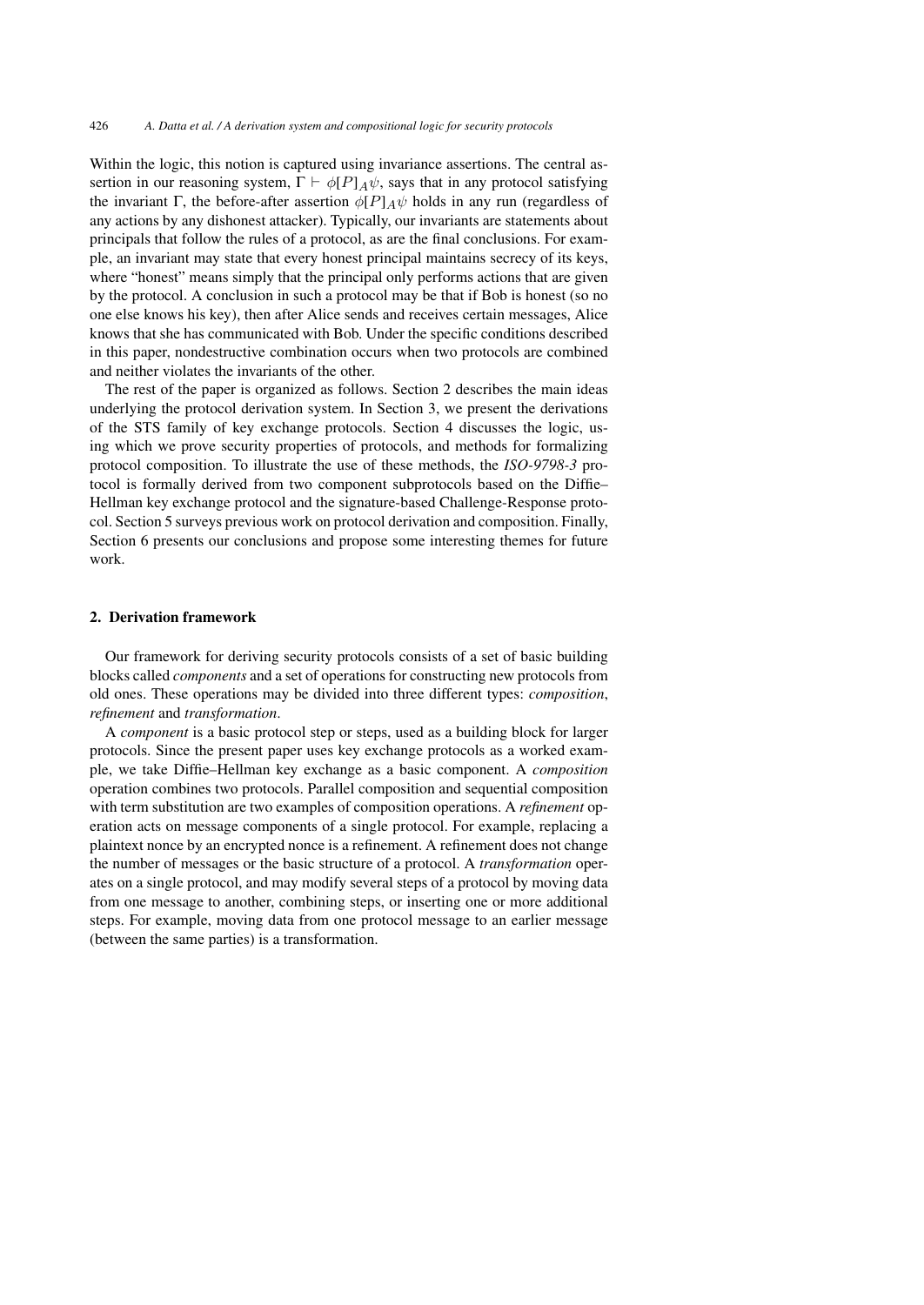In principle, there may be many possible protocol refinements and transformations. Our goal in this paper is to show how protocol composition, refinement, and transformation may be used by working out some examples and expanding our formal proof system. In the next section, we examine the structure of a set of key exchange protocols (which we call the STS family) to illustrate the use of this method. Among the derived protocols are STS [21], the standard signature-based challengeresponse protocol [46], JFKi, JFKr, ISO-9798-3 [2], and the core of the IKE protocol [27].

#### **3. Derivation of the STS family**

The STS family includes protocols like IKE which have been deployed on the Internet and JFKi and JFKr which were considered by IETF as replacements for IKE. The security properties relevant to the STS family of protocols include key secrecy, mutual authentication, denial-of-service protection, identity protection and computational efficiency. Computational efficiency is achieved by reusing Diffie– Hellman exponentials across multiple sessions.

We begin by describing the basic components, and the composition, refinement and transformation operations used in deriving the STS family of key exchange protocols. The components and operations are presented tersely, with additional intuition and explanation given where they are used.

In informally describing the derivation system, we use a standard messages-andarrows notation for protocol steps. Experience suggests that this simple notation is useful for conveying some of the central ideas. However, the reader should bear in mind that, in addition, a protocol involves initial conditions, communication steps, and internal actions. When we derive a protocol, the derivation step may act on the initial conditions, network messages, or internal actions.

### *3.1. Components*

A protocol component consists of a set of roles (e.g., initiator, responder, server), where each role has a sequence of inputs, outputs and protocol actions. Intuitively, a principal executing a role of the protocol starts in a state where it knows the inputs (e.g., its private signing key), executes the prescribed actions (e.g., generates nonces, sends or receives messages) and then produces the outputs (e.g., a shared key if the protocol is a key exchange protocol). In this derivation, we use Diffie–Hellman key exchange and a signature-based authenticator as basic components.

#### *Diffie–Hellman component,* C<sup>1</sup>

The Diffie–Hellman protocol [20] provides a way for two parties to set up a shared key  $(g^{ir})$  which a passive attacker cannot recover. There is no authentication guarantee: the secret is shared between two parties, but neither can be sure of the identity of the other. Our component  $C_1$  contains only the internal computation steps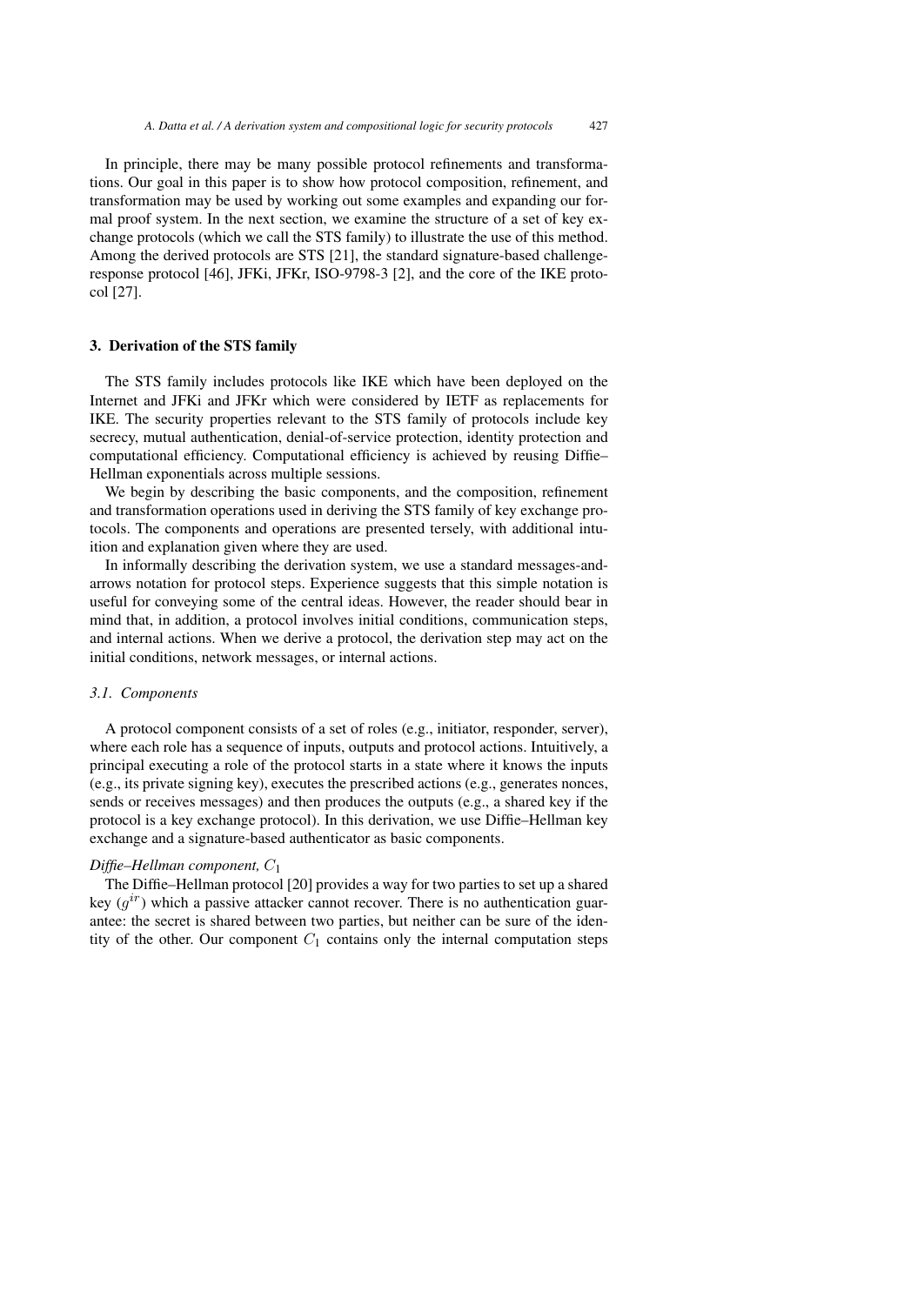of the Diffie–Hellman protocol. The initiator and responder role actions are given below.

I: generates random value i and computes  $g^i$  (for previously agreed base b) R: generates random value r and computes  $g<sup>r</sup>$  (for previously agreed base b)

In this component no messages are sent; the exponentials are considered to be the output of this protocol fragment.

#### *Signature-based authenticator, C*<sub>2</sub>

The signature-based challenge-response protocol shown below is a standard mechanism for one-way authentication (see Section 10.3.3 of [46])

$$
\begin{array}{c}\nI \longrightarrow R : m \\
R \longrightarrow I : SIG_R(m)\n\end{array}
$$

It is assumed that  $m$  is a fresh value or nonce and that the initiator,  $I$ , possesses the public key certificate of responder,  $R$ , and can therefore verify the signature.

### *3.2. Composition*

The composition operation used is sequential composition of two protocol components with term substitution. The precise definition of this operation is in Section 4.4. Intuitively, the roles of the composed protocol have the following structure: the input sequence is the same as that of the first component and the output is the same as that of the second component; the actions are obtained by concatenating the actions of the first component with those of the second (sequential composition) with an appropriate term substitution – the outputs of the first component are substituted for the inputs of the second.

### *3.3. Refinements*

While defining refinements, we use the notation  $a \Rightarrow b$  to indicate that some instance of message component  $\alpha$  in the protocol should be replaced by  $\delta$ .

*Refinement*  $R_1$ .  $SIG_X(m) \Rightarrow E_K(SIG_X(m))$ , where K is a key shared with the peer. The purpose of this refinement is to provide identity protection against passive attackers. In all the protocols that we consider in this paper, everything signed is public. So, an attacker can verify guesses at identities of a principal if the signature is not encrypted.

*Refinement*  $R_2$ .  $SIG_X(m) \Rightarrow SIG_X(HMAC_K(m, ID_X))$ , where *K* is a key shared with the peer. While the signature by itself proves that this term was generated by  $X$ , the keyed hash in addition proves that  $X$  possesses the key  $K$ . This additional property is crucial for mutual authentication guaranteed by IKE. It is further elaborated in the derivation below.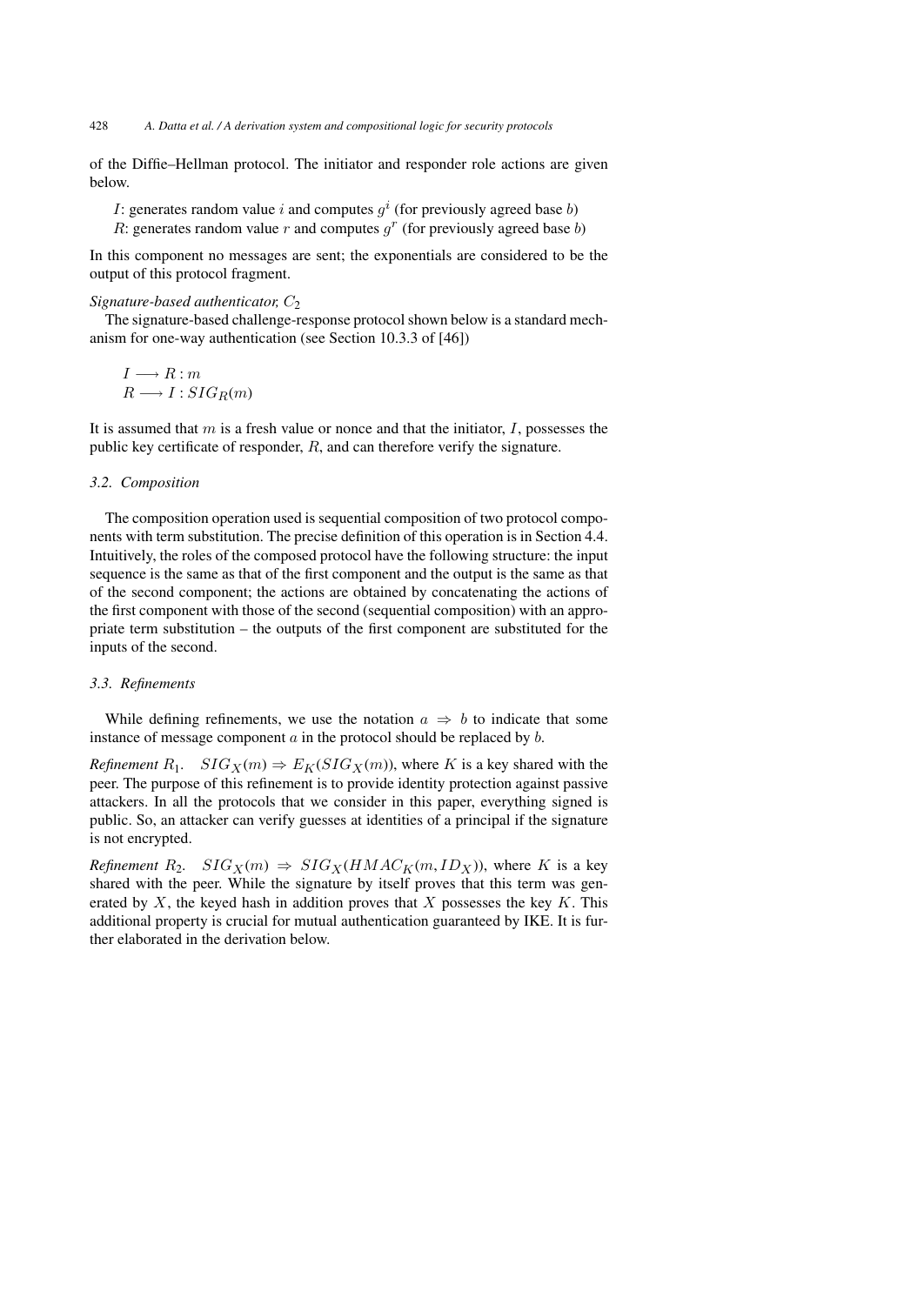*Refinement*  $R_3$ .  $SIG_X(m) \Rightarrow SIG_X(m)$ ,  $HMAC_K(m, ID_X)$ , where K is a key shared with the peer. This refinement serves the same purpose as  $R_2$  and is used to the derive the core of the JFKr protocol.

*Refinement*  $R_4$ .  $SIG_X(m) \Rightarrow SIG_X(m, ID_Y)$ , where Y is the peer. It is assumed that X possesses the requisite identifying information for Y, e.g.,  $Y's$  public key certificate, before the protocol is executed. This assumption can be discharged if X receives  $Y's$  identity in an earlier message of the protocol. In public-key based challenge-response protocols, the authenticator should identify both the sender and the intended recipient. Otherwise, the protocol is susceptible to a person-in-themiddle attack. Here, the signature identifies the sender and the identity inside the signature identifies the intended recipient. In an encryption-based challenge-response protocol (e.g., Needham–Schroeder [53]), since the public encryption key identifies the intended recipient, the sender's identity needs to be included inside the encryption. The original protocol did not do so, resulting in the property discovered nearly twenty years later by Lowe [33].

*Refinement*  $R_5$ .  $g^x \Rightarrow g^x, n_x$ , where  $n_x$  is a fresh value. In many Diffie–Hellman based key exchange protocols, the Diffie–Hellman exponentials serve two purposes: (a) they provide the material to derive secret keys; (b) they provide the freshness guarantee for runs required in order to prevent replay attacks. However, Diffie– Hellman exponentials are expensive to compute. This refinement makes participants exchange nonces in addition to Diffie–Hellman exponentials, thereby offloading function (b) onto the nonces. The use of nonces enables the reuse of exponentials across multiple sessions resulting in a more efficient protocol. On the other hand, when exponents are reused, perfect forward secrecy is lost. This tradeoff is offered both by JFKi and JFKr.

*Refinement*  $R_6$ .  $SIG_X(m) \Rightarrow SIG_X(m), ID_X$ , where  $ID_X$  denotes the public key certificate of  $X$ . Since the other party may not possess the signature-verification key, it is necessary to include the certificate along with the signature. Unlike refinements  $R_1$  and  $R_5$  above, which add properties to a protocol (identity protection and efficiency respectively), this is an example of a refinement which discharges the assumption that the principals possess each other's public key certificates before the session.

*Refinement*  $R_7$ .  $E_K(m) \Rightarrow E_K(m)$ ,  $HMAC_{K'}(role, E_K(m))$ , where K and K<sup>T</sup> are keys shared with the peer and *role* identifies the protocol role in which this term was produced (initiator or responder). This refinement is used in the derivation of JFKr. Here, each party includes a keyed hash of the encrypted signature and its own role (i.e., initiator or responder) in addition to the signature. The hash serves the same purpose as in refinements  $R_2$ ,  $R_3$ . The protocol role is included inside the hash to prevent reflection attacks.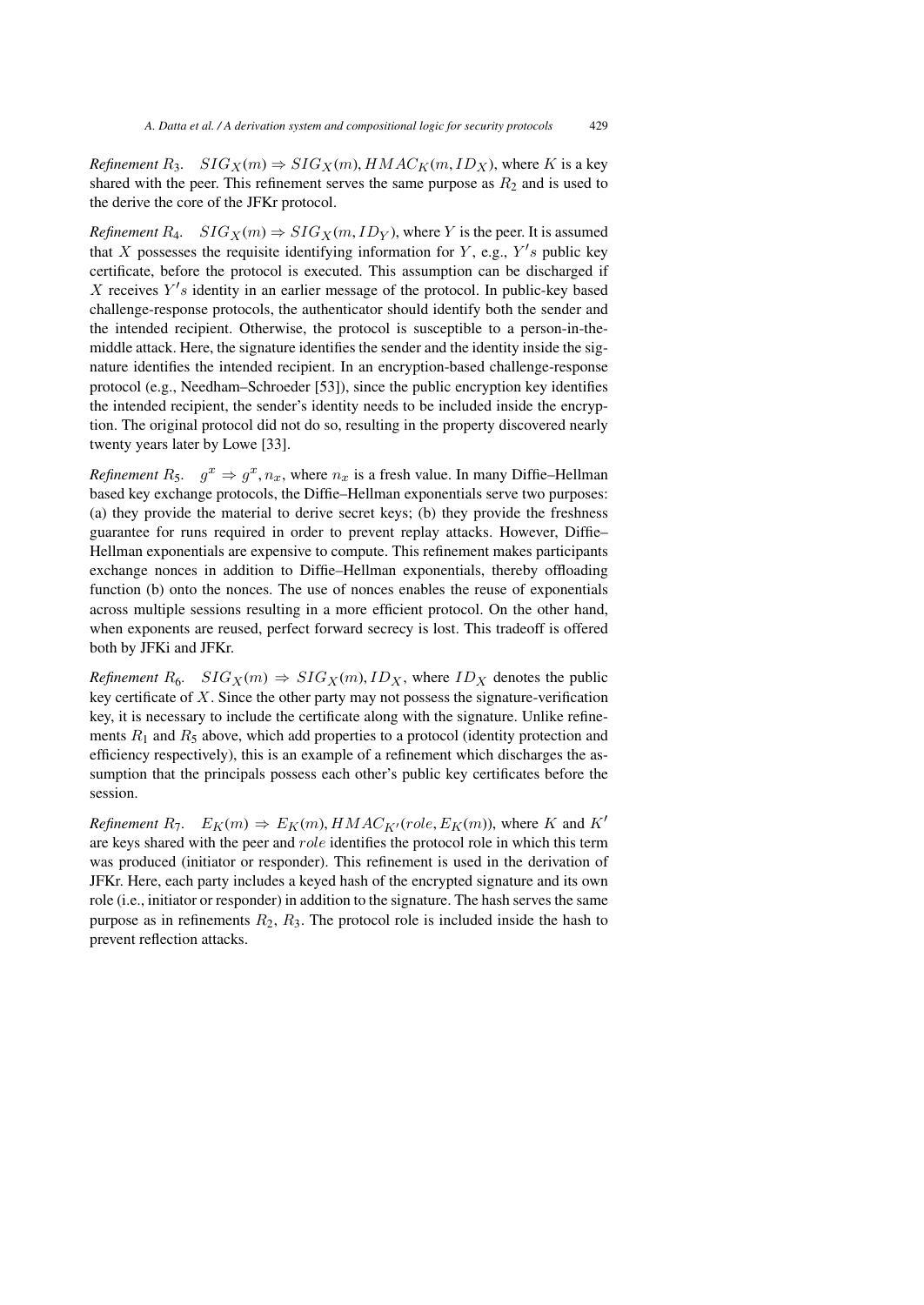#### *3.4. Transformations*

### *Message component move,* T<sup>1</sup>

This transformation moves a top-level field  $t$  of a message  $m$  to an earlier message  $m'$ , where  $m$  and  $m'$  have the same sender and receiver, and if t does not contain any data freshly generated or received between the two messages. One reason for using this transformation is to reduce the total number of messages in the protocol.

# *Binding, T<sub>2</sub>*

Binding transformations generally add information from one part of a protocol to another in order to "bind" the two parts in some meaningful way. The specific instance of this general concept that we use in this paper adds a nonce from an earlier message into the signed portion of a later message, as illustrated in Fig. 1.

We can understand the value of this transformation by considering the signaturebased authenticator,  $C_2$ , described above. Protocol  $C_2$  provides one-sided authentication: after executing the protocol,  $I$  is assured that the second message was generated by  $R$  in response to the first message. However,  $R$  does not know the identity of  $I$ . Since the goal of a mutual authentication protocol is to provide the authentication guarantee to both parties, it seems likely that we can construct a mutual authentication protocol from two instances (executed in opposite directions) of  $C_2$ . However, the sequential composition of two runs of  $C_2$  does not quite do the job, since neither party can be sure that the other participated in one of the runs. If we take the protocol obtained by sequential composition of two instances of  $C_2$ , apply transformation  $T_1$ on nonce  $n$  to obtain the protocol on the left side of Fig. 1, and then apply the binding transformation to obtain the one on the right, the resulting protocol with both nonces inside the signatures ensures that  $m$  and  $n$  belong to the same session.

We note, however, that the protocol on the right side of Fig. 1 does not guarantee mutual authentication in the conventional sense. Specifically, after I completes a session with  $R$ , initiator I cannot be sure that R knows she has completed the same session with  $I$ . The stronger guarantee may be achieved by including the peer's identity inside the signatures, as discussed further in Section 3.5. Also, note that our formal model does not allow type confusion attacks, which is essential for the soundness of this transformation.

### *Cookie,* T<sup>3</sup>

The purpose of the cookie transformation is to make a protocol resistant to blind Denial-of-Service (DoS) attacks. Under certain assumptions, it guarantees that the responder does not have to create state or perform expensive computation before a

$$
I \longrightarrow R : m
$$
  
\n
$$
R \longrightarrow I : n, SIG_R(m) \longrightarrow R \longrightarrow I : n, SIG_R(n, m)
$$
  
\n
$$
I \longrightarrow R : SIG_I(n) \longrightarrow R : SIG_I(m, n)
$$

Fig. 1. An example of a binding transformation.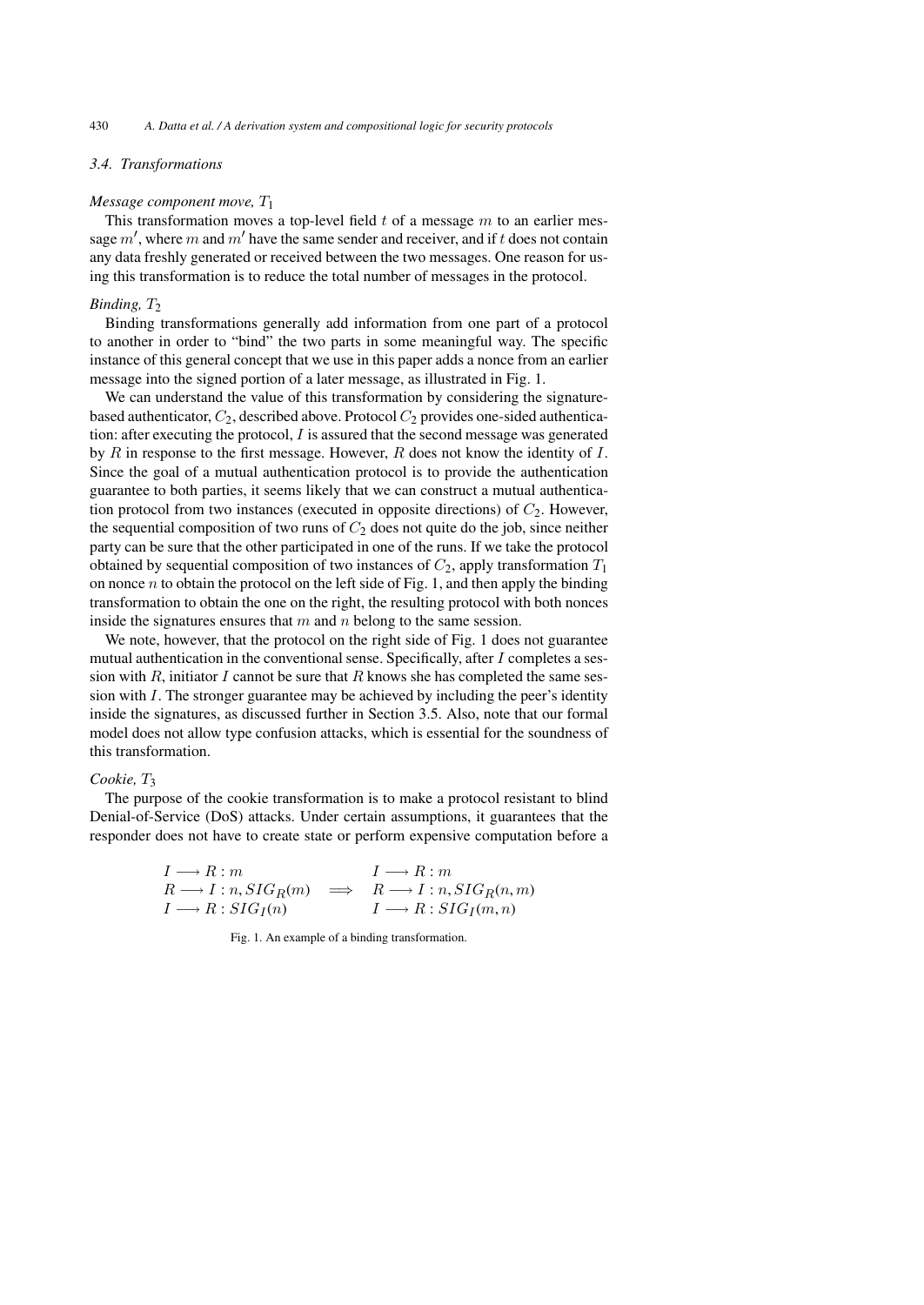$$
I \longrightarrow R : m_1 \qquad I \longrightarrow R : m_1
$$
  
\n
$$
R \longrightarrow I : m_2 \qquad R \longrightarrow I : m_2^c, HMAC_{HK_R}(m_1, m_2^c)
$$
  
\n
$$
I \longrightarrow R : m_3 \implies I \longrightarrow R : m_3, m_1, m_2^c,
$$
  
\n
$$
HMAC_{HK_R}(m_1, m_2^c)
$$
  
\n...  
\n
$$
R \longrightarrow I : m_2^e
$$
  
\n...

#### Fig. 2. An example of a cookie transformation.

round-trip communication is established with the initiator. The cookie transformation is described in detail in [19], where it is derived using more primitive operations. Here, we only touch on the main idea.

An example of a cookie transformation is shown in Fig. 2. The protocol on the left hand side is a standard three message protocol in which after receiving message  $m_1$ , R creates state and replies with message  $m<sub>2</sub>$ . Clearly, this protocol is vulnerable to both computation and memory DoS attacks. Now assume that the components of message  $m<sub>2</sub>$  can be divided into two sets: those that can be computed without performing any expensive operation (denoted by  $m_2^c$ ) and those that require expensive operations (denoted by  $m_2^e$ ). In the transformed protocol, upon receiving the first message, the responder  $R$  does not create local state and does not perform any expensive computation. Instead,  $R$  sends an unforgeable token (cookie) back to  $I$  which captures the local state, and resumes the protocol only after the cookie is returned by I. Here the cookie is a keyed hash of message  $m_1$  and  $m_2^c$ . The key used for this purpose,  $HK_R$ , is known only to R. Since expensive computation and creation of state is deferred till it is established that the initiator can receive messages at the IP address which it claimed as its own, the resulting protocol is resistant to blind DoS attacks.

### *3.5. The derivation*

We now use the components and operations of the derivation system defined above to systematically derive the protocols in the STS family. The complete derivation graph is shown in Fig. 3. In what follows, we trace the derivations of the various protocols in the graph. At each derivation step, we explain what property that step helps achieve.

*Protocol*  $P_1$ . Obtained by sequential composition of two symmetric copies of component  $C_2$ .

$$
I \longrightarrow R : m
$$
  
\n
$$
R \longrightarrow I : SIG_R(m)
$$
  
\n
$$
R \longrightarrow I : n
$$
  
\n
$$
I \longrightarrow R : SIG_I(n)
$$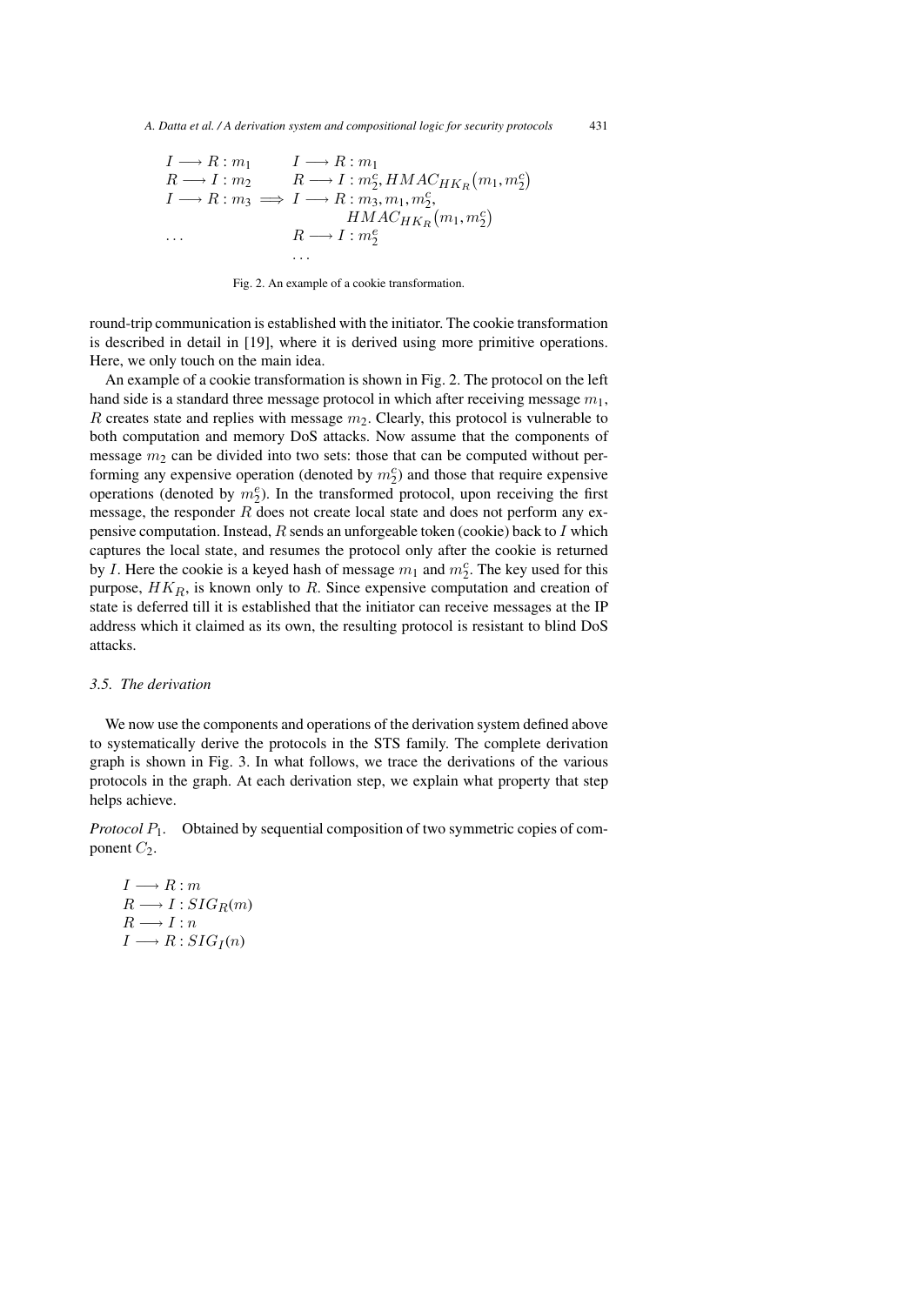

Fig. 3. Derivation graph of the STS protocol family.

This is the first step in constructing a mutual authentication protocol from two instances of an unilateral authentication protocol. Here, it is assumed that  $m$  and  $n$ are fresh values and that  $I$  and  $R$  possess each other's public key certificates and so can verify the signatures.

*Protocol*  $P_2$ . Obtained from protocol  $P_1$  by using transformation  $T_1$ : the component of message 3 is moved up to message 2.

 $I \longrightarrow R : m$  $R \longrightarrow I : n, SIG_R(m)$  $I \longrightarrow R : SIG_I(n)$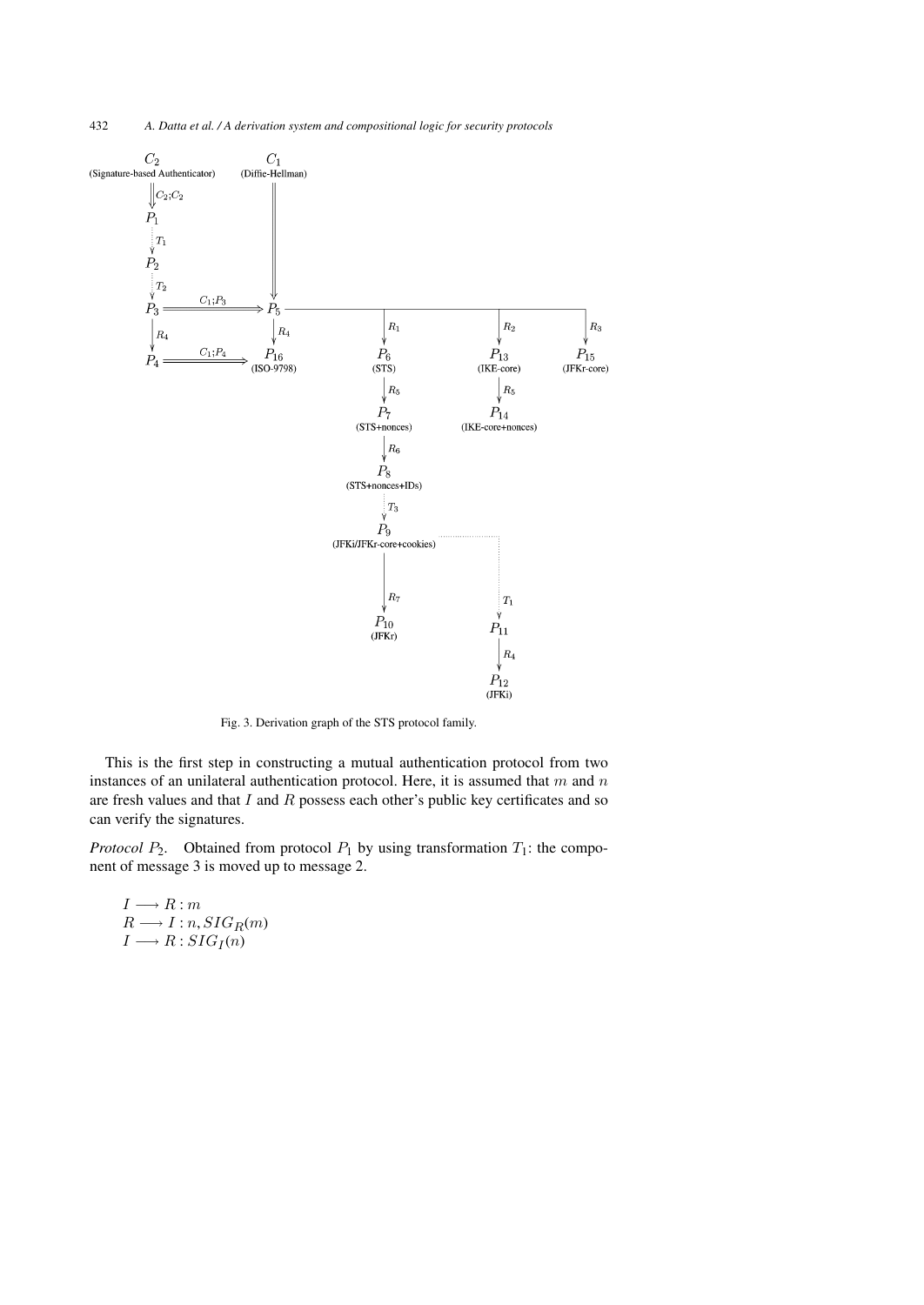This refinement serves to reduce the number of messages in the protocol from 4 to 3.

*Protocol*  $P_3$ . Obtained from protocol  $P_2$  by using the binding transformation,  $T_2$ .

$$
I \longrightarrow R : m
$$
  
\n
$$
R \longrightarrow I : n, SIG_R(n, m)
$$
  
\n
$$
I \longrightarrow R : SIG_I(m, n)
$$

After executing this protocol,  $I$  is assured that  $R$  generated the second message and moreover that the message was freshly generated. However, as elaborated below, it would be incorrect of I to conclude that R believes that she was talking to I. The source of the problem is that the authenticator does not indicate who the message was meant for. One way to get around it is by applying refinement  $R_4$  mentioned in the previous section. There are other ways too as we will see while proceeding with the derivation.

The following attack describes a scenario in which  $R$  and  $I$  hold different beliefs about who they completed the session with. Attacker  $M$  intercepts and then forwards the first two messages, obtaining nonces  $m$  and  $n$ . Then  $M$  blocks the final message from I and substitutes  $SIG<sub>M</sub>(m, n)$ . After these steps, I believes nonces m and n were exchanged with R, but R believes the nonce m was generated by imposter M.

*Protocol*  $P_5$ . Obtained by composing component  $C_1$  with protocol  $P_3$ .

$$
I \longrightarrow R : g^{i}
$$
  
\n
$$
R \longrightarrow I : g^{r}, SIG_{R}(g^{r}, g^{i})
$$
  
\n
$$
I \longrightarrow R : SIG_{I}(g^{i}, g^{r})
$$

The nonces m and n were instantiated to Diffie–Hellman exponents  $q^i$  and  $q^r$ . The assumption that m and n are fresh values is still valid as long as i and r are fresh. This is an example of composition by term substitution. Intuitively, the actions that any principal carries out in  $P_5$  is the sequential composition of the actions that she carries out in  $C_1$  and in  $P_3$ , except that instead of sending and receiving nonces, she sends and receives Diffie–Hellman exponentials. That is why it makes sense to regard term substitution as a composition operation. Protocol  $P_5$  possesses all the properties of protocol  $P_3$ . In addition, whenever I completes a session supposedly with R, then if R is honest, then I and R share a secret,  $g^{ir}$ . Note that since the person-in-the-middle attack described above is still possible,  $R$  may not believe that she has a shared secret with I.

After protocol  $P_5$ , four different derivation paths can be seen in Fig. 3. The first path includes STS, JFKi and JFKr; the second path includes the core of IKE; the third path includes a protocol that forms the core of IKE-sigma [32] and JFKr; the fourth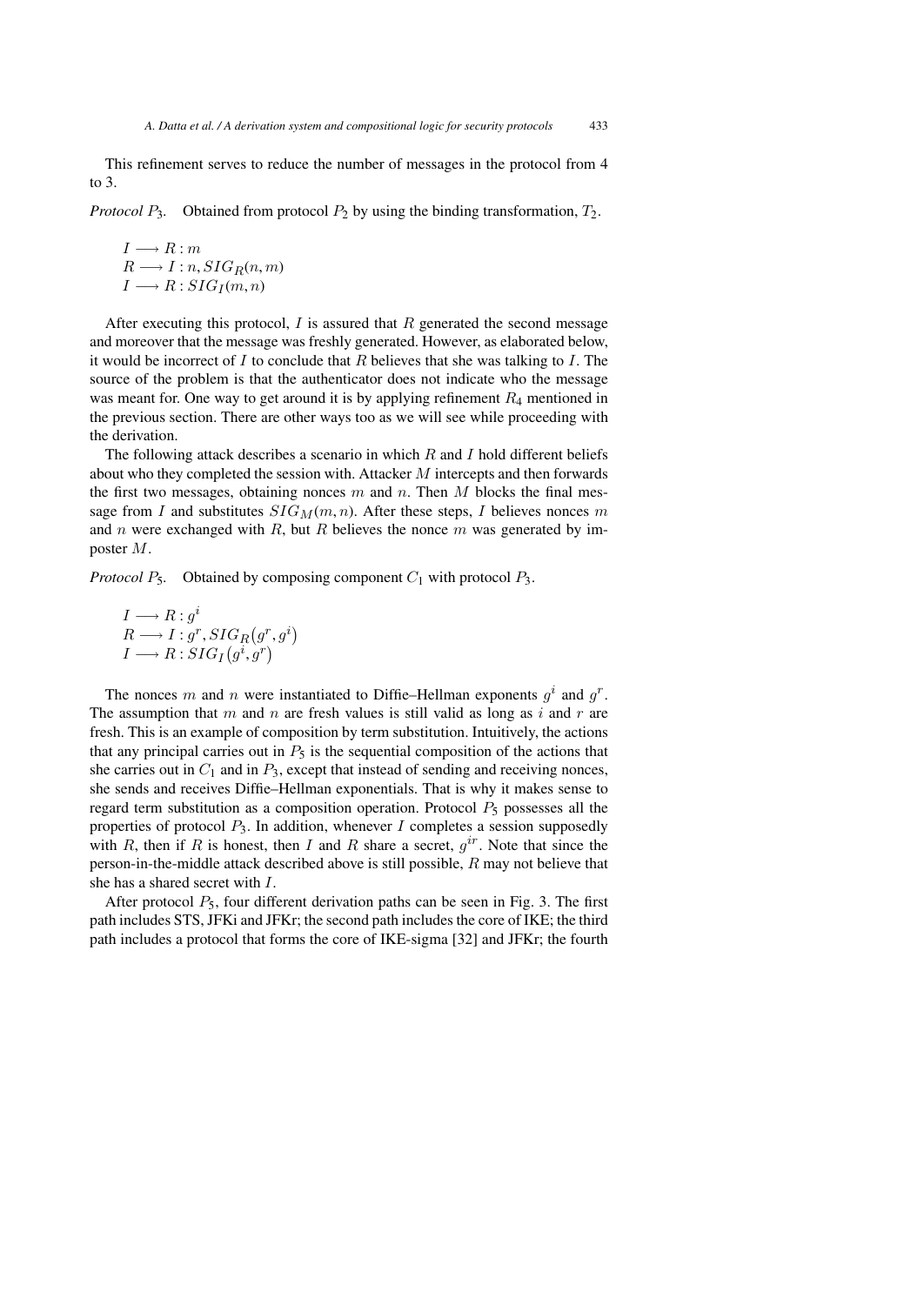path includes the ISO-9798-3 protocol. We now describe these derivation paths one by one.

# **Path 1: STS, JFKi and JFKr**

*Protocol*  $P_6$ . Obtained by applying refinement  $R_1$  to protocol  $P_5$ , where K is a key derived from the Diffie–Hellman secret. This is the STS protocol.

$$
I \longrightarrow R : g^i
$$
  
\n
$$
R \longrightarrow I : g^r, E_K(SIG_R(g^r, g^i))
$$
  
\n
$$
I \longrightarrow R : E_K(SIG_I(g^i, g^r))
$$

In addition to the properties of  $P_5$ ,  $P_6$  provides identity protection against passive attackers. As mentioned before, refinement  $R_1$  is geared towards adding this property to the protocol on which it is applied.  $P_6$  also provides a mutually authenticated shared secret. The person-in-the-middle attack described while presenting protocol  $P_3$  (and which is applicable to protocol  $P_5$  too) does not work anymore since an attacker cannot compute the encryption key,  $K$ , which depends on the Diffie– Hellman secret,  $g^{ir}$ , and hence cannot replace I's signature in the third message by her own. However, Lowe describes another attack on this protocol in [34]. It is not quite clear whether that attack breaks mutual authentication.

*Protocol P*<sub>7</sub>. Obtained by applying refinement  $R_5$  to protocol  $P_6$ .

$$
I \longrightarrow R: g^i, n_i
$$
  
\n
$$
R \longrightarrow I: g^r, n_r, E_K(SIG_R(g^r, n_r, g^i, n_i))
$$
  
\n
$$
I \longrightarrow R: E_K(SIG_T(g^i, n_i, g^r, n_r))
$$

 $P_7$  retains all the properties of  $P_6$  except perfect forward secrecy. As mentioned while describing refinement  $R_5$ , the use of fresh nonces enables the reuse of Diffie– Hellman exponentials across multiple sessions resulting in a more computationally efficient protocol.

*Protocol*  $P_8$ . Obtained by applying refinement  $R_6$  to protocol  $P_7$ .

$$
I \longrightarrow R: g^i, n_i
$$
  
\n
$$
R \longrightarrow I: g^r, n_r,
$$
  
\n
$$
E_K(SIG_R(g^r, n_r, g^i, n_i), ID_R)
$$
  
\n
$$
I \longrightarrow R: E_K(SIG_T(g^i, n_i, g^r, n_r), ID_I)
$$

By applying refinement  $R_6$  to  $P_7$ , no new properties are introduced. Instead, the assumption that the protocol principals possessed each other's public key certifi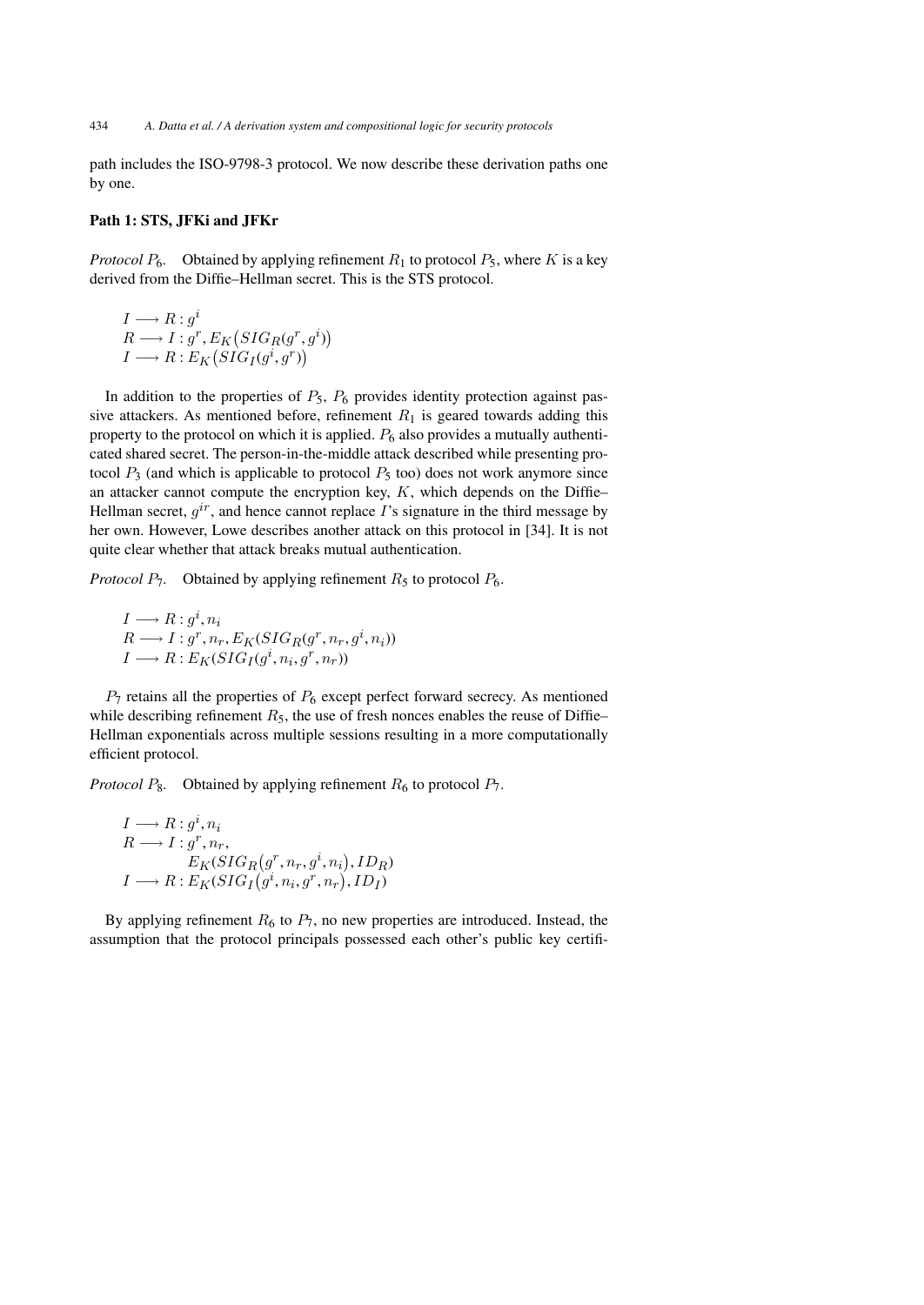,

cates apriori is discharged by explicitly exchanging certificates alongside the signatures.

*Protocol*  $P_9$ . Obtained by applying the cookie transformation,  $T_3$ , to protocol  $P_8$ .

$$
I \longrightarrow R: g^i, n_i
$$
  
\n
$$
R \longrightarrow I: g^r, n_r, HMAC_{HK_R}(g^r, n_r, g^i, n_i)
$$
  
\n
$$
I \longrightarrow R: g^i, n_i, g^r, n_r, HMAC_{HK_R}(g^r, n_r, g^i, n_i)
$$
  
\n
$$
E_K(SIG_I(g^i, n_i, g^r, n_r), ID_I)
$$
  
\n
$$
R \longrightarrow I: E_K(SIG_R(g^r, n_r, g^i, n_i), ID_R)
$$

The cookie transformation ensures that in addition to the properties of protocol  $P_8$ , this protocol also possesses the additional property of resistance to blind Denial-of-Service attacks.

At this point, we have derived a protocol that provides key secrecy, mutual authentication, identity protection (for initiator against passive attackers and for responder against active attackers), DoS protection and computational efficiency, i.e., all the stated security properties for this family of protocols. Both JFKi and JFKr are obtained from  $P_9$  and only differ in the form of identity protection that they offer.

## **Path 1.1: JFKr**

*Protocol*  $P_{10}$ . Obtained by applying refinement  $R_7$  to  $P_9$ . This is essentially JFKr. We ignore some of the message fields (e.g., the security association and the group identifying information) which can be added using two more refinements.

$$
I \longrightarrow R: g^{i}, n_{i}
$$
  
\n
$$
R \longrightarrow I: g^{r}, n_{r}, HMAC_{HK_{R}}(g^{r}, n_{r}, g^{i}, n_{i})
$$
  
\n
$$
I \longrightarrow R: g^{i}, n_{i}, g^{r}, n_{r}, HMAC_{HK_{R}}(g^{r}, n_{r}, g^{i}, n_{i}),
$$
  
\n
$$
E_{K}(SIG_{I}(g^{i}, n_{i}, g^{r}, n_{r}), ID_{I}),
$$
  
\n
$$
HMAC_{K'}(I, E_{K}(SIG_{I}(g^{i}, n_{i}, g^{r}, n_{r}), ID_{I}))
$$
  
\n
$$
R \longrightarrow I: E_{K}(SIG_{R}(g^{r}, n_{r}, g^{i}, n_{i}), ID_{R}),
$$
  
\n
$$
HMAC_{K'}(R, E_{K}(SIG_{R}(g^{r}, n_{r}, g^{i}, n_{i}), ID_{R}))
$$

 $P_{10}$  retains all the properties of  $P_9$ . The keyed hash of the encrypted signature appears to serve the same purpose as the encryption of the signature in protocol  $P_6$ . It guarantees that since the computation of the keys  $K$  and  $K'$  requires knowledge of  $g^{ir}$ , the adversary cannot launch the person-in-the-middle attack described while presenting protocol  $P_3$ , since she cannot compute the encrypted signature and the keyed hash.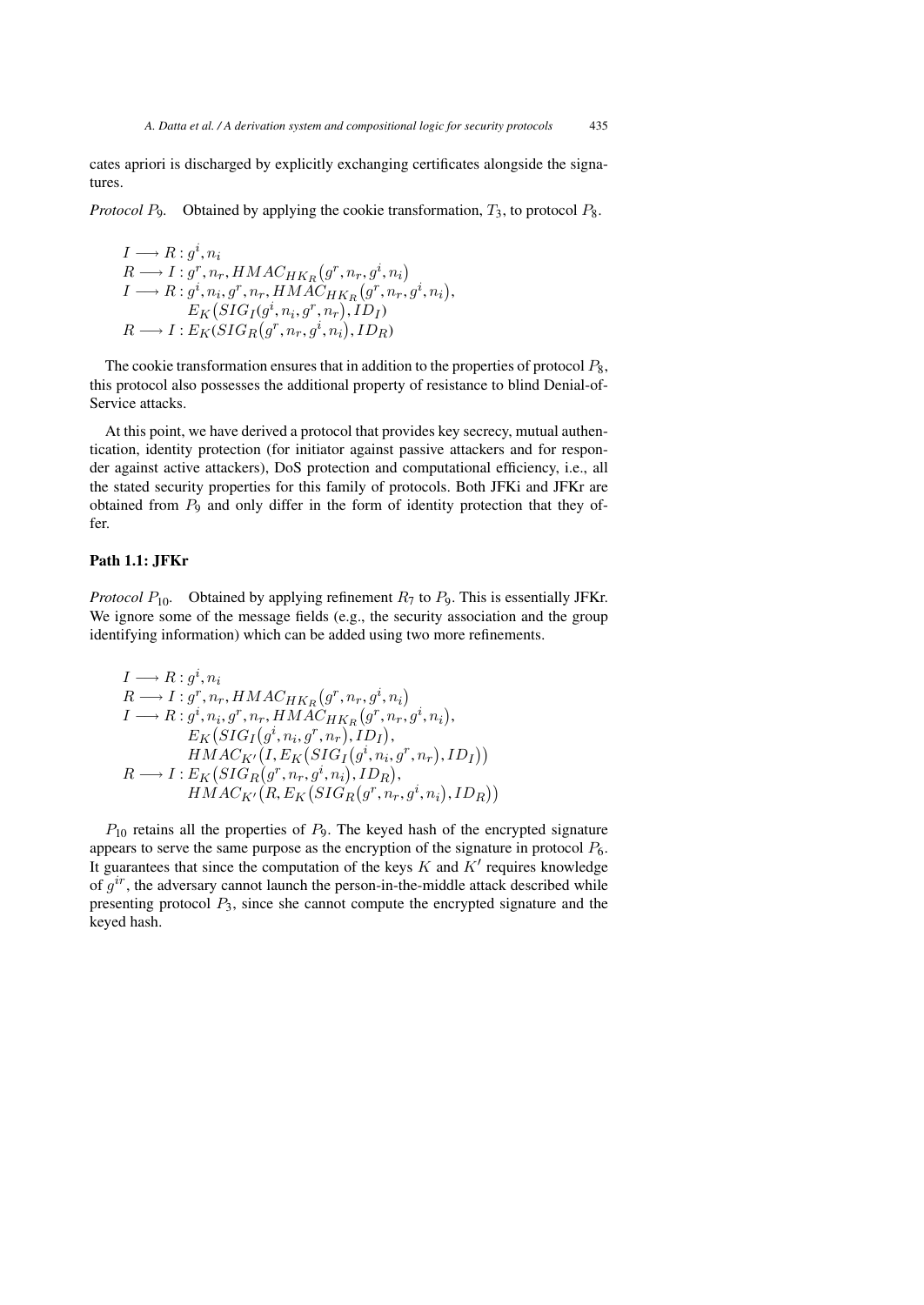# **Path 1.2: JFKi**

*Protocol*  $P_{11}$ . Obtained by applying transformation  $T_1$  to protocol  $P_9$ .

$$
I \longrightarrow R: g^i, n_i
$$
  
\n
$$
R \longrightarrow I: g^r, n_r, ID_R, HMAC_{HK_R}(g^r, n_r, g^i, n_i)
$$
  
\n
$$
I \longrightarrow R: g^i, n_i, g^r, n_r, HMAC_{HK_R}(g^r, n_r, g^i, n_i),
$$
  
\n
$$
E_K(SIG_I(g^i, n_i, g^r, n_r), ID_I)
$$
  
\n
$$
R \longrightarrow I: E_K(SIG_R(g^r, n_r, g^i, n_i))
$$

The message component  $ID_R$  is moved from message 4 in  $P_9$  to message 2 here. The reason for applying this transformation becomes clear in the next step when the principals include the peer's identity inside the signatures. Since I's signature is part of the third message of the protocol, she must possess  $R$ 's identity before she sends out that message. This protocol retains all the properties of  $P<sub>9</sub>$  except for the fact that the form of identity protection is different. Unlike  $P<sub>9</sub>$ , here the responder's identity is not protected. The initiator's identity is still protected against active attackers.

*Protocol*  $P_{12}$ . Obtained by applying refinement  $R_4$  to protocol  $P_{11}$ . This is JFKi (except for one additional signature in the second message which can be added using one more transformation). As with JFKr, some of the message fields which do not contribute to the core security property are ignored.

$$
I \longrightarrow R: g^i, n_i
$$
  
\n
$$
R \longrightarrow I: g^r, n_r, ID_R, HMAC_{HK_R}(g^r, n_r, g^i, n_i)
$$
  
\n
$$
I \longrightarrow R: g^i, n_i, g^r, n_r, HMAC_{HK_R}(g^r, n_r, g^i, n_i),
$$
  
\n
$$
E_K(SIG_I(g^i, n_i, g^r, n_r, ID_R), ID_I)
$$
  
\n
$$
R \longrightarrow I: E_K(SIG_R(g^r, n_r, g^i, n_i, ID_I))
$$

The refinement added the peer's identities inside the signatures.  $ID_R$  and  $ID_I$  are added inside  $I$ 's and  $R$ 's signatures in message 3 and message 4 respectively. Including the identities inside the signatures obviates the attack described while presenting protocol  $P_3$  and Lowe's attack on STS [34].  $P_{12}$  retains all the properties of  $P_{11}$ .

# **Path 2: IKE**

We now consider the second path starting from protocol  $P_5$ . This path includes two protocols closely related to IKE [27].

*Protocol*  $P_{13}$ . Obtained by applying refinement  $R_2$  to protocol  $P_5$ . This protocol has been described as the core for IKE in [2].

$$
I \longrightarrow R: g^{i}
$$
  
\n
$$
R \longrightarrow I: g^{r}, SIG_{R}(HMAC_{K}(g^{r}, g^{i}, ID_{R}))
$$
  
\n
$$
I \longrightarrow R: SIG_{I}(HMAC_{K}(g^{i}, g^{r}, ID_{I}))
$$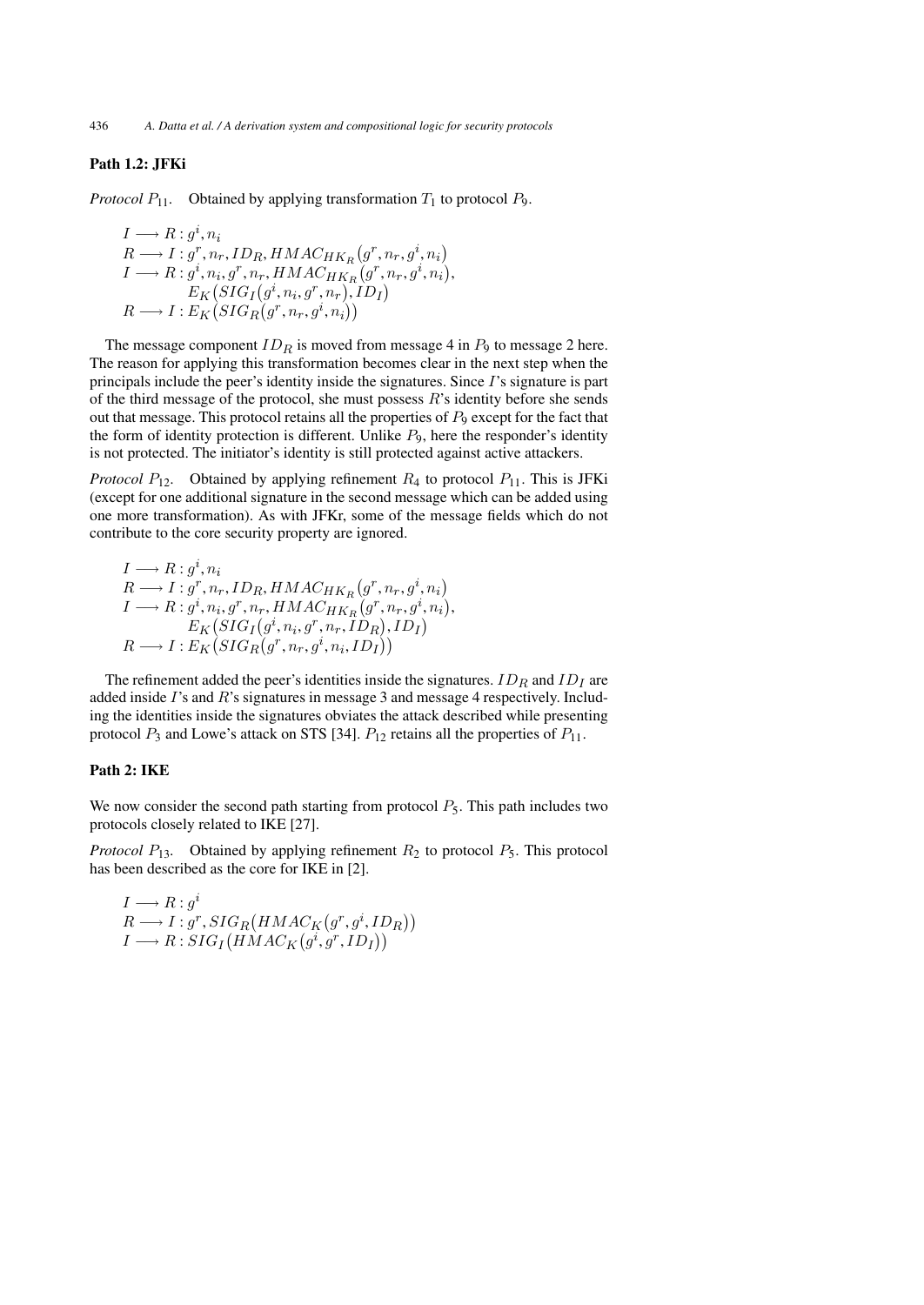Instead of just signing the Diffie–Hellman exponentials, each principal now signs a keyed hash of the exponentials and their own identities. Since the key used is derived from the Diffie–Hellman secret,  $g^{ir}$ , which is known only to I and R, an adversary cannot launch the person-in-the-middle attack described while presenting  $P_3$  and to which  $P_5$  is also susceptible. This protocol therefore provides both mutual authentication and a shared secret between  $I$  and  $R$ .

*Protocol*  $P_{14}$ . Obtained by applying refinement  $R_5$  to protocol  $P_{13}$ .

$$
I \longrightarrow R: g^{i}, n_{i}
$$
  
\n
$$
R \longrightarrow I: g^{r}, n_{r}, SIG_{R}(HMAC_{K}(g^{r}, n_{r}, g^{i}, n_{i}, ID_{R}))
$$
  
\n
$$
I \longrightarrow R: SIG_{I}(HMAC_{K}(g^{i}, n_{i}, g^{r}, n_{r}, ID_{I}))
$$

This step in the derivation exactly parallels the step in the derivation of JFKi and JFKr where, in addition to Diffie–Hellman exponentials, nonces where exchanged. The purpose, as before, is to allow reuse of Diffie–Hellman exponentials across multiple sessions resulting in a more efficient protocol. The tradeoff is that perfect forward secrecy is lost in the process. Note that the original IKE specification did not stipulate the reuse of Diffie–Hellman exponentials across sessions.

### **Path 3: JFKr/SIGMA-core**

The third path starting from protocol  $P_5$  consists of a protocol that has been described as the core for JFKr and IKE-SIGMA in [2].

*Protocol*  $P_{15}$ . Obtained by applying refinement  $R_3$  to protocol  $P_5$ .

$$
I \longrightarrow R: g^{i}
$$
  
\n
$$
R \longrightarrow I: g^{r}, SIG_{R}(g^{r}, g^{i}), HMAC_{K}(g^{r}, g^{i}, ID_{R})
$$
  
\n
$$
I \longrightarrow R: SIG_{I}(g^{i}, g^{r}), HMAC_{K}(g^{i}, g^{r}, ID_{I})
$$

This protocol is very similar to protocol  $P_{13}$  and possesses exactly the same properties (mutual authentication and shared secret). The only difference is that instead of signing the keyed hash, the principals send the hash separately. Since computation of the hash requires possession of the Diffie–Hellman secret,  $g^{ir}$ , which is known only to  $I$  and  $R$ , an adversary cannot launch the person-in-the-middle attack described while presenting  $P_3$  and to which  $P_5$  is also susceptible.

# **Path 4: ISO-9798-3**

*Protocol*  $P_{16}$ . Obtained by applying refinement  $R_4$  to protocol  $P_5$ . This is the ISO-9798-3 protocol.

 $I \longrightarrow R : g^i$  $R \longrightarrow I : g<sup>r</sup>, SIG<sub>R</sub>(g<sup>r</sup>, g<sup>i</sup>, ID<sub>I</sub>)$  $I \longrightarrow R : SIG_I(g^i, g^r, ID_R)$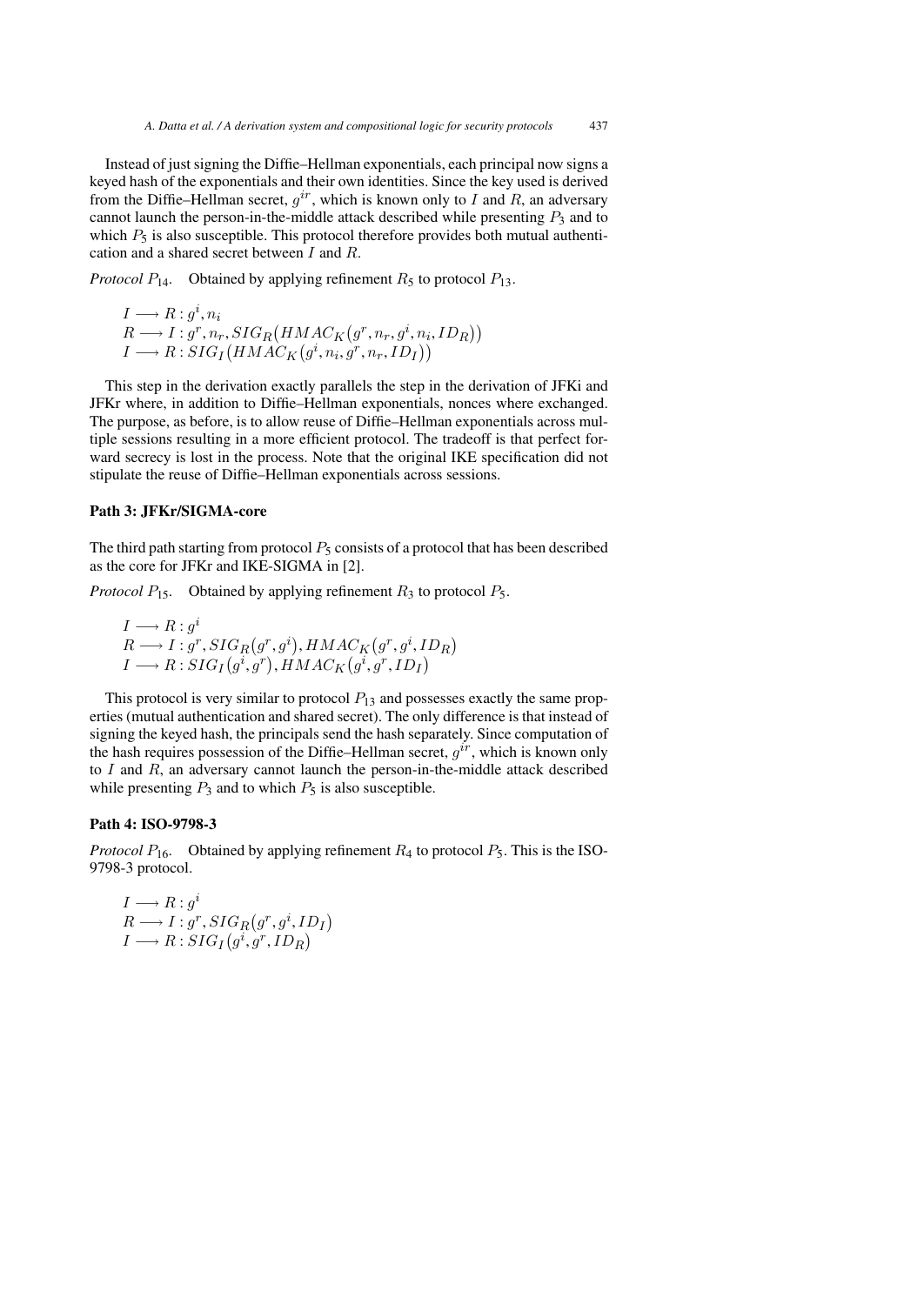This protocol provides a means for  $I$  and  $R$  to set up a mutually authenticated shared secret. The person-in-the-middle attack possible on protocol  $P_5$  (and described while presenting protocol  $P_3$ ) is not possible in this protocol since the principals indicate who the authenticated message is intended for by including the identity of the intended recipient inside the signature. Thus the attacker  $M$  cannot forward the second message of the protocol that  $R$  sends to her to  $I$  since the signature will contain  $ID_M$  and not  $ID_I$ .

# *Alternative derivation of the ISO-9798-3 protocol*

Now we present a derivation of protocol P16, *ISO-9798-3* .

*Protocol*  $P_4$ . Obtained by applying refinement  $R_4$  to protocol  $P_3$ . This is the standard challenge-response protocol.

$$
\begin{array}{l} I \longrightarrow R:m \\ R \longrightarrow I:n, SIG_R(n,m, ID_I) \\ I \longrightarrow R: SIG_I(m,n, ID_R) \end{array}
$$

 $P_3$  is refined so that the peer's identity is included inside the signatures. Consequently, the person-in-the-middle attack on  $P_3$  doesn't succeed against  $P_4$ .  $P_4$  therefore provides mutual authentication. Protocol  $P_{16}$  is now derived by composing component  $C_1$  with protocol  $P_4$  in exactly the same way that  $P_5$  was derived.

#### *3.6. Other issues*

#### *3.6.1. Commutativity of rules*

As suggested by protocol  $P_{16}$  above, many protocols have several different derivations, obtained by applying compositions, refinements and transformations in different orders. Such *commutativities* of the derivation steps are usually justified by the fact that the properties that they realize are logically independent. For instance, the refinements  $R_1$  (encrypting the signatures) and  $R_5$  (adjoining nonces to the exponentials) commute, because the corresponding properties – identity protection and reusability of exponentials – are logically independent.

#### *3.6.2. Generalization of refinements*

In this introductory presentation, we often selected the refinements leading to the desired properties by a shortest path. Building a library of reusable derivations of a wider family of protocols would justify more general rules. For example, refinement  $R_1$  is a special case of a general refinement:  $m \Rightarrow E_K(m)$ , where m is any term and  $K$  is a shared key. The purpose of this refinement would be to remove the term  $m$  from the set of publicly known values.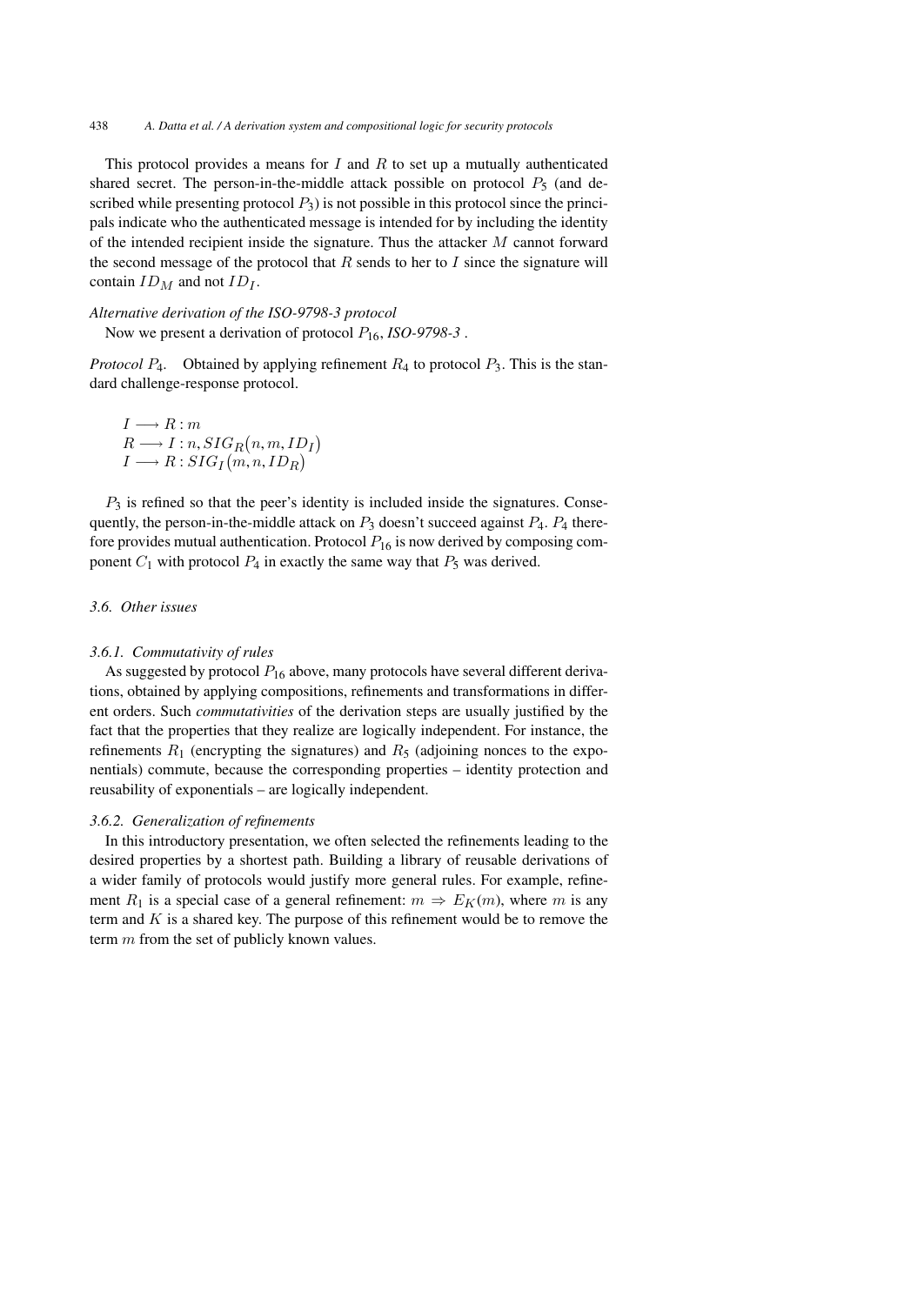#### **4. Logical formalization**

In this section, we present a formalization of a part of the derivation system. We describe a formal language called *cord calculus* for representing protocols and a logic for reasoning about protocol properties. With protocols expressed as cords, the composition operations of the derivation system become syntactic operations on sets of cords. To illustrate protocol derivation as a more formal operation, the *ISO-9798-3* protocol is derived by composing a Diffie–Hellman component and a challenge-response component. This corresponds to the step in the derivation tree for the STS family where  $C_1$  and  $P_4$  are composed to yield  $P_{16}$ . In continuing work, we have extended cord calculus and the protocol logic to reason about a class of refinements and transformations (see [17] for a preliminary report).

Cord calculus and a form of protocol logic were initially developed in [23,24]. While we use cord calculus in essentially its original form, the protocol logic has been significantly extended and some original concepts have been revised. The most important extension is a rigorous treatment of protocol composition. Other extensions include preconditions, temporal assertions, and a compositional variant of the honesty rule. Furthermore, session-ids are incorporated into predicates in order to distinguish actions executed by a principal in different sessions. An axiomatic treatment of digital signatures and Diffie–Hellman key exchange is also presented.

The rest of this section is organized as follows. Section 4.1 describes cord calculus. The syntax and semantics of the protocol logic are presented in Section 4.2. The core proof system is detailed in Section 4.3. The extension of the proof system with composition rules and the general methodology for proving protocol composition results is discussed in Section 4.4. Finally, in Section 4.5, we present the formal modular proof of the *ISO-9798-3* protocol.

#### *4.1. Cord calculus*

One important part of security analysis involves understanding the way honest agents running a protocol will respond to messages from a malicious attacker. The common informal arrows-and-messages notation is generally insufficient, since it only presents the executions (or traces) of the protocol that occur when there is no attack. In addition, our protocol logic requires more information about a protocol than the set of protocol executions obtained from honest and malicious parties; we need a high-level description of the program executed by each agent performing each protocol role so that we know not only which actions occur in a run, but why they occur.

As explained in [23], we used a form of process calculus that we call cords. *Cords* form an action structure [47,48,55], based on  $\pi$ -calculus [50], and related to spicalculus [1]. The cords formalism is also similar to the approach of the Chemical Abstract Machine formalism [7], in that the communication actions can be viewed as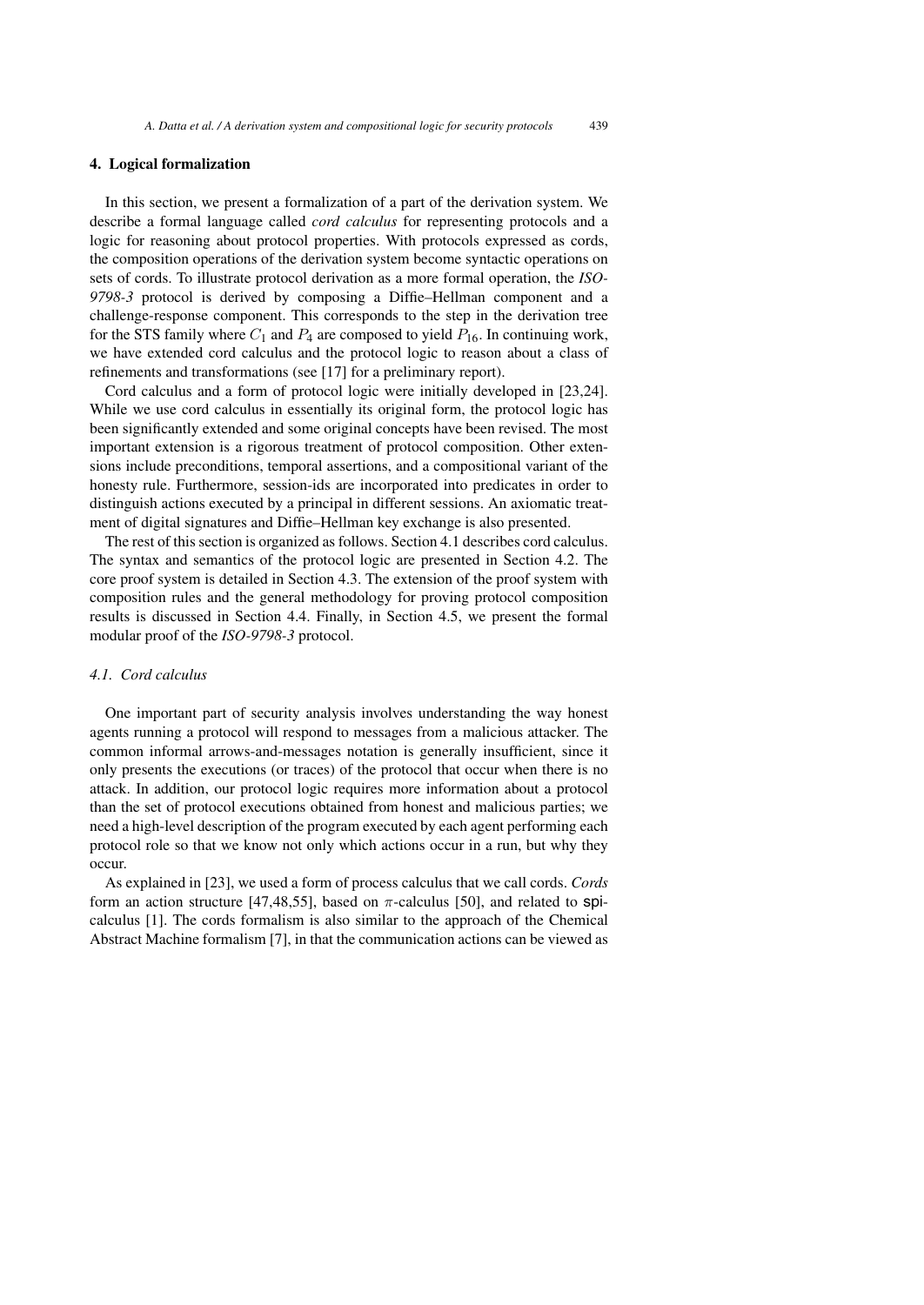

Fig. 4. *ISO-9798-3* as arrows-and-messages.

**Init** = 
$$
[(\nu x) \langle \hat{X}, \hat{Y}, g^x \rangle \qquad (\hat{Y}, \hat{X}, y, z) \qquad (z/\sqrt{g^x}, y, \hat{X}|_{\overline{Y}}) \langle \hat{X}, \hat{Y}, \sqrt{g^x}, y, \hat{Y}|_{\overline{X}})]
$$
  
\n**Resp** =  $[(\hat{X}, \hat{Y}, x) \qquad (\nu y) \qquad \langle \hat{Y}, \hat{X}, g^y, \sqrt{g^x}, \hat{X}|_{\overline{Y}} \rangle \qquad (\hat{X}, \hat{Y}, z) \qquad (z/\sqrt{x}, g^y, \hat{Y}|_{\overline{X}})]$   
\nFig. 5. Cords for *ISO-9798-3*.

reactions between "molecules". Cord calculus serves as a simple "protocol programming language" which supports our Floyd-Hoare style logical annotations, and verifications in an axiomatic semantics. Although cord calculus is presented in [23,24], a brief summary is included in Appendix A to make this paper more self-contained.

In this section, we show how protocols are represented in cord calculus with an example. Figure 4 shows the *ISO-9798-3* protocol [29] in the informal arrows-andmessages notation. The roles of the same protocol are written out as cords in Fig. 5, writing  $\hat{X}$  and  $\hat{Y}$  for the agents executing cords **Init** and **Resp**, respectively. The arrows between the cords in the figure are meant to show how messages sent by one cord may be received by the other, but they are not part of the cords formalism. In this example, the protocol consists of two roles, the initiator role and the responder role. The sequence of actions in the initiator role are given by the cord **Init** in Fig. 5. In words, the actions of a principal executing cord **Init** are: generate a fresh random number; send a message with the Diffie–Hellman exponential of that number to the peer,  $\hat{Y}$ ; receive a message with source address  $\hat{Y}$ ; verify that the message contains  $\hat{Y}$ 's signature over data in the expected format; and finally, send another message to  $\hat{Y}$  with the initiator's signature over the Diffie–Hellman exponential that she sent in the first message, the data she received from  $\hat{Y}$  (which should be a Diffie– Hellman exponential generated by  $\hat{Y}$ ) and  $\hat{Y}$ 's identity. The notations  $(\nu x)$ ,  $\langle t \rangle$ ,  $(x)$ refer respectively to the actions of nonce generation, sending a term and receiving a message. Formally, a *protocol* is given by a finite set of closed cords, one for each role of the protocol. In addition to the sequence of actions, a cord has static input and output parameters (see Appendix A for detailed definitions and Section 4.5 for a complete example).

#### *4.2. Protocol logic*

#### *4.2.1. Syntax*

The formulas of the logic are given by the grammar in Table 1, where  $\rho$  may be any role, written using the notation of cord calculus. Here,  $t$  and  $P$  denote a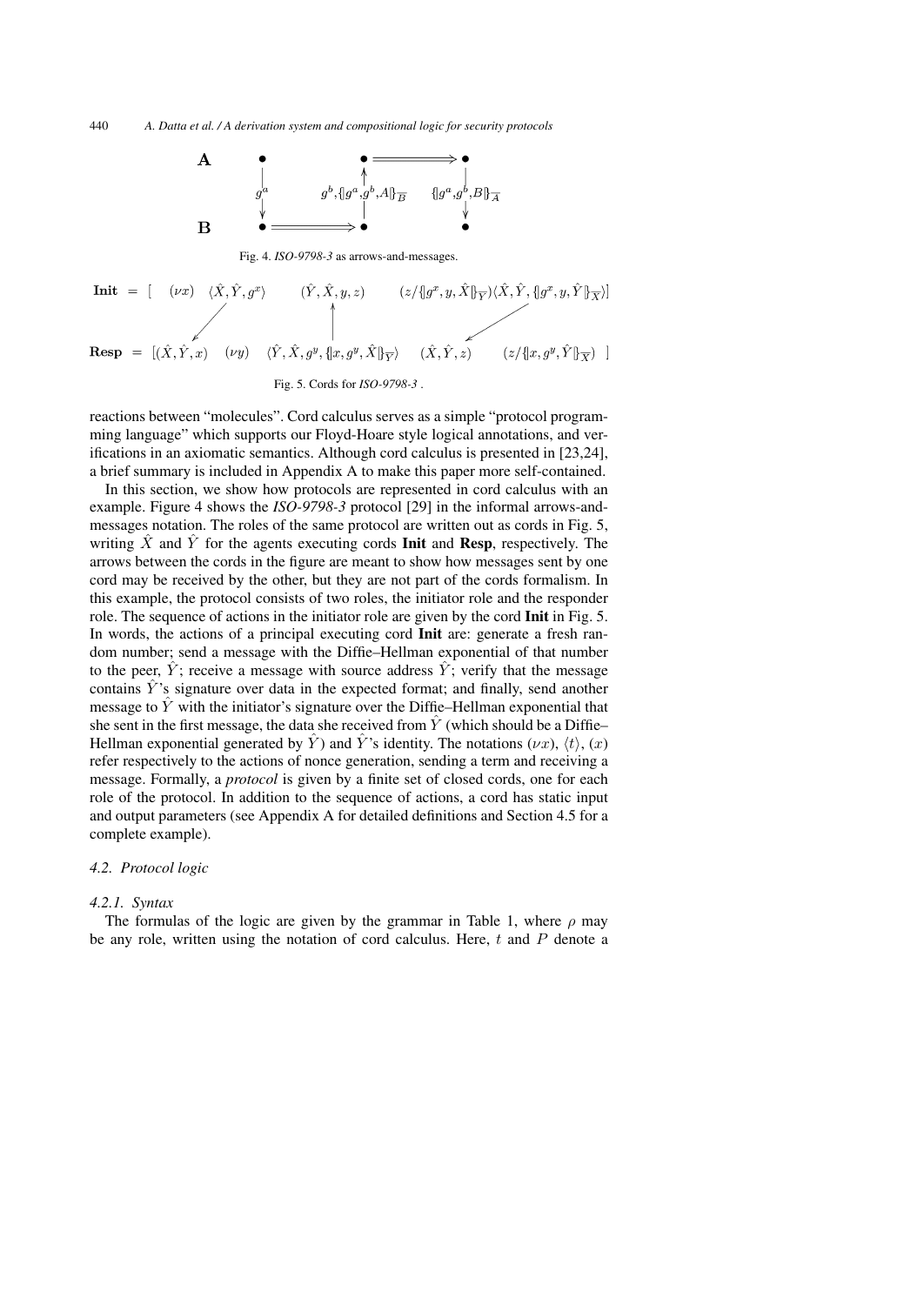| Table 1                                                                                                                                                                                          |
|--------------------------------------------------------------------------------------------------------------------------------------------------------------------------------------------------|
| Syntax of the logic                                                                                                                                                                              |
| Action formulas                                                                                                                                                                                  |
| $a ::=$ Send $(P, m)$ Receive $(P, m)$ New $(P, t)$ Decrypt $(P, t)$ Verify $(P, t)$                                                                                                             |
| Formulas                                                                                                                                                                                         |
| $\phi ::= \mathsf{a}   \mathsf{Has}(P, t)   \mathsf{Fresh}(P, t)   \mathsf{Honest}(N)   \mathsf{contains}(t_1, t_2)   \phi \land \phi   \neg \phi   \exists x. \phi   \Diamond \phi   \varphi  $ |
| Start(P)                                                                                                                                                                                         |
| Modal formulas                                                                                                                                                                                   |
| $\Psi ::= \phi \rho \phi$                                                                                                                                                                        |

term and a *thread*, respectively. A thread is the sequence of actions by a principal executing an instance of a role, e.g., Alice executing the initiator role of a protocol. As a notational convention, we use  $\hat{X}$  to refer to the principal executing the thread X. We use  $\phi$  and  $\psi$  to indicate predicate formulas, and m to indicate a generic term we call a "message". A message has the form (source, destination, protocol-identifier, content), giving each message source and destination fields and a unique protocol identifier in addition to the message contents. The source field of a message may not identify the actual sender of the message since the intruder can spoof the source address. Similarly, the principal identified by the destination field may not receive the message since the intruder can intercept messages. Nonetheless, the source and destination fields in the message may be useful for stating and proving authentication properties while the protocol-identifier is useful for proving properties of protocols.

Most protocol proofs use formulas of the form  $\theta[P] \times \phi$ , which means that after actions P are executed in thread X, starting from a state where formula  $\theta$  is true, formula  $\phi$  is true about the resulting state of X. Here are the informal interpretations of the predicates, with the basis for defining precise semantics discussed in the next section.

The formula  $\text{Has}(X, x)$  means that principal  $\hat{X}$  possesses information x in the thread  $X$ . This is "possesses" in the limited sense of having either generated the data or received it in the clear or received it under encryption where the decryption key is known. The formula  $\text{Send}(X, m)$  means that the last action in a run of the protocol corresponds to principal X sending message m in the thread X. Receive(X, m), New(X, t), Decrypt(X, t), and Verify(X, t) are similarly associated with the receive, new, decrypt and signature verification actions of a protocol. Fresh $(X, t)$  means that the term t generated in X is "fresh" in the sense that no one else has seen any term containing  $t$  as a subterm. Typically, a fresh term will be a nonce and freshness will be used to reason about the temporal ordering of actions in runs of a protocol. This form of reasoning is useful in proving authentication properties of protocols. The formula **Honest** $(X)$  means that the actions of principal X<sup> $\dot{X}$ </sup> in the current run are precisely an interleaving of initial segments of traces of a set of roles of the protocol. In other words,  $\tilde{X}$  assumes some set of roles and does exactly the actions prescribed by them. Contains( $t_1, t_2$ ) means that  $t_2$  is a subterm of  $t_1$ .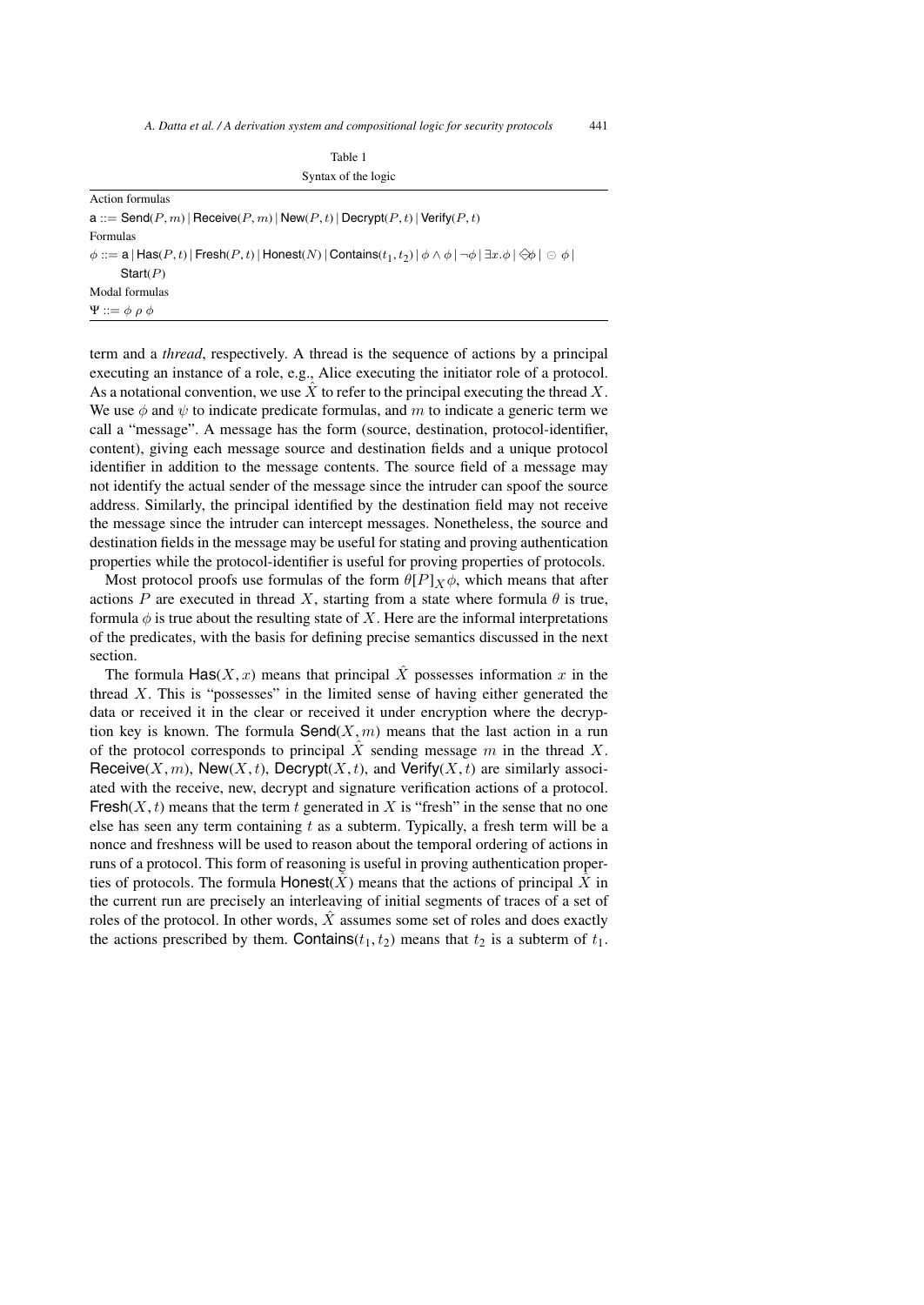This predicate helps us identify the components of a message. The two temporal operators  $\hat{\ominus}$  and  $\ominus$  have the same meaning as in Linear Temporal Logic [36]. Since we view a run as a linear sequence of states,  $\Diamond \phi$  means that in some state in the past  $\phi$ holds, whereas  $\odot \phi$  means that in the previous state  $\phi$  holds. Start(X) means that thread  $X$  did not preform any actions in the past.

We note here that the temporal operator  $\Leftrightarrow$  and some of the predicates (Send, Receive) bear semblance to those used in NPATRL [61], the temporal requirements language for the NRL Protocol Analyzer [43,44]. However, while NPATRL is used for specifying protocol requirements, our logic is also used to infer properties of protocols.

Our formalization of authentication is based on the notion of matching records of runs [21] which requires that whenever A and B accept each other's identities at the end of a run, their records of the run should match, i.e., each message that  $\hat{A}$  sent was received by  $\hat{B}$  and vice versa, each send event happened before the corresponding receive event, and moreover the messages sent by each principal ( $\overline{A}$  or  $\overline{B}$ ) appear in the same order in both the records. Including the source and destination fields in the message allows us to match up send-receive actions. Since in this paper, we reason about correctness of a protocol in an environment in which other protocols may be executing concurrently, it is important that when  $\hat{A}$  and  $\hat{B}$  accept each other's identities, they also agree on which protocol they have successfully completed with the other. One way to extend the matching histories characterization to capture this requirement is by adding protocol identifiers to messages. Now if  $\hat{A}$  and  $\hat{B}$  have matching histories at the end of a run, not only do they agree on the source, destination and content of each message, but also on which protocol this run is an instance of.

#### *4.2.2. Semantics*

A formula may be true or false at a run of a protocol. More precisely, the main semantic relation,  $\mathcal{Q}, R \models \phi$ , may be read, "formula  $\phi$  holds for run R of protocol  $Q$ ". In this relation, R may be a complete run, with all sessions that are started in the run completed, or an incomplete run with some principals waiting for additional messages to complete one or more sessions. If  $\mathcal Q$  is a protocol, then let  $\overline{\mathcal Q}$  be the set of all initial configurations of protocol  $Q$ , each including a possible intruder cord. Let Runs( $\overline{Q}$ ) be the set of all runs of protocol  $Q$  with intruder, each a sequence of reaction steps within a cord space. If  $\phi$  has free variables, then  $Q, R \models \phi$  if we have  $Q, R \models \sigma \phi$  for all substitutions  $\sigma$  that eliminate all the free variables in  $\phi$ . We write  $\mathcal{Q} \models \phi$  if  $\mathcal{Q}, R \models \phi$  for all  $R \in \text{Runs}(\bar{\mathcal{Q}})$ .

The inductive definition of  $Q, R \models \phi$  is given in Appendix B. Because a run is a sequence of reaction steps, each step resulting from a principal executing an action, is possible to assert whether a particular action occurred in a given run and also to make assertions about the temporal ordering of the actions. An alternative view, similar to the execution model used in defining Linear Temporal Logic (LTL) semantics, is to think of a run as a linear sequence of states. Transition from one state to the next is effected by an action carried out by some principal in some role. Associating that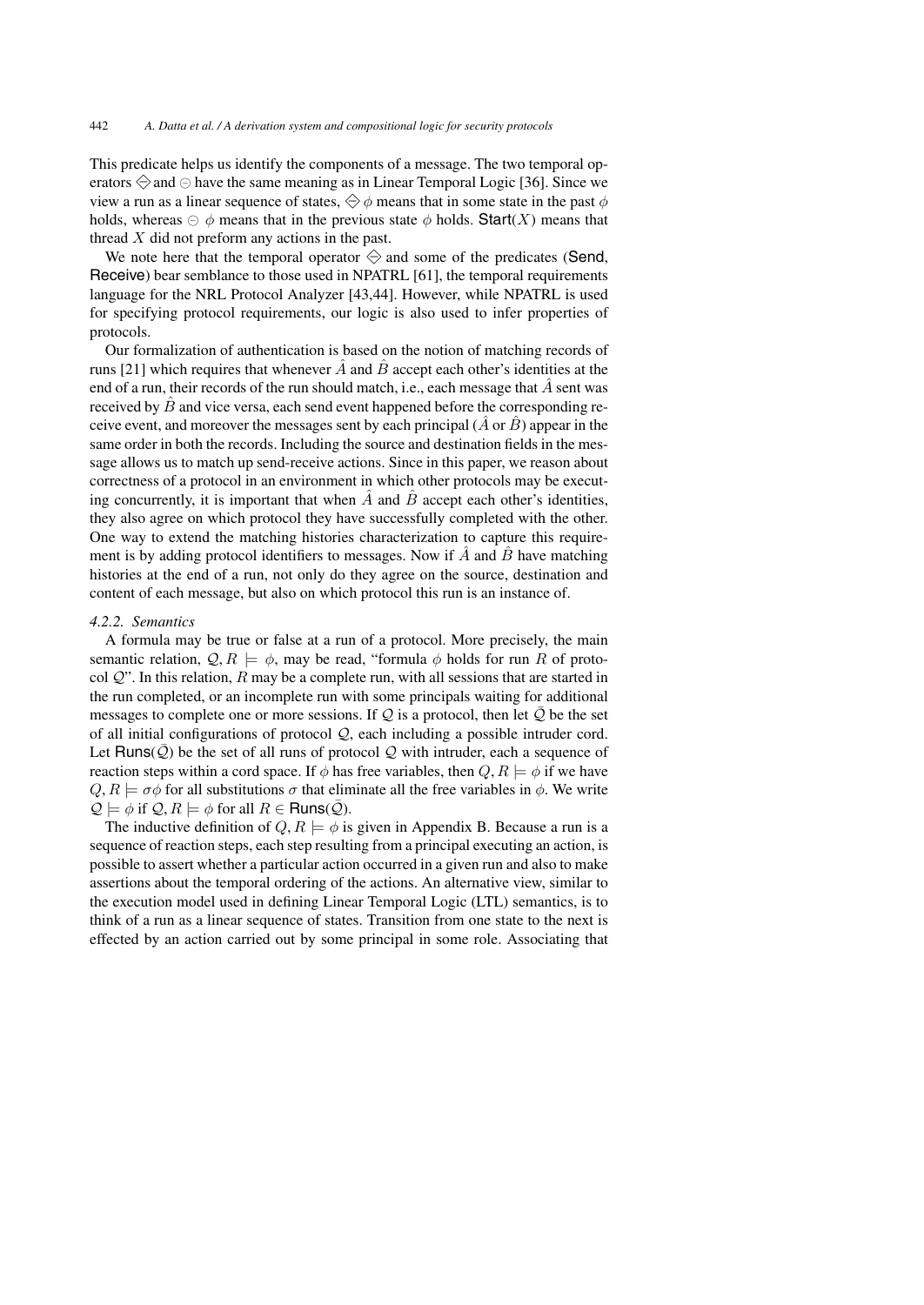action with the state that the system ends up in as a consequence, allows us to use the well-understood terminology of LTL in our logic. A formula is true in a run if it is true in the last state of that run. An action formula a is therefore true in a run if it is the last action in that run. On the other hand, a past formula  $\Diamond a$  is true if in the past the action formula a was true in some state, i.e., if the action had occurred in the past.

### *4.3. Proof system*

The proof system contains a complete axiom system for first-order logic (not listed since any axiomatization will do), together with axioms and proof rules for protocol actions, temporal reasoning, and a specialized form of invariance rule. The axioms and inference rules specific to reasoning about protocols are presented briefly here, with additional explanation given in Appendix C.

#### *4.3.1. Axioms for protocol actions*

The axioms about protocol actions are listed in Table 2. All the axioms state properties that hold in the state reached by executing one of the actions from a state in which a precondition related to the action is assumed. Note that the  $a$  in axioms **AA1** and **AA2** is any one of the 5 actions and a is the corresponding predicate in the logic. **AA1** states that if a principal has executed an action in some role, then the corresponding predicate asserting that the action had occurred in the past is true.  $AA2$  states that if a term  $t$  is fresh in some state, then it remains fresh until the corresponding thread executes an action. If thread  $X$  generates a new value  $n$  and does no further actions, then  $AN2$  says that no one else knows n, and  $AN3$  says that n is fresh.

#### *4.3.2. Axioms relating atomic predicates*

Table 3 lists axioms relating various propositional properties, most of which follow naturally from the semantics of atomic formulas. The *possession axioms* characterize the terms that a principal can derive if it possesses certain other terms. **ORIG** and **REC** state respectively that a principal possesses a term if she freshly generated it (a nonce) or if she received it in some message. **TUP** and **ENC** enable construction of tuples and encrypted terms if the parts are known. **PROJ** and **DEC** allow decomposition of a tuple into its components and decryption of an encrypted term if the key is known. The next two axioms are aimed at capturing the *black-box model of*

| Table 2                     |                                                                                          |  |
|-----------------------------|------------------------------------------------------------------------------------------|--|
| Axioms for protocol actions |                                                                                          |  |
| AA1                         | $\phi[a]_X \diamondsuit a$                                                               |  |
| AA2                         | Fresh $(X, t)[a]_X \diamondsuit (a \wedge \ominus$ Fresh $(X, t))$                       |  |
| AN2                         | $\phi$ [( <i>vn</i> )] $_X$ Has( <i>Y</i> , <i>n</i> ) $\supset$ ( <i>Y</i> = <i>X</i> ) |  |
| AN3                         | $\phi$ [( <i>vn</i> )] $\chi$ Fresh( <i>X</i> , <i>n</i> )                               |  |
| <b>ARP</b>                  | $\Diamond$ Receive $(X, p(x))[(q(x)/q(t))]$ <sub>X</sub> $\Diamond$ Receive $(X, p(t))$  |  |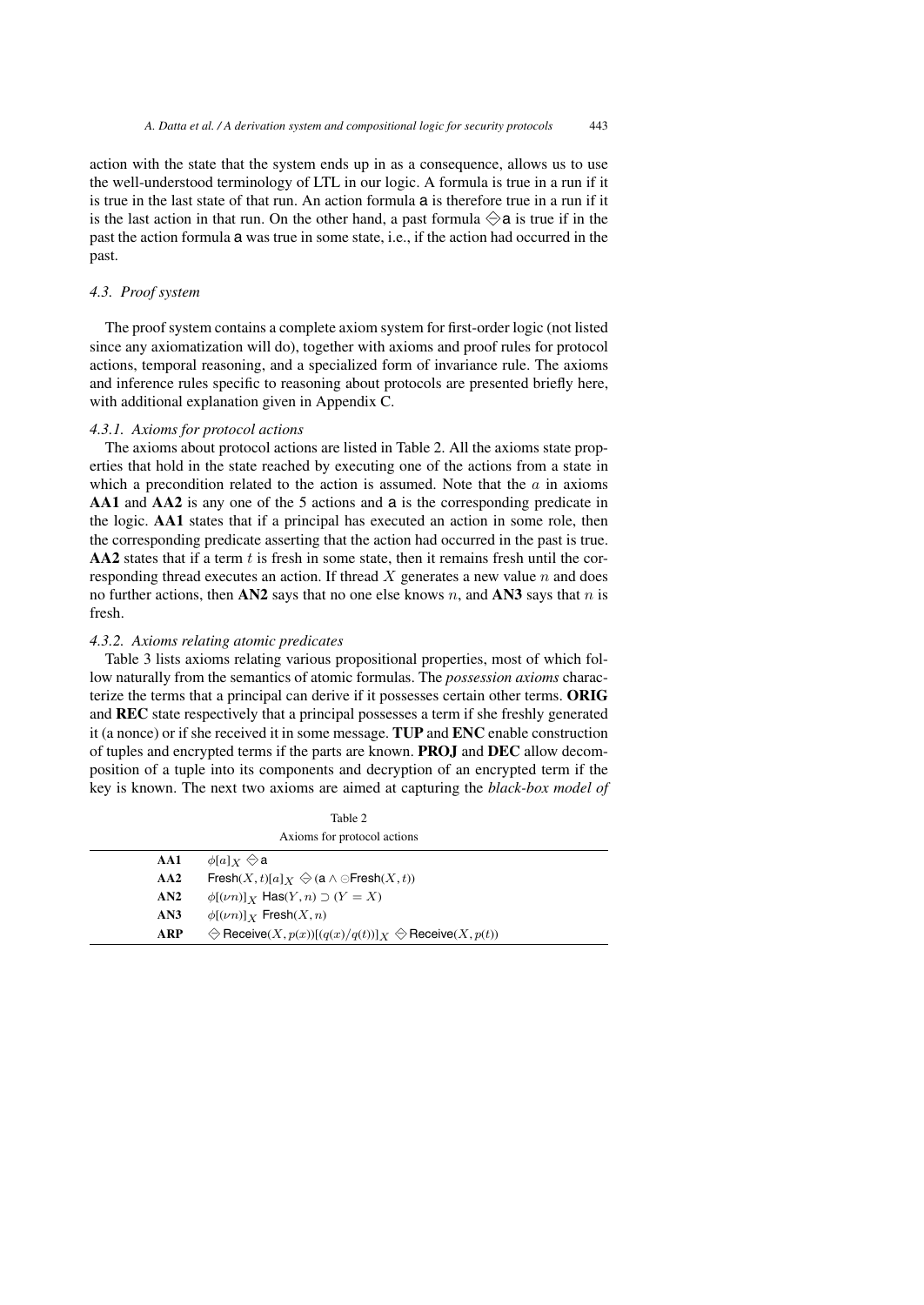444 *A. Datta et al. / A derivation system and compositional logic for security protocols*

| Table 3      |
|--------------|
| Basic axioms |

Possession Axioms:

**ORIG**  $\bigcirc$  New(*X*, *n*) ⊃ Has(*X*, *n*)

**REC**  $\triangle$  Receive(*X, x*) ⊃ Has(*X, x*)

**TUP**  $\text{Has}(X, x) \land \text{Has}(X, y) \supset \text{Has}(X, (x, y))$ 

**ENC** Has( $X, x$ ) ∧ Has( $X, K$ ) ⊃ Has( $X, \{x\}$  $K$ )

**PROJ** Has( $X$ ,  $(x, y)$ ) ⊃ Has( $X$ ,  $x$ ) ∧ Has( $X$ ,  $y$ )

**DEC** Has( $X$ ,  $\{[x]\}_K$ ) ∧ Has( $X$ ,  $K$ )  $\supset$  Has( $X$ ,  $x$ )

Encryption and Signature:

**SEC** Honest( $\hat{X}$ )  $\wedge \diamondsuit$  Decrypt(Y,  $\{|n\|_X}$ )  $\supset (\hat{Y} = \hat{X})$ 

**VER** Honest $(\hat{X}) \wedge \diamondsuit$  Verify $(Y, \{[n]\}\overline{X}) \wedge \hat{X} \neq \hat{Y} \supseteq Y$ 

 $\exists X. \exists m. (\diamondsuit \mathsf{Send}(X,m) \wedge \mathsf{contains}(m, \{|n|\}\overline{X}))$ 

Uniqueness of Nonces:

**N1**  $\Diamond$  New(*X*, *n*) ∧  $\Diamond$  New(*Y*, *n*) ⊃ (*X* = *Y*)

**N2** After(New( $X$ ,  $n_1$ ), New( $X$ ,  $n_2$ ))  $\supset (n_1 \neq n_2)$ 

**F1**  $\diamondsuit$  Fresh $(X,t) \wedge \diamondsuit$  Fresh $(Y,t) \supset (X = Y)$ 

Subterm Relation:

**CON** Contains $((x, y), x) \wedge$  Contains $((x, y), y)$ 

*encryption and signature*. **VER** refers to the unforgeability of signatures while **SEC** stipulates the need to possess the private key in order to decrypt a message encrypted with the corresponding public key. The additional condition requiring principal  $\hat{X}$ to be honest guarantees that the intruder is not in possession of the private keys. An important axiom is  $N1$  which states that if a thread X has generated a value n, then that value is distinct from all other values generated in all other roles. **N2** states that freshly generated values within the same thread are distinct from each other (here After(a, b) is a shorthand for  $\diamondsuit$  (b  $\land$   $\odot \diamondsuit$  a)). **F1** states that fresh values generated in different threads are distinct. **N1**, **N2**, and **F1** together capture the intuition that fresh nonces and Diffie–Hellman exponentials are unique. Finally, **CON** states that a term contains its subterms.

# *4.3.3. Modal axioms and rules*

Table 4 collects the inference rules and some additional axioms. The generic inference rules follow naturally from the semantics. **G2** is exactly of the same form as the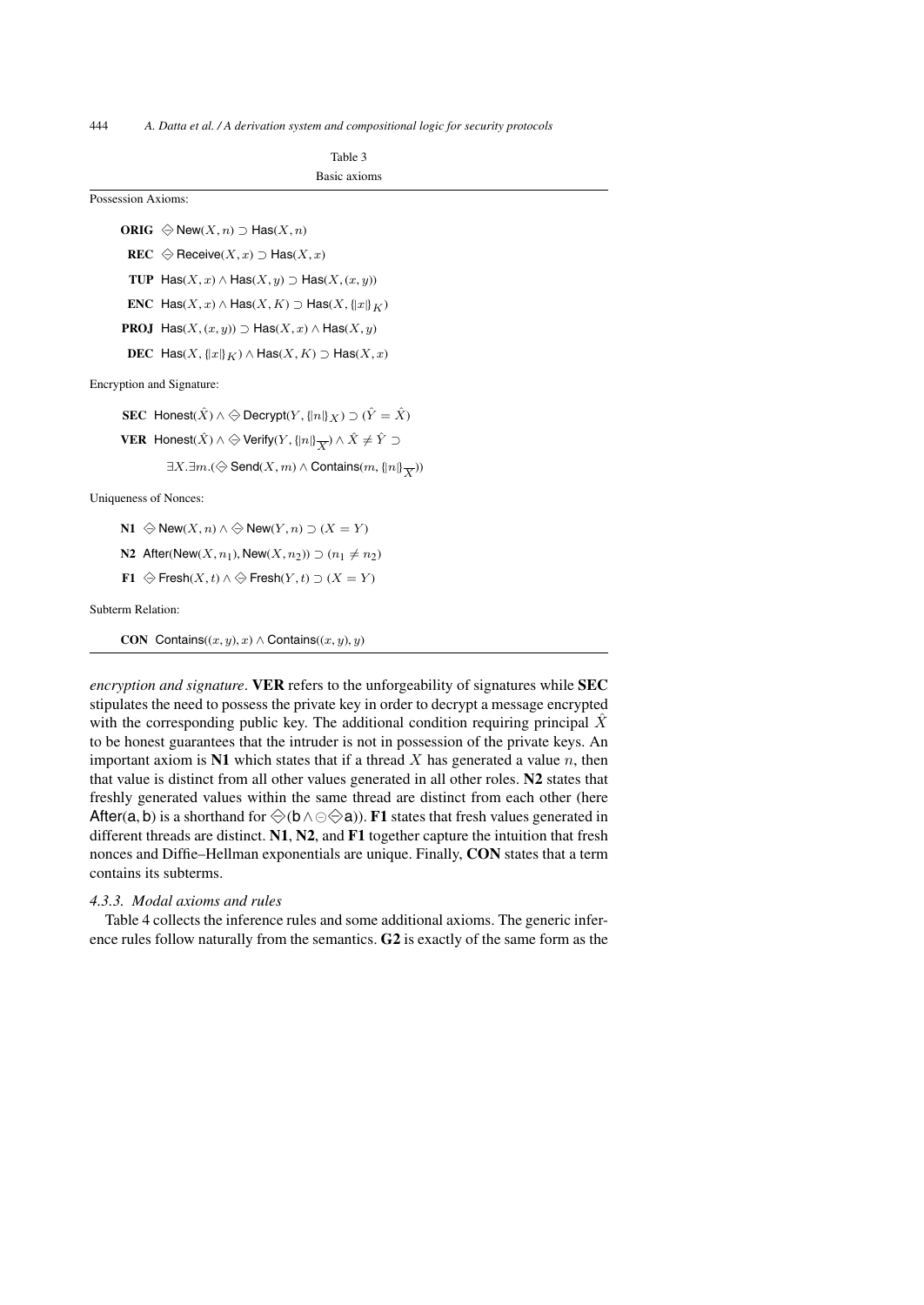| Table 4<br>Modal axioms and rules                                                 |                                                                                                               |                                     |  |
|-----------------------------------------------------------------------------------|---------------------------------------------------------------------------------------------------------------|-------------------------------------|--|
| Generic Rules:                                                                    |                                                                                                               |                                     |  |
| $\frac{\theta[P]_X \phi}{\theta[P]_X \psi}$ G1<br>$\theta[P]\times\phi\wedge\psi$ | $\theta[P]_X \phi \quad \theta' \supset \theta \quad \phi \supset \phi'_{\mathbf{G2}}$<br>$\theta'[P]_Y\phi'$ | – G3<br>$\theta[P]\overline{Y\phi}$ |  |

Sequencing rule:

$$
\frac{\phi_1[P]_A\phi_2 \qquad \phi_2[P']_A\phi_3}{\phi_1[PP']_A\phi_3}S1
$$

Preservation Axioms: (For Persist  $\in \{Has, \diamondsuit \phi\}$ )

**P1** Persist $(X, t)[a]$ <sub>X</sub> Persist $(X, t)$ 

**P2** Fresh $(X, t)[a]$ <sub>X</sub> Fresh $(X, t)$ , where  $t \nsubseteq a$  or  $a \neq \langle m \rangle$ 

**P3** HasAlone(X, n)[a]<sub>X</sub>HasAlone(X, n), where  $n \nsubseteq v$  a or  $a \neq \langle m \rangle$ 

HasAlone( $X, t$ )  $\equiv$  Has( $X, t$ )  $\wedge$  (Has( $Y, t$ )  $\supset X = Y$ )

Freshness Loss Axiom:

**F**  $\theta[\langle m \rangle]_X$   $\neg$ **Fresh** $(X, t)$ , where  $(t \subseteq m)$ 

rule of consequence in Hoare Logic. It is clear that most predicates are preserved by additional actions. For example, if in some state  $\text{Has}(X, n)$  holds, then it continues to hold, when  $X$  executes additional actions. Intuitively, if a thread possesses some information at a point in a run, then she remembers it for the rest of the run. Note, however, that the Fresh predicate is preserved only if the fresh term  $t$  is not sent out in a message (see **P2**). Sequencing rule **S1** gives us a way of sequentially composing two cords P and P' when post-condition of P, matches the pre-condition or  $P'$ .

#### *4.3.4. Axioms and rules for temporal ordering*

In order to prove mutual authentication, we need to reason about the temporal ordering of actions carried out by different threads. For this purpose, we use a fragment of the proof system for Propositional Linear Temporal Logic, PLTL (Table 5). See [56] for a complete axiomatization of PLTL. The axioms and rules specific to the temporal ordering of actions are presented in Table 5. We use  $a_1, \ldots, a_n$ , to denote action formulas corresponding to actions  $a_1, \ldots, a_n$ . Similarly,  $b_1$  and  $b_2$  stand for any action predicates. The rules are fairly straightforward. **AF0** simply states that before a thread  $X$  executes any action, it is true that  $X$  did not execute any actions in the past. **AF1** orders the actions within a role. This is consistent with the way we view a role as an ordered sequence of actions. **AF2** uses the freshness of terms to reason about the ordering of actions carried out by different threads. Intuitively,  $AF2$  states that if a thread  $X$  has a fresh value  $t$  at some point in the run and than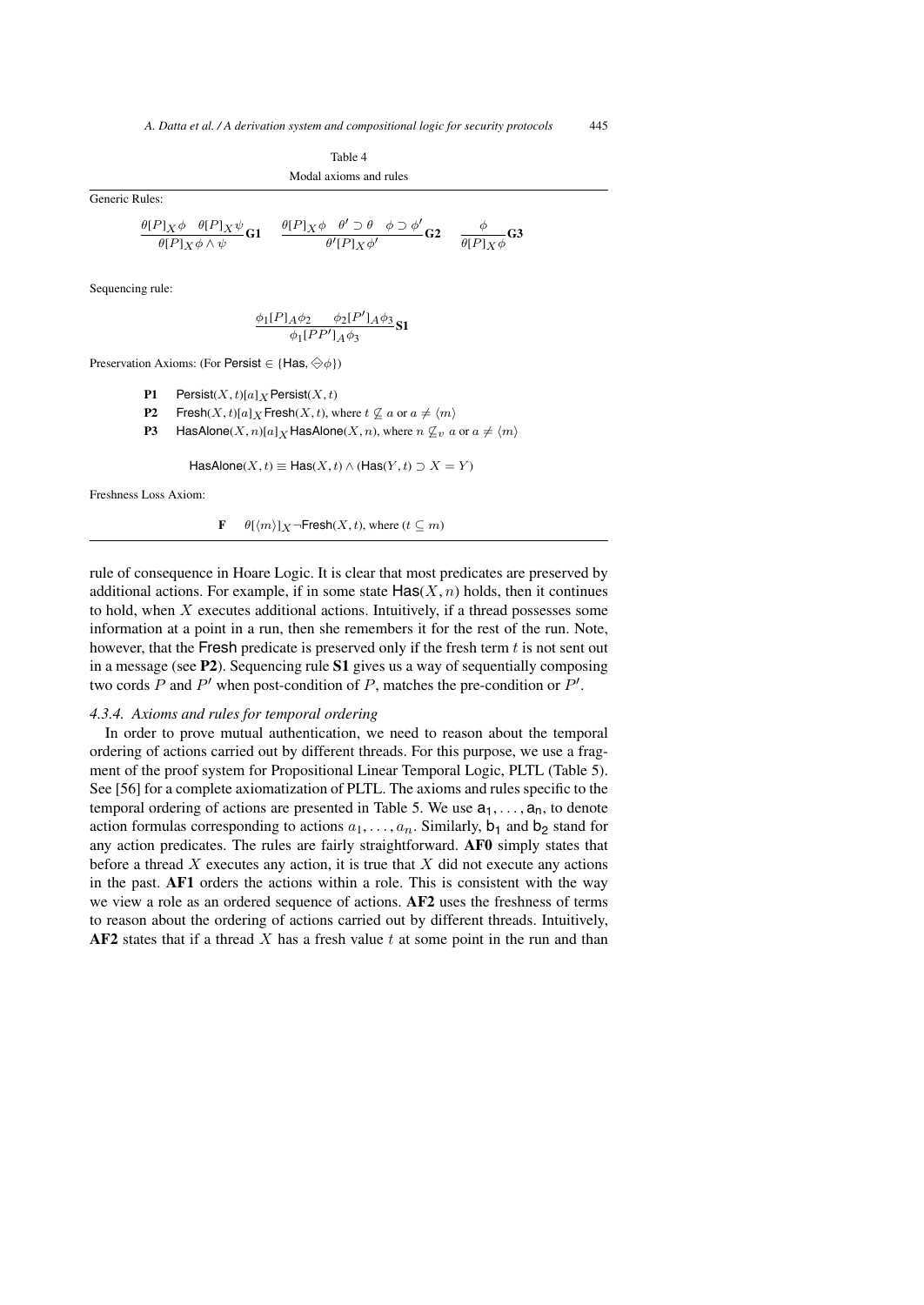| Table 5                                                                                                   |                                                                                                |  |  |
|-----------------------------------------------------------------------------------------------------------|------------------------------------------------------------------------------------------------|--|--|
|                                                                                                           | Axioms and rules for temporal ordering                                                         |  |  |
| <b>PLTL Axioms:</b>                                                                                       |                                                                                                |  |  |
|                                                                                                           | <b>T1</b> $\Diamond$ ( $\phi \land \psi$ ) $\supset$ ( $\Diamond$ $\phi \land \Diamond \psi$ ) |  |  |
|                                                                                                           | <b>T2</b> $\Diamond$ ( $\phi \lor \psi$ ) $\supset$ ( $\Diamond$ $\phi \lor \Diamond \psi$ )   |  |  |
|                                                                                                           | $T3 \oplus \neg \phi \leftrightarrow \neg \ominus \phi$                                        |  |  |
| Temporal Generalization Rule:                                                                             |                                                                                                |  |  |
|                                                                                                           | $\frac{\phi}{\neg \Leftrightarrow \neg A}$ TGEN                                                |  |  |
| Temporal Ordering of actions:                                                                             |                                                                                                |  |  |
| After(a, b) $\equiv \diamondsuit(b \land \ominus \diamondsuit a)$                                         |                                                                                                |  |  |
| ActionsInOrder( $a_1, \ldots, a_n$ ) = After( $a_1, a_2$ ) $\wedge \cdots \wedge$ After( $a_{n-1}, a_n$ ) |                                                                                                |  |  |
|                                                                                                           |                                                                                                |  |  |

**AF0** Start $(X)[]_X \neg \diamondsuit a(X, t)$ **AF1**  $\theta[a_1 \dots a_n]_X$  After( $a_1, a_2$ ) ∧  $\dots \wedge$  After( $a_{n-1}, a_n$ ) **AF2**  $(\diamondsuit$  (b<sub>1</sub>(X,t<sub>1</sub>) ∧  $\odot$  Fresh(X,t)) ∧  $\diamondsuit$  b<sub>2</sub>(Y,t<sub>2</sub>)) ⊃ After( $b_1(X, t_1)$ ,  $b_2(Y, t_2)$ ), where  $t \subseteq t_2$  and  $X \neq Y$ 

executes action  $b_1(X, t_1)$ , then any action  $b_2(Y, t_2)$  carried out by any other thread which involves  $t$  (e.g., if  $Y$  receives a message containing  $t$  inside a signature), happens after the action  $b_1$ .

# *4.3.5. The honesty rule*

The honesty rule is an invariance rule for proving properties about the actions of principals that execute roles of a protocol, similar in spirit to the basic invariance rule of LTL [36] and invariance rules in other logics of programs. The honesty rule is often used to combine facts about one role with inferred actions of other roles. For example, suppose Alice receives a signed response from a message sent to Bob. Alice may use facts about Bob's role to infer that Bob must have performed certain actions before sending his reply. This form of reasoning may be sound if Bob is honest, since honest, by definition in our framework, means "follows one or more roles of the protocol". The assumption that Bob is honest is essential because the intruder may perform arbitrary actions with any key that has been compromised. Since we have added preconditions to the protocol logic presented in [23,24], we reformulate the rule here is a more convenient form using preconditions and postconditions.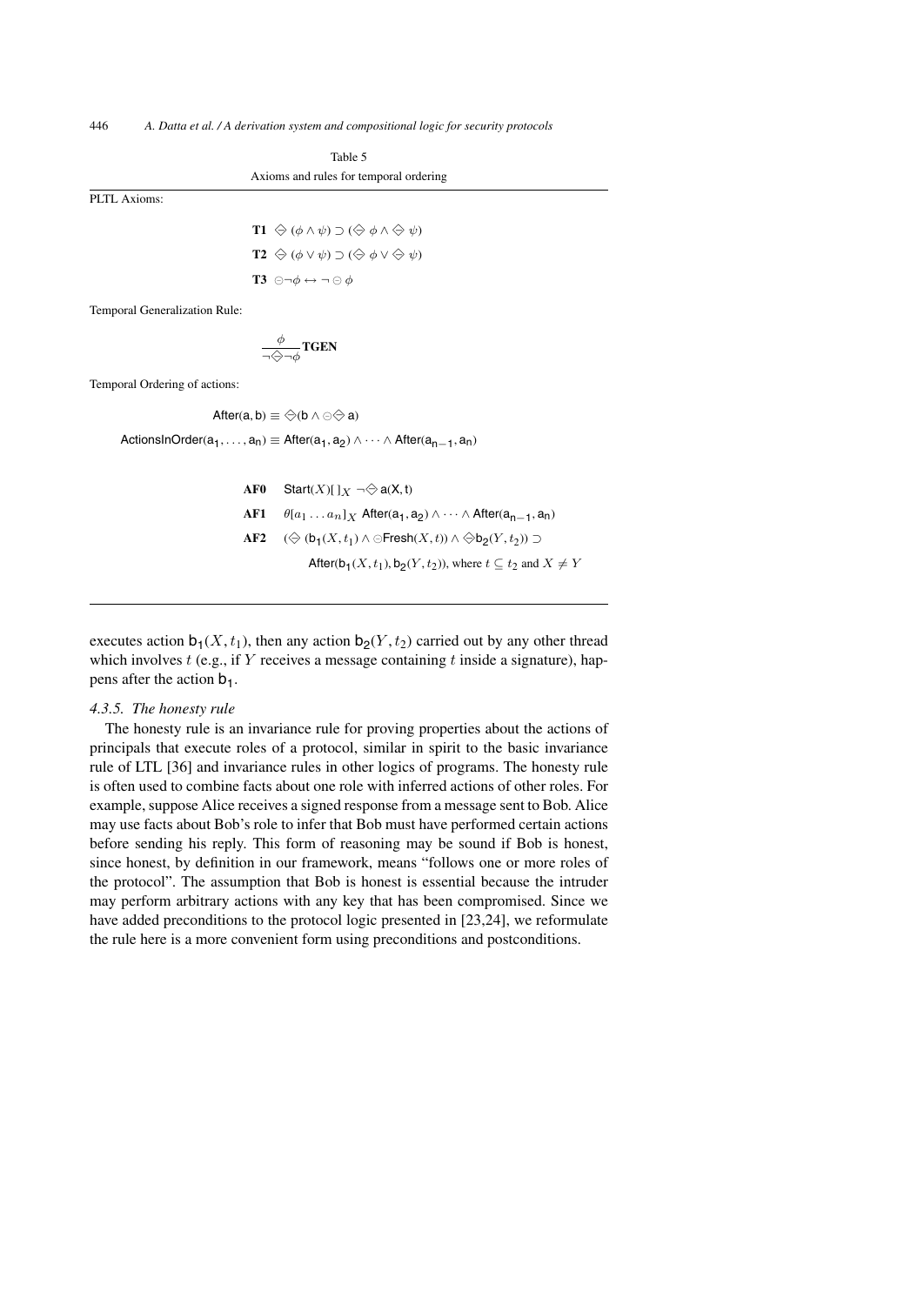To a first approximation, the honesty rule says that if a property holds before each role starts, and the property is preserved by any sequence of actions that an honest principal may perform, then the property holds for every honest principal. An example property that can be proved by this method is that if a principal sends a signed message of a certain form, the principal must have received a request for this response. The proof of a property like this depends on the protocol, of course. For this reason, the antecedent of the honesty rule includes a set of formulas constructed from the set of roles of the protocol in a systematic way. A subtle issue is that the honesty rule only involves certain points in a protocol execution. This is not a fundamental limitation in the nature of invariants, but the result of a design tradeoff that was made in formulating the rule. More specifically, it is natural to assume that once a thread receives a message, the thread may continue to send messages and perform internal actions until the thread needs to pause to wait for additional input. Another way to regard this assumption is that we do not give the attacker control over the scheduling of internal actions or the point at which messages are sent. The attacker only has control over the network, not local computing. We therefore formulate our honesty rule to prove properties that hold in every pausing state of every honest rule. By considering fewer states, we consider more invariants true. By analogy with database transactions, for example, we consider a property an invariant if it holds after every "transaction" is completed, allowing roles to temporarily violate invariants as long as they preserve them before pausing. A similar convention is normally associated with loop invariants: a property is a loop invariant if it holds every time the top of the loop is reached; it is not necessary that the invariant hold at every point in the body of the loop.

Recall that a protocol  $\mathcal{Q} = \{\rho_1, \rho_2, \dots, \rho_k\}$  is a set of roles, each executed by zero or more honest principals in any run of Q. A sequence P of actions is a *basic sequence* of role  $\rho$ , written  $P \in BS(\rho)$ , if P is a contiguous subsequence of  $\rho$  such that either (i) P starts at the beginning of  $\rho$  and ends with the last action before the first receive, or (ii)  $P$  starts with a receive action and continues up to the last action before the next receive, or (iii)  $P$  starts with the last receive action of the role and continues through the end of the role. Using  $\rho \in \mathcal{Q}$  to indicate that  $\rho$  is a role of  $\mathcal{Q}$ , and the notation for basic sequences just introduced, the honesty rule for protocol Q is written as follows.

| Start(X)[                          | $\chi \phi$                        | $\forall \rho \in \mathcal{Q}.\forall P \in BS(\rho).$ | $\phi$                             | $\text{PON}_{Q}$                   | no free variable in $\phi$         |                                    |                                    |                                    |                                    |                                    |                                    |                                    |                                    |                                    |                                    |                                    |                                    |                                    |                                    |                                    |                                    |                                    |                                    |                                    |          |
|------------------------------------|------------------------------------|--------------------------------------------------------|------------------------------------|------------------------------------|------------------------------------|------------------------------------|------------------------------------|------------------------------------|------------------------------------|------------------------------------|------------------------------------|------------------------------------|------------------------------------|------------------------------------|------------------------------------|------------------------------------|------------------------------------|------------------------------------|------------------------------------|------------------------------------|------------------------------------|------------------------------------|------------------------------------|------------------------------------|----------|
| Homest( $\hat{X}$ ) $\supset \phi$ | Homest( $\hat{X}$ ) $\supset \phi$ | Homest( $\hat{X}$ ) $\supset \phi$                     | Homest( $\hat{X}$ ) $\supset \phi$ | Homest( $\hat{X}$ ) $\supset \phi$ | Homest( $\hat{X}$ ) $\supset \phi$ | Homest( $\hat{X}$ ) $\supset \phi$ | Homest( $\hat{X}$ ) $\supset \phi$ | Homest( $\hat{X}$ ) $\supset \phi$ | Homest( $\hat{X}$ ) $\supset \phi$ | Homest( $\hat{X}$ ) $\supset \phi$ | Homest( $\hat{X}$ ) $\supset \phi$ | Homest( $\hat{X}$ ) $\supset \phi$ | Homest( $\hat{X}$ ) $\supset \phi$ | Homest( $\hat{X}$ ) $\supset \phi$ | Homest( $\hat{X}$ ) $\supset \phi$ | Homest( $\hat{X}$ ) $\supset \phi$ | Homist( $\hat{X}$ ) $\supset \phi$ | Homist( $\hat{X}$ ) $\supset \phi$ | Homist( $\hat{X}$ ) $\supset \phi$ | Homist( $\hat{X}$ ) $\supset \phi$ | Homist( $\hat{X}$ ) $\supset \phi$ | Homist( $\hat{X}$ ) $\supset \phi$ | Homist( $\hat{X}$ ) $\supset \phi$ | Homist( $\hat{X}$ ) $\supset \phi$ | Homist(< |

In words, if  $\phi$  holds at the beginning of every role of Q and is preserved by all its basic sequences, then every honest principal executing protocol  $Q$  must satisfy  $\phi$ . The side condition prevents free variables in the conclusion Honest(X)  $\supset \phi$  from becoming bound in any hypothesis. As explained in [23,24], this is a finitary rule, expressed in a slightly unusual way. For each protocol  $Q$ , the corresponding instance of the honesty rule has a finite number of formulas in the antecedent, the exact number and form of each depending on the roles of  $Q$  and their basic sequences.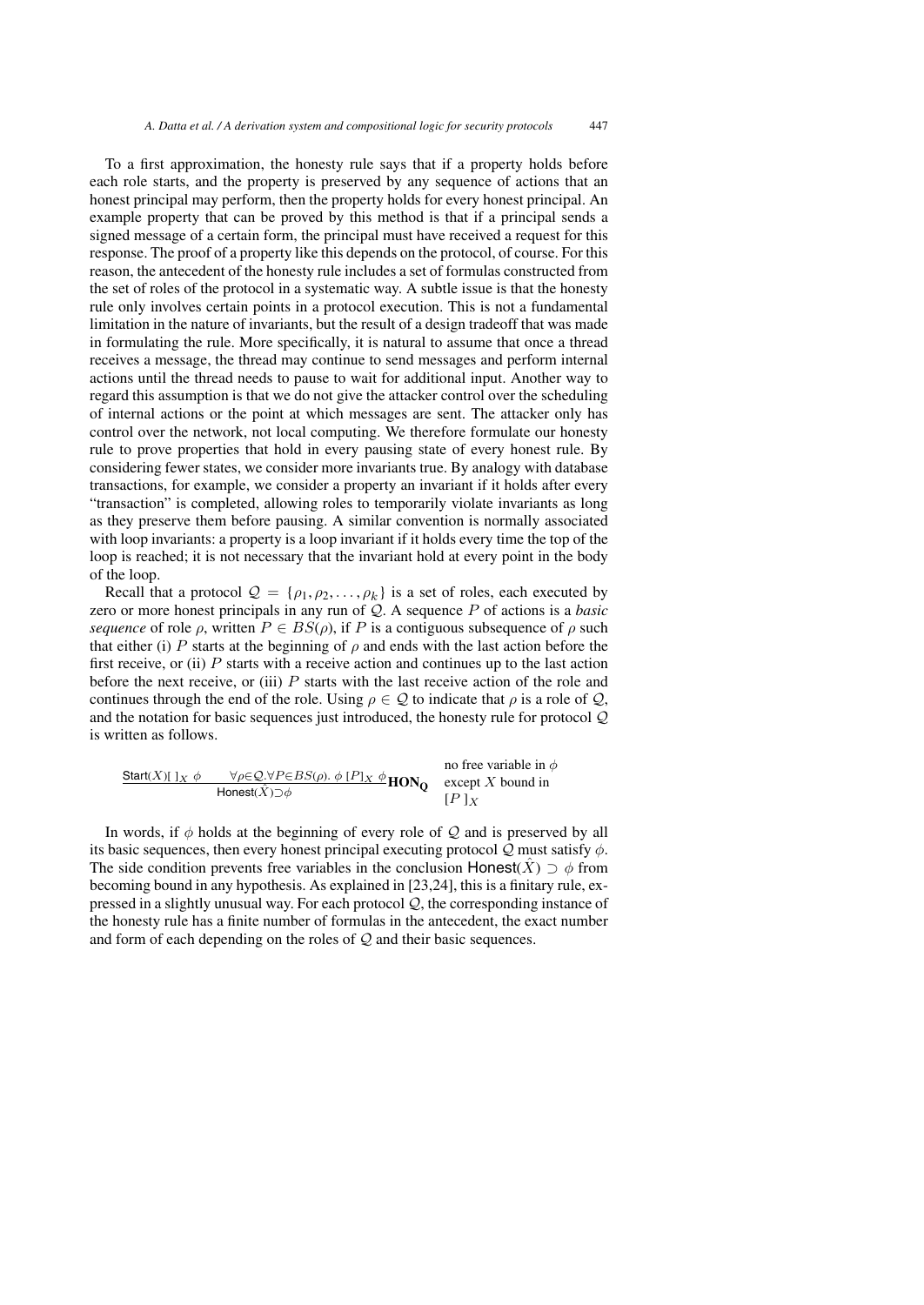#### *4.3.6. Soundness theorem*

The soundness theorem for this proof system is proved, by induction on the length of proofs, in Appendix C. We write  $\Gamma \vdash \gamma$  if  $\gamma$  is provable from the formulas in  $\Gamma$  and any axiom or inference rule of the proof system except the honesty rule (**HONQ** for any protocol Q). We write  $\Gamma \vdash_Q \gamma$  if  $\gamma$  is provable from the formulas in  $\Gamma$ , the basic axioms and inference rules of the proof system and the honesty rule for protocol Q (i.e.,  $\text{HON}_Q$  but not  $\text{HON}_{Q'}$  for any  $\mathcal{Q}' \neq \mathcal{Q}$ ). Here  $\gamma$  is either a modal formula or a basic formula (i.e., of the syntactic form  $\Psi$  or  $\phi$  in Table 1).

**Theorem 4.1.** *If*  $\Gamma \vdash_Q \gamma$ *, then*  $\Gamma \models_Q \gamma$ *. Furthermore, if*  $\Gamma \vdash \gamma$ *, then*  $\Gamma \models \gamma$ *.* 

# *4.4. Formalizing protocol composition*

In this section, we define sequential and parallel composition of protocols as syntactic operations on cords and present associated methods for proving protocol properties compositionally. Recall that a protocol is defined as a finite set of cords, one for each role of the protocol. For example, as explained in Section 4.1, the STS protocol is defined by two cords, one each for the initiator and responder role of the protocol.

**Definition 4.2** (Parallel Composition). The parallel composition  $Q_1 \otimes Q_2$  of protocols  $Q_1$  and  $Q_2$  is the union of the sets of cords  $Q_1$  and  $Q_2$ .

For example, consider the protocol obtained by parallel composition of SSL 2.0 and SSL 3.0. The definition above allows an honest principal to simultaneously engage in sessions of the two protocols. Clearly, a property proved about either protocol individually might no longer hold when the two are run in parallel, since an adversary might use information acquired by executing one protocol to attack the other. Formally, some step in the logical proof of the protocol property is no longer correct. Since all the axioms and inference rules in Section 4.3 hold for all protocols, the only formulas used in the proof which might no longer be valid are those proved using the honesty rule, i.e., the protocol invariants. In order to guarantee that the security properties of the individual protocols are preserved under parallel composition, it is therefore sufficient to verify that each protocol respects the invariants of the other. This observation suggests the following four-step methodology for proving properties of the parallel composition of two protocols.<sup>1</sup>

1. Prove separately the security properties of protocols  $Q_1$  and  $Q_2$ .

 $\vdash_{Q_1} \Psi_1$  and  $\vdash_{Q_2} \Psi_2$ 

<sup>&</sup>lt;sup>1</sup>A preliminary version of this result was presented in [16,18].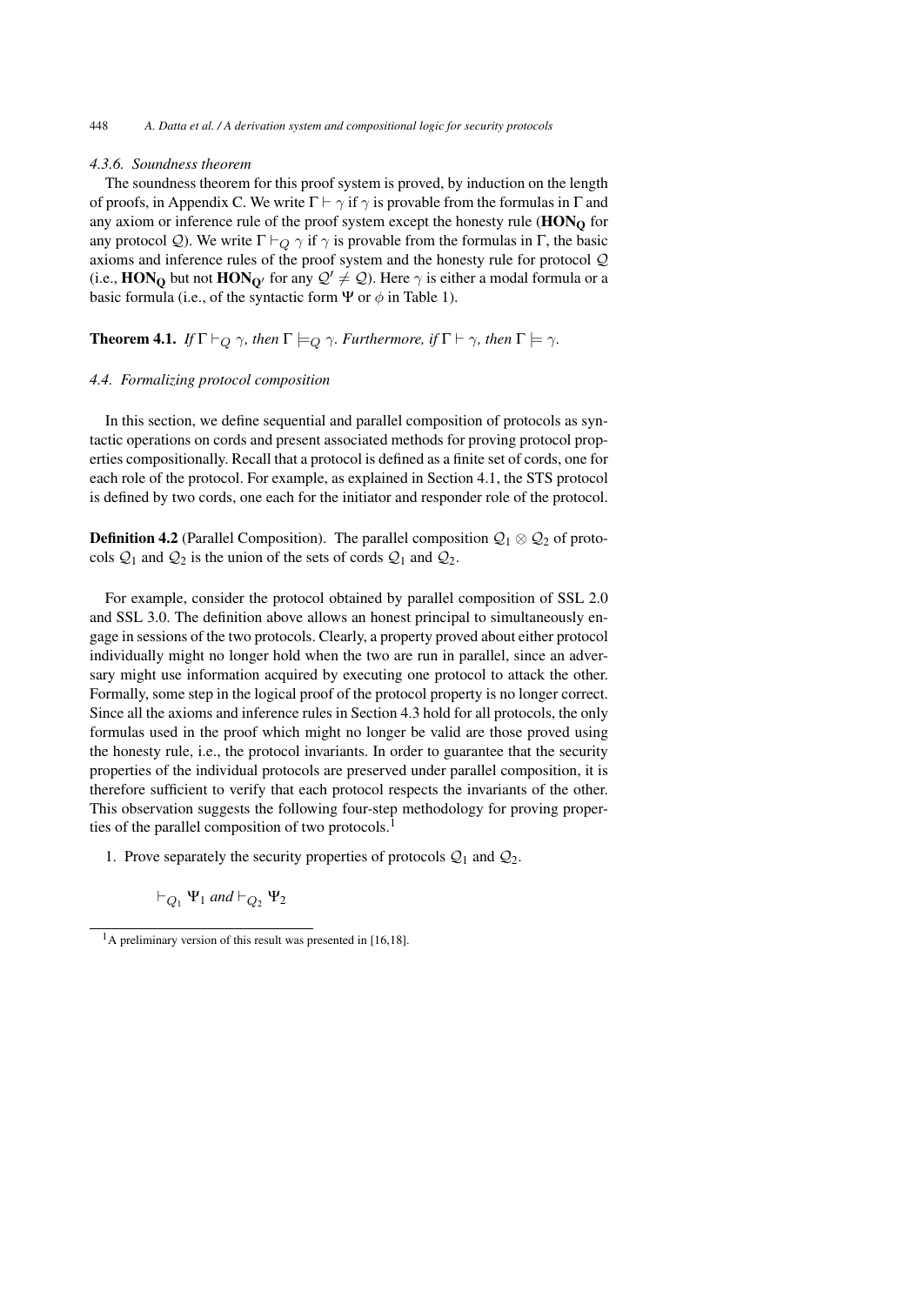2. Identify the set of invariants used in the two proofs,  $\Gamma_1$  and  $\Gamma_2$ . The formulas included in these sets will typically be the formulas in the two proofs, which were proved using the honesty rule. The proofs from the previous step can be decomposed into two parts – the first part proves the protocol invariants using the honesty rule for the protocol, while the second proves the protocol property using the invariants as hypotheses, but without using the honesty rule. Formally,

$$
\vdash_{Q_1} \Gamma_1 \text{ and } \Gamma_1 \vdash \Psi_1 \text{ and } \vdash_{Q_2} \Gamma_2 \text{ and } \Gamma_2 \vdash \Psi_2
$$

3. Notice that it is possible to weaken the hypotheses to  $\Gamma_1 \cup \Gamma_2$ . The proof of the protocol properties is clearly preserved under a larger set of assumptions.

$$
\Gamma_1 \cup \Gamma_2 \vdash \Psi_1 \text{ and } \Gamma_1 \cup \Gamma_2 \vdash \Psi_2
$$

4. Prove that the invariants,  $\Gamma_1 \cup \Gamma_2$ , hold for both the protocols. This step uses the transitivity of entailment in the logic: if  $\vdash_Q \Gamma$  and  $\Gamma \vdash \gamma$ , then  $\vdash_Q \gamma$ . Since  $\vdash_{Q_1} \Gamma_1$  was already proved in Step 1, in this step, it is sufficient to show that  $\vdash_{Q_1} \Gamma_2$  and similarly that  $\vdash_{Q_2} \Gamma_1$ . By Lemma 4.3 below, we therefore have  $\vdash_{Q_1 \otimes Q_2} \Gamma_1 \cup \Gamma_2$ . From this and the formulas from Step 3, we can conclude that the security properties of  $\mathcal{Q}_1$  and  $\mathcal{Q}_2$  are preserved under their parallel composition.

$$
\vdash_{Q_1 \otimes Q_2} \Psi_1 \text{ and } \vdash_{Q_1 \otimes Q_2} \Psi_2
$$

**Lemma 4.3.** *If*  $\vdash_{Q_1} \phi$  *and*  $\vdash_{Q_2} \phi$ *, then*  $\vdash_{Q_1 \otimes Q_2} \phi$ *, where the last step in the proof of*  $\phi$  *in both*  $\mathcal{Q}_1$  *and*  $\mathcal{Q}_2$  *uses the honesty rule and no previous step uses the honesty rule.*

**Theorem 4.4.** *If*  $\vdash_{Q_1} \Gamma$  *and*  $\Gamma \vdash \Psi$  *and*  $\vdash_{Q_2} \Gamma$ *, then*  $\vdash_{Q_1 \otimes Q_2} \Psi$ *.* 

**Definition 4.5** (Sequential Composition). A protocol  $Q$  is the sequential composition of two protocols  $\mathcal{Q}_1$  and  $\mathcal{Q}_2$ , if each role of  $\mathcal Q$  is obtained by the sequential composition of a cord of  $\mathcal{Q}_1$  with a cord of  $\mathcal{Q}_2$ .

**Definition 4.6** (Sequential Composition of Cords). Given closed cords  $r = (x_0 \dots$  $x_{\ell-1}[R]_X\langle u_0...u_{m-1}\rangle, s = (y_0...y_{m-1})[S]_Y\langle t_0...t_{n-1}\rangle$ , their sequential composition is defined by

$$
r; s = (x_0 \dots x_{\ell-1})[RS']_X \langle t'_0 \dots t'_{n-1} \rangle,
$$

where  $S'$  and  $t'_{i}$  are the substitution instances of S and  $t_{i}$  respectively, such that each variable  $y_k$  is replaced by the term  $u_k$ . Furthermore, under this substitution, Y is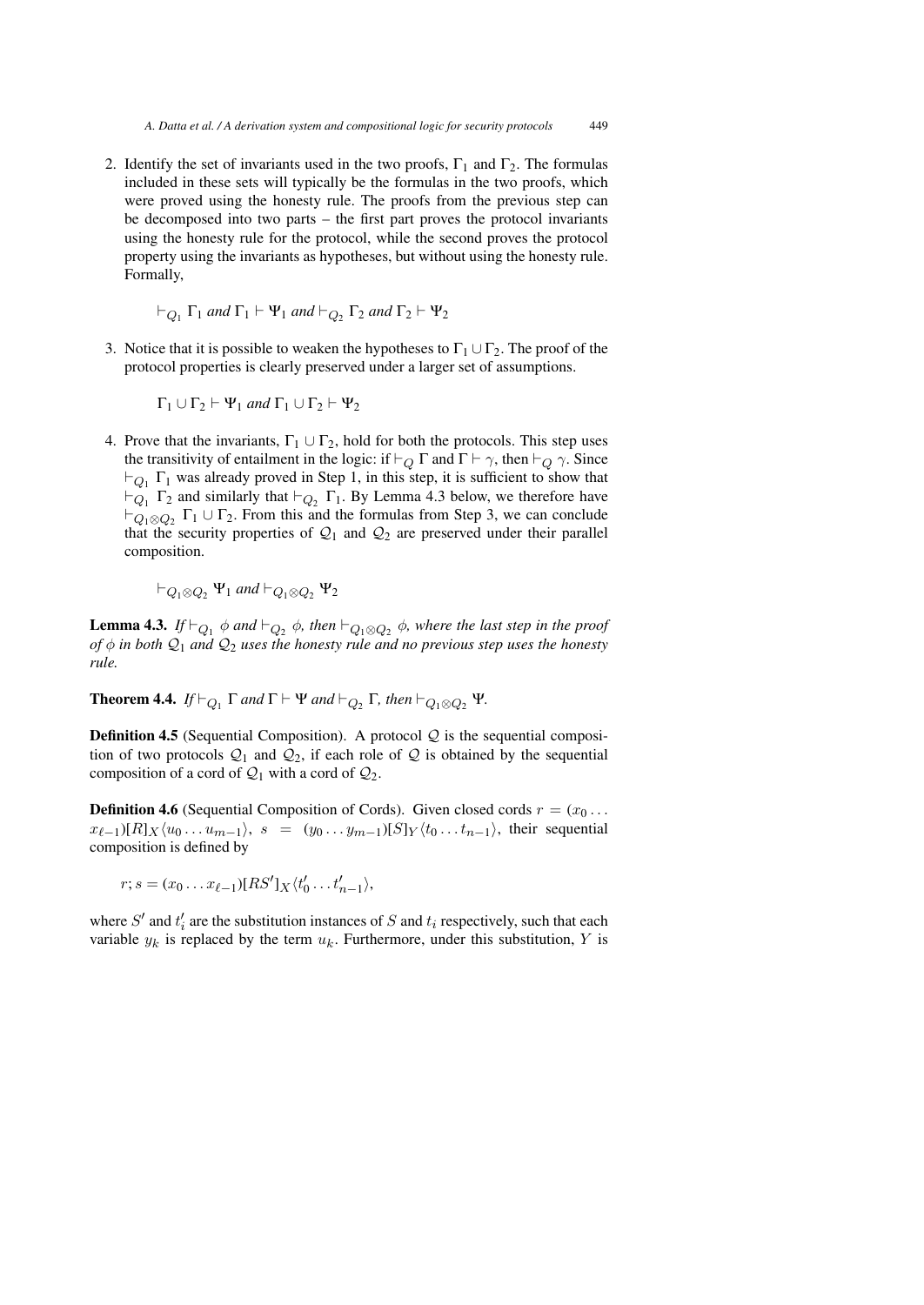mapped to X. Variables are renamed so that free variables of S,  $t_i$  and  $u_k$  do not become bound in r; s.  $RS'$  is the strand obtained by concatenating the actions in R with those in  $S'$ .

It is clear that the sequential composition of protocols does not yield an unique result. Typically, when we sequentially compose protocols we have a specific composition of roles in mind. For example, if we compose two two-party protocols, we might compose the corresponding initiator and responder roles. Further explanation of the sequential composition of two cords is given in Appendix A. We now illustrate the idea with an example. We consider two protocols:  $DH_0$ , the initial part of the Diffie–Hellman key exchange protocol, and  $CR$ , a signature-based Challenge-Response protocol. The protocols are written out as cords below.

$$
DH_0 = \{ (X Y)[(\nu x)]_X \langle X Y g^x \rangle \} CR = \{ (X Y x)[\langle \hat{X}, \hat{Y}, x \rangle(\hat{Y}, \hat{X}, y, z)(z/ \{ |x, y, \hat{X} \|}_{\overline{Y}}) \langle \hat{X}, \hat{Y}, \{ |x, y, \hat{Y} \|}_{\overline{X}} \rangle_X \langle \rangle, (X Y y)[(\hat{Y}, \hat{X}, x) \langle \hat{X}, \hat{Y}, \{ |x, y, \hat{Y} \|}_{\overline{X}} \rangle(\hat{Y}, \hat{X}, z)(z/ \{ |x, y, \hat{X} \|}_{\overline{Y}})]_X \langle \rangle \}
$$

The *ISO-9798-3* protocol is a sequential composition of these two protocols. The cords of  $ISO$ -9798-3 are obtained by sequential composition of the cord of  $DH<sub>0</sub>$  with the two cords of  $CR$ . When sequentially composing cords, we substitute the output parameters of the first cord for the input parameters of the second and  $\alpha$ -rename bound variables to avoid variable capture.

$$
ISO-9798-3 = \{ (X Y)[(\nu x)\langle \hat{X}, \hat{Y}, g^x \rangle(\hat{Y}, \hat{X}, y, z)(z/\Vert g^x, y, \hat{X} \Vert_{\overline{Y}}) \langle \hat{X}, \hat{Y}, \Vert g^x, y, \hat{Y} \Vert_{\overline{X}} \rangle]_X \langle \rangle, (X Y)[(\nu y)(\hat{Y}, \hat{X}, x)\langle \hat{X}, \hat{Y}, \Vert x, g^y, \hat{Y} \Vert_{\overline{X}} \rangle (\hat{Y}, \hat{X}, z)(z/\Vert x, g^y, \hat{X} \Vert_{\overline{Y}})]_X \langle \rangle \}
$$

The sequencing rule, **S1** (see Table 4), is the main rule used to construct a modular correctness proof of a protocol that is a sequential composition of several smaller subprotocols. It gives us a way of sequentially composing two roles  $P$  and  $P'$  when the logical formula guaranteed by the execution of  $P$ , i.e., the post-condition of  $P$ , matches the pre-condition required in order to ensure that  $P'$  achieves some property. In addition, just like in parallel composition, it is essential that the composed protocols respect each other's invariants. Our methodology for proving properties of the sequential composition of two protocols involves the following steps.

1. Prove separately the security properties of protocols  $\mathcal{Q}_1$  and  $\mathcal{Q}_2$ .

$$
\vdash_{Q_1} \Psi_1 \text{ and } \vdash_{Q_2} \Psi_2
$$

2. Identify the set of invariants used in the two proofs,  $\Gamma_1$  and  $\Gamma_2$ . The formulas included in these sets will typically be the formulas in the two proofs, which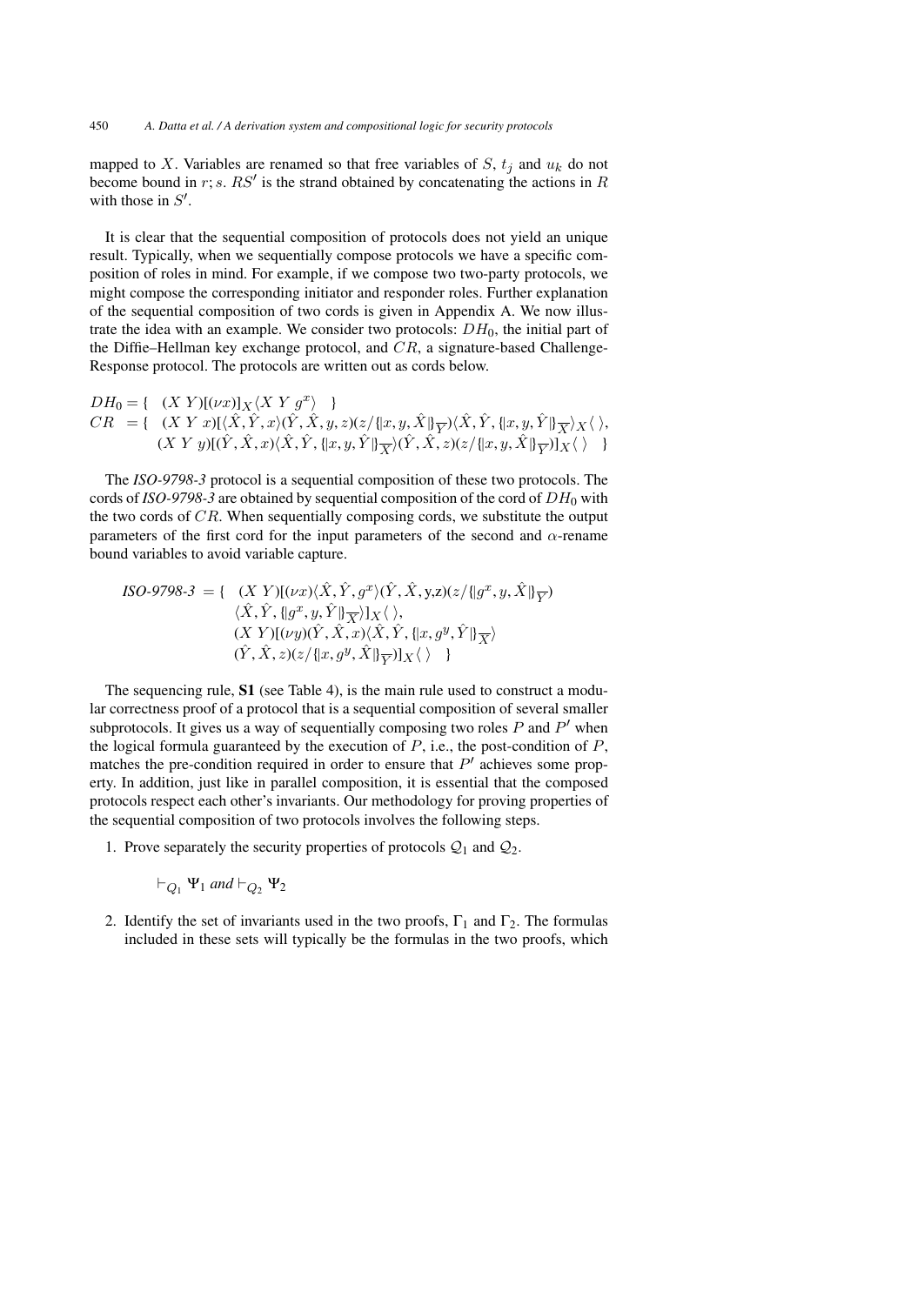were proved using the honesty rule. The proofs from the previous step can be decomposed into two parts – the first part proves the protocol invariants using the honesty rule for the protocol, while the second proves the protocol property using the invariants as hypotheses, but without using the honesty rule. Formally,

$$
\vdash_{Q_1} \Gamma_1, \Gamma_1 \vdash \Psi_1 \text{ and } \vdash_{Q_2} \Gamma_2, \Gamma_2 \vdash \Psi_2
$$

3. Weaken the hypotheses to  $\Gamma_1 \cup \Gamma_2$ . The proof of the protocol properties is clearly preserved under a larger set of assumptions.

$$
\Gamma_1 \cup \Gamma_2 \vdash \Psi_1 \text{ and } \Gamma_1 \cup \Gamma_2 \vdash \Psi_2
$$

4. If the post-condition of the modal formula  $\Psi_1$  matches the pre-condition of  $\Psi_2'$ , then the two can be sequentially composed by applying the sequencing rule **S1**. Here  $\Psi_2'$  is obtained from  $\Psi_2$  by a substitution of the free variables determined by the sequential composition of the corresponding cords. This preserves the formulas proved in the previous steps since those formulas are true under all substitutions of the free variables. Assuming that  $\Psi_1$  and  $\Psi_2'$  are respectively  $\theta[P_1]\phi$  and  $\phi[P_2]\psi$ , we have:

$$
\Gamma_1 \cup \Gamma'_2 \vdash \theta[P_1P_2]\psi
$$

5. Prove that the invariants used in proving the properties of the protocols,  $\Gamma_1 \cup$  $\Gamma'_2$ , hold for both the protocols. Since  $\vdash_{Q_1} \Gamma_1$  was already proved in Step 1, in this step, it is sufficient to show that  $\vdash_{Q_1} \Gamma'_2$  and similarly that  $\vdash_{Q_2} \Gamma_1$ . By Lemma 4.7, we therefore have  $\vdash_{Q_3} \Gamma_1 \cup \Gamma'_2$ , where  $Q_3$  is their sequential composition. From this and the formulas from Steps 3 and 4, we can conclude that the security properties of  $\mathcal{Q}_1$  and  $\mathcal{Q}_2$  are preserved under their sequential composition and furthermore the following formula is provable.

$$
\vdash_{Q_3} \theta[P_1P_2]\psi
$$

**Lemma 4.7.** *If* $\vdash_{Q_1} \phi$  *and* $\vdash_{Q_2} \phi$ *, then* $\vdash_{Q_3} \phi$ *, where*  $Q_3$  *is a sequential composition of*  $\mathcal{Q}_1$  *and*  $\mathcal{Q}_2$ *, and the last step in the proof of*  $\phi$  *in both*  $\mathcal{Q}_1$  *and*  $\mathcal{Q}_2$  *uses the honesty rule and no previous step uses the honesty rule.*

**Theorem 4.8.** *If*  $\vdash_{Q_1} \Gamma_1$ ,  $\Gamma_1 \vdash \theta[P_1]\phi$ ;  $\vdash_{Q_2} \Gamma_2$ ,  $\Gamma_2 \vdash \phi[P_2]\psi$ ; and  $\vdash_{Q_1} \Gamma_2$ ,  $\vdash_{Q_2} \Gamma_1$ , *then*  $\vdash_{Q_3} \theta[P_1P_2]\psi$ , where  $Q_3$  *is a sequential composition of*  $Q_1$  *and*  $Q_2$ *.*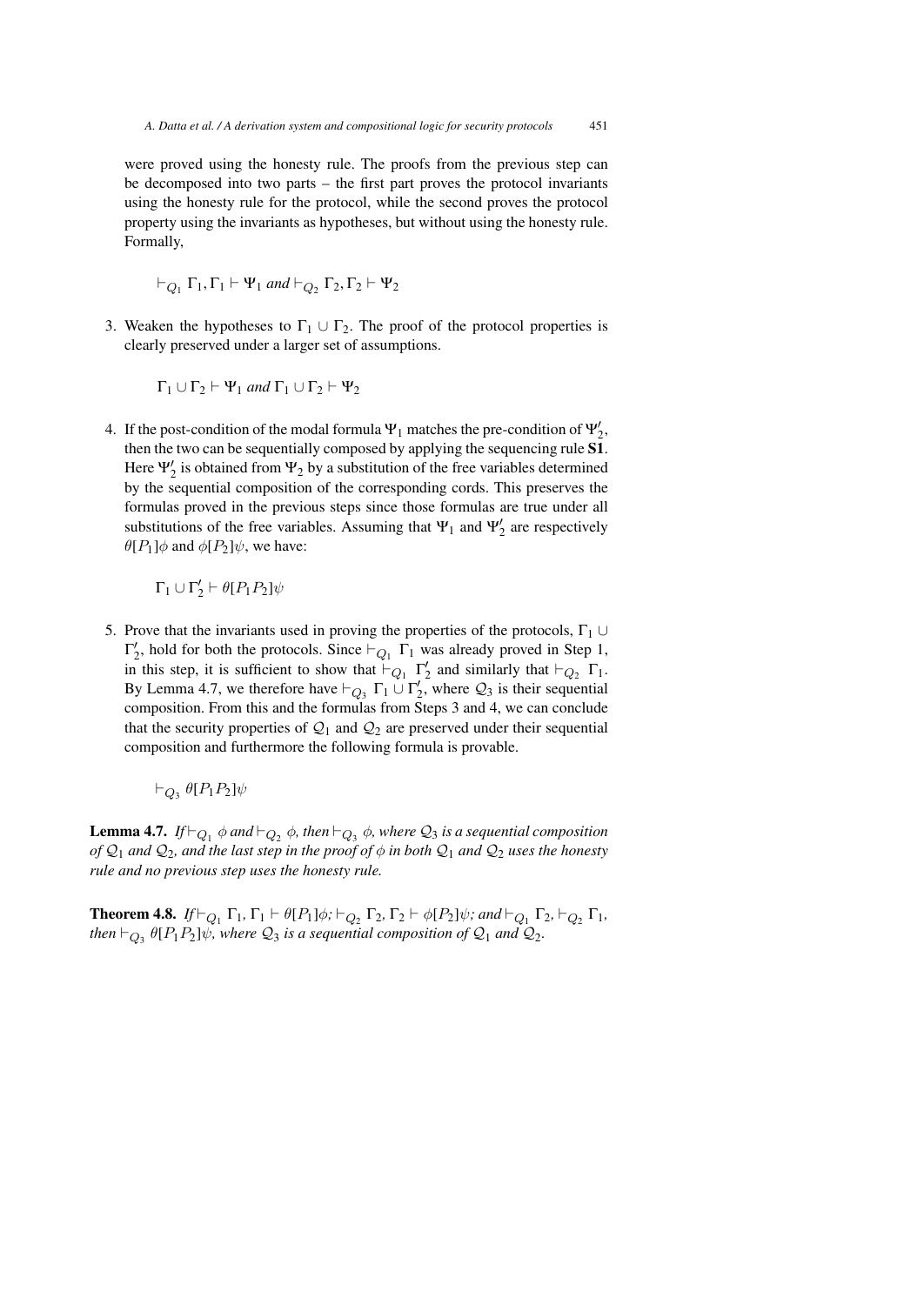#### *4.5. An example of protocol composition*

In this section, we use the protocol logic to formally prove properties of the *ISO-9798-3* protocol from properties of its parts – the signature-based Challenge-Response protocol  $(CR)$  and the protocol based on Diffie–Hellman key exchange  $(DH_0)$ , presented in the previous section. The logical proof follows the derivation step in Fig. 3, where  $P_{16}$  is derived from  $C_1$  and  $P_4$  by applying a composition operation (note that  $P_{16}$  is *ISO-9798-3* and  $C_1$  and  $P_4$  are  $DH_0$  and  $CR$ respectively). We sketch the outline of the compositional proof in Section 4.5.1 and present the complete formal proofs in Section 4.5.2.

### *4.5.1. Compositional proof sketch*

As illustrated in Section 4.4, the *ISO-9798-3* protocol is constructed by a sequential composition of  $DH_0$  and  $CR$ . Here, we describe the key secrecy property of DH<sup>0</sup> and the mutual authentication property of CR. We then prove that the *ISO-9798-3* protocol can be used to establish an authenticated shared secret by composing the correctness proofs of these two protocols. In doing so, we follow the method for proving sequential composition results presented in the previous section.

*Challenge-Response protocol,* CR*.* Our formulation of authentication is based on the concept of *matching conversations* [6] and is similar to the idea of proving authentication using *correspondence assertions* [64]. The same basic idea is also presented in [21] where it is referred to as *matching records of runs*. Simply put, it requires that whenever  $\hat{A}$  and  $\hat{B}$  accept each other's identities at the end of a run, their records of the run *match*, i.e., each message that  $\hat{A}$  sent was received by  $\hat{B}$  and vice versa, each send event happened before the corresponding receive event, and moreover the messages sent by each principal  $(\hat{A}$  or  $\hat{B})$  appear in the same order in both the records.

A complete proof of the mutual authentication property guaranteed by executing the CR protocol is presented in Table 7 in Section 4.5.2. We also discuss there the structure of the proof and identify a method for proving authentication results in the logic. The final property proved about the initiator role is of the form: *precondition [actions] postcondition*, where:

 $precondition =$ **Fresh** $(X, x)$  $\text{actions} = [\langle \hat{X}, \hat{Y}, x \rangle(\hat{Y}, \hat{X}, y, z)(z / \langle |x, y, \hat{X} | \overline{Y} \rangle \langle \hat{X}, \hat{Y}, \langle |x, y, \hat{Y} | \overline{Y} \rangle]_X]$  $postcondition =$ Honest $(\hat{Y}) \supset \exists Y$ . ActionsInOrder( Send $(X, {\hat{X}, \hat{Y}, x})$ ), Receive(Y, { $\hat{X}, \hat{Y}, x$ }), Send(Y, { $\hat{Y}, \hat{X}, \{y, \{x, y, \hat{X}\}\overline{Y}\}\$ ), Receive(X, { $\hat{Y}, \hat{X}, \{y, \{x, y, \hat{X}\}\overline{\nabla}\})$ ))

The *actions* in the formula are the actions of the initiator cord of CR, given in Section 4.4. There is an implicit universal quantification over the free variables in the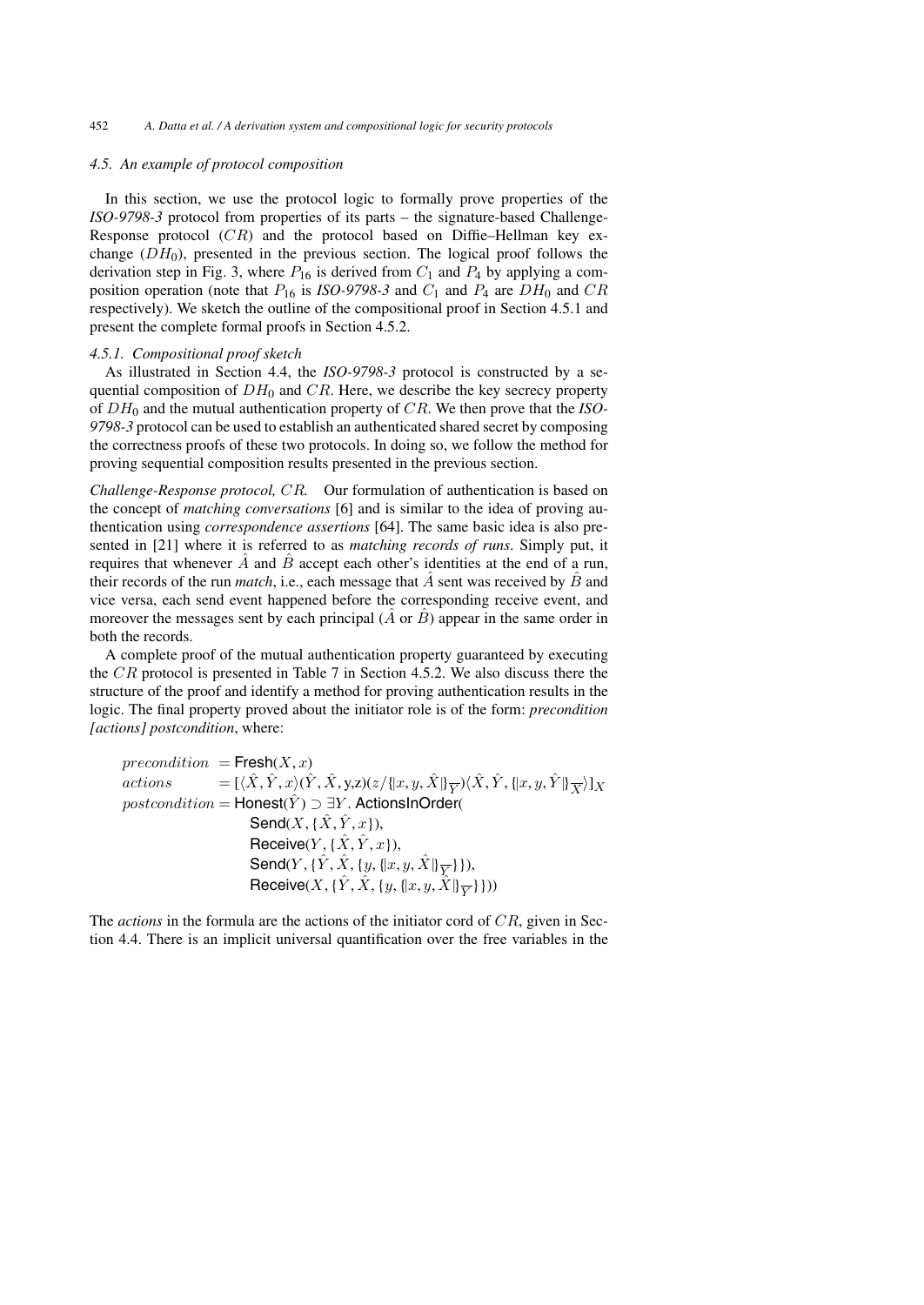formula  $(X, Y, \text{ and } x)$ , which correspond to the input parameters of the initiator cord. The *precondition* imposes constraints on the free variables. In this example, the requirement is that x is a fresh term generated in thread X. The *postcondition* captures the security property that is guaranteed by executing the actions starting from a state where the precondition holds. In this specific example, the postcondition (referred as  $\phi_{auth}$  henceforth) is a formula capturing the notion of matching conversations. Intuitively, this formula means that after executing the actions in the initiator role purportedly with  $\hat{Y}$ ,  $\hat{X}$  is guaranteed that her record of the run matches that of  $\hat{Y}$ , provided that  $\hat{Y}$  is honest (meaning that she always faithfully executes some role of the CR protocol and does not, for example, send out her private keys).

The set of invariants used in this proof,  $\Gamma_2$ , contains only one formula (line (7) of Table 7).

$$
\Gamma_2 = \{ \text{ Honest}(\hat{Y}) \supset (\text{Send}(Y, x_0) \land \text{contains}(x_0, \{|x, y, \hat{X}|\}_{\overline{Y}}) \newline \wedge \neg \diamondsuit \text{Fresh}(Y, x) ) \supset (\text{X000}) \quad x_0 = \{\hat{Y}, \hat{X}, \{y, \{|x, y, \hat{X}|\}_{\overline{Y}}\}\} \land \text{ } \diamondsuit (\text{Send}(Y, \{\hat{Y}, \hat{X}, \{y, \{|x, y, \hat{X}|\}_{\overline{Y}}\}\}) \land \text{ } \diamondsuit \text{Fresh}(Y, y)) \land \text{ After}( \text{Receive}(Y, \{\hat{X}, \hat{Y}, x\}), \text{Send}(Y, \{\hat{Y}, \hat{X}, \{y, \{|x, y, \hat{X}|\}_{\overline{Y}}\}\})) ) ) )
$$

Intuitively, this invariant states that whenever honest  $\hat{Y}$  signs a term which is a triple with the third component  $\hat{X}$ , and the first component was not freshly generated by  $\hat{Y}$ , then it is the case that this signature was sent as part of the second message of the  $CR$  protocol and  $\hat{Y}$  must have previously received the first message of the protocol from  $\hat{X}$ . (Note that each message sent and received has the protocol-id in it. We omit these to improve readability.)

*Base Diffie–Hellman protocol,*  $DH_0$ *.* The  $DH_0$  protocol involves generating a fresh random number and computing its Diffie–Hellman exponential. It is therefore the initial part of the standard Diffie–Hellman key exchange protocol. In order to reason about the security property of this protocol, the term language and the protocol logic have to be enriched to allow reasoning about Diffie–Hellman computation. The terms  $g(a)$  and  $h(a, b)$ , respectively representing the Diffie–Hellman exponential  $g^a$  mod p and the Diffie–Hellman secret  $g^{ab}$  mod p, are added to the term language. To improve readability, we will use  $g^a$  and  $g^{ab}$  instead of  $g(a)$  and  $h(a, b)$ . Table 6 presents the rules specific to the way that Diffie–Hellman secrets are computed. The predicate Computes() is used as a shorthand to denote the fact that the only way to compute a Diffie–Hellman secret is to possess one exponent and the other exponential. **DH1** states that if X can compute the Diffie–Hellman secret, then she also possesses it. **DH2** captures the intuition that the only way to possess a Diffie– Hellman secret is to either compute it directly or obtain it from a received message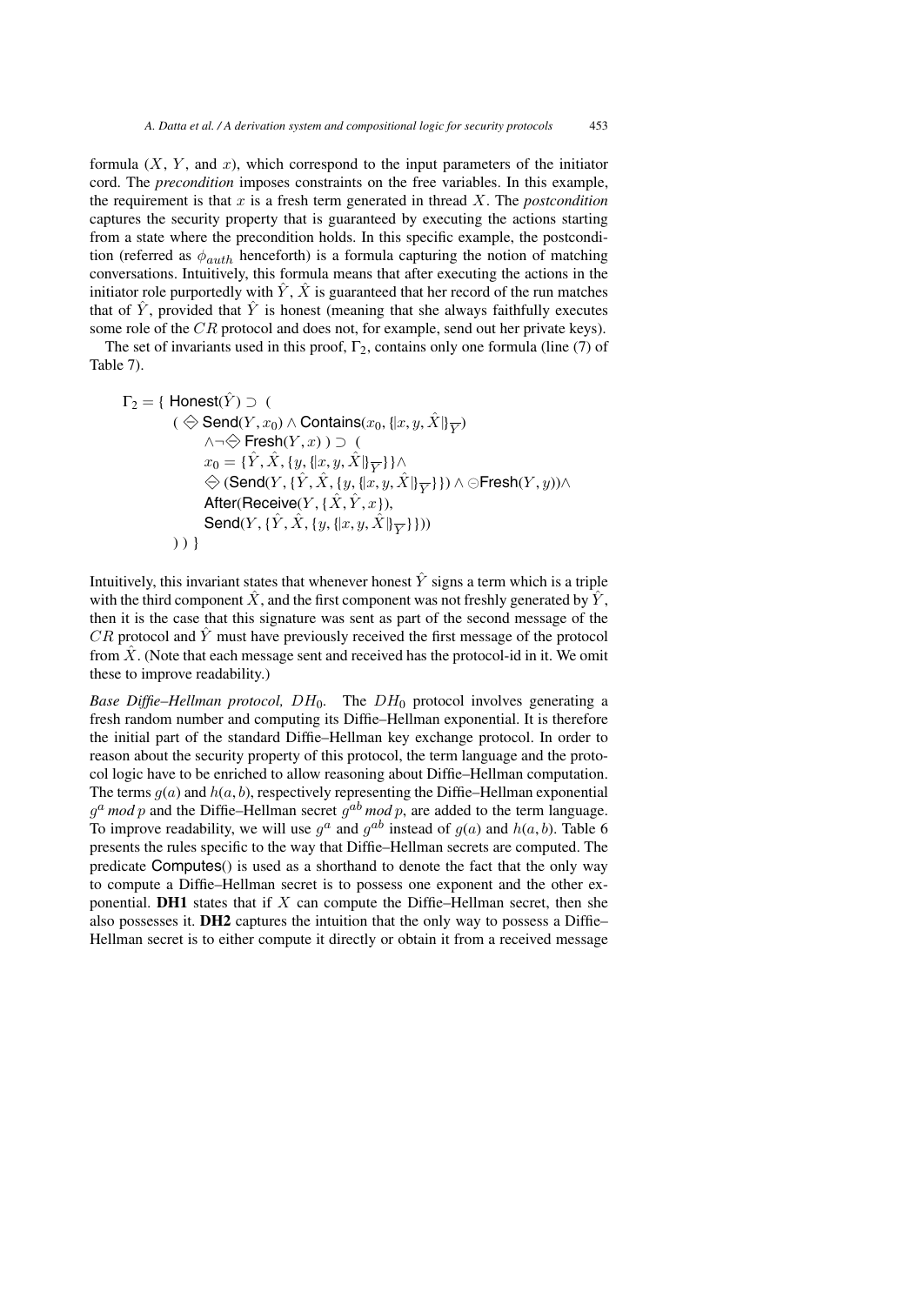454 *A. Datta et al. / A derivation system and compositional logic for security protocols*

| Table 6                                                                                                                             |
|-------------------------------------------------------------------------------------------------------------------------------------|
| Diffie-Hellman axioms                                                                                                               |
| <b>DH1</b> Computes(X, $q^{ab}$ ) $\supset$ Has(X, $q^{ab}$ )                                                                       |
| <b>DH2</b> Has( $X, q^{ab}$ ) $\supset$                                                                                             |
| (Computes(X, $q^{ab}$ ) $\vee \exists m. (\Leftrightarrow \text{Receive}(X, m) \wedge \text{contains}(m, q^{ab}))$ )                |
| <b>DH3</b> ( $\diamondsuit$ Receive( <i>X</i> , <i>m</i> ) $\wedge$ Contains( <i>m</i> , <i>q</i> <sup><i>ab</i></sup> )) $\supset$ |
| $\exists Y, m'.$ (Computes $(Y, g^{ab}) \wedge \Leftrightarrow$ Send $(Y, m') \wedge$ Contains $(m', g^{ab})$ )                     |
| <b>DH4</b> Fresh $(X, a)$ $\supset$ Fresh $(X, q^a)$                                                                                |
| Computes $(X, g^{ab}) \equiv ((\text{Has}(X, a) \land \text{Has}(X, g^b)) \lor (\text{Has}(X, b) \land \text{Has}(X, g^a)))$        |

containing it. **DH3** states that if a principal receives a message containing a Diffie– Hellman secret, someone who has computed the secret must have previously sent a (possibly different) message containing it. **DH4** captures the intuition that if a is fresh at some point of a run, then  $g^a$  is also fresh at that point. The property of the initiator role of the  $DH_0$  protocol is given by the formula below. It is of the modal form *[actions] postcondition*.

 $[(\nu x)]_X$ HasAlone $(X, x) \wedge$  Fresh $(X, g^x)$ 

This formula follows easily from the axioms and rules of the logic. It states that after carrying out the initiator role of  $DH_0$ , X possesses a fresh Diffie–Hellman exponential  $g^x$  and is the only one who possesses the exponent x. This property will be useful in proving the secrecy condition of the *ISO-9798-3* protocol. The set of invariants used in this proof,  $\Gamma_1$ , is empty.

*Composing the protocols.* We now prove the security properties of the *ISO-9798-3* protocol by composing the correctness proofs of  $DH_0$  and  $CR$ . In doing so, we follow the methodology for proving sequential composition results outlined in Section 4.4. Let us go back and look at the form of the logical formulas characterizing the initiator roles of  $DH_0$  and CR. Denoting the initiator role actions of  $DH_0$  and CR by  $Init_{DH_0}$  and  $Init_{CR}$  respectively, we have:

 $\Gamma_1 \vdash \text{Start}(X) [\text{Init}_{\text{DH}_0}] \bigg]_X \text{Fresh}(X, g^x)$  (1)

$$
\Gamma_2 \vdash \mathsf{Fresh}(X, x) [\mathbf{Init}_{\mathbf{CR}}] \underset{X}{\sim} \phi_{auth} \tag{2}
$$

At this point, Step 1 and Step 2 of the proof method are complete. For Step 3, we note that since  $\Gamma_1$  is empty,  $\Gamma_2 \cup \Gamma_1$  is simply  $\Gamma_2$ .

$$
\Gamma_2 \vdash \mathsf{Start}(X) [\mathsf{Init}_{\mathsf{DH}_0}]_X \mathsf{Fresh}(X, g^x) \tag{3}
$$

$$
\Gamma_2 \vdash \mathsf{Fresh}(X, x) [\mathbf{Init}_{\mathbf{CR}}] \underset{X}{\sim} \phi_{auth} \tag{4}
$$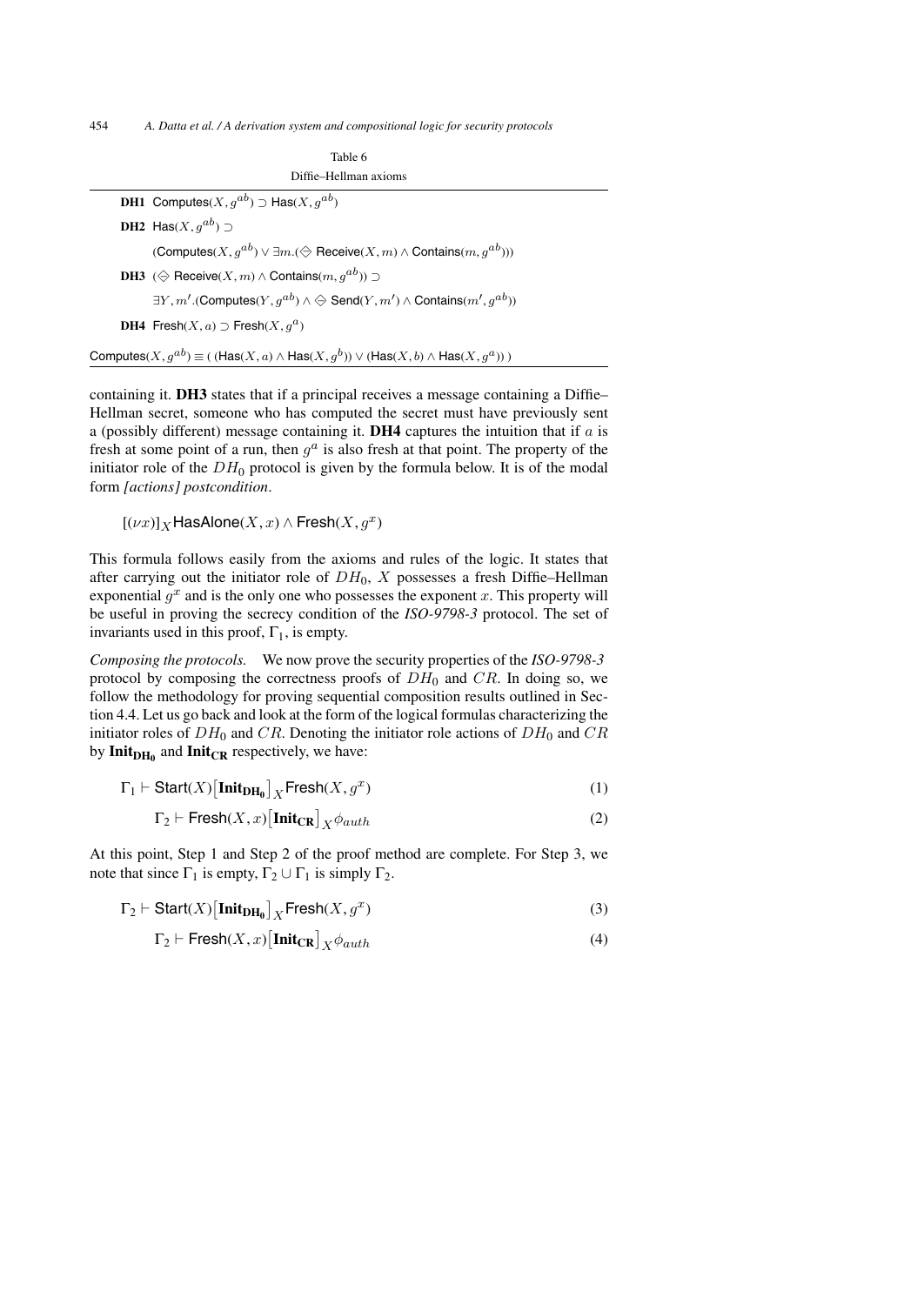We are ready to move on to Step 4. We first substitute the output parameters of the initiator cord for  $DH_0$  for the input parameters of the initiator cord of CR. This involves substituting  $g^x$  for x. We refer to the modified protocol as  $CR'$ . Since the validity of formulas is preserved under substitution, the following formula is valid.

$$
\Gamma_2[g^x/x] \vdash \mathsf{Fresh}\big(X, g^x\big) \big[\mathbf{Init}_{\mathbf{CR}'}\big]_X \phi_{auth}\big[g^x/x\big] \tag{5}
$$

Note that the post-condition of (1) matches the pre-condition of (5). We can therefore compose the two formulas by applying the sequencing rule **S1**. The resulting formula is:

$$
\Gamma_2[g^x/x] \vdash \mathsf{Start}(X) [\mathsf{Init}_{\mathsf{DH}_0}; \mathsf{Init}_{\mathsf{CR}'}] \big] \times \phi_{auth}[g^x/x] \tag{6}
$$

The result of composing the two roles is that the freshly generated Diffie–Hellman exponential is substituted for the nonce in the challenge-response cord. The resulting role is precisely the initiator role of the *ISO-9798-3* protocol. The formula above states that the mutual authentication property of  $CR$  is preserved by the composition process assuming that the invariants in  $\Gamma_2$  are still satisfied. Finally, using the honesty rule, it is easily proved that  $DH_0$  respects the environmental invariants in  $\Gamma_2$  (Step 5). Therefore, from Lemma 4.7, we conclude that the sequential composition of  $DH_0$ and CR, which is *ISO-9798-3*, respects the invariants in  $\Gamma_2$ . This completes the compositional proof for the mutual authentication property.

The other main step involves proving that the secrecy property of  $DH_0$  is preserved under sequential composition with  $CR$ , since  $CR'$  does not reveal the Diffie– Hellman exponents. The following two formulas are easily provable.

$$
\vdash \mathsf{Start}(X) [\mathsf{Init}_{\mathsf{DH}_0}]_X \mathsf{HasAlone}(X, x) \tag{7}
$$

$$
\vdash \mathsf{HasAlone}(X, x) [\mathsf{Init}_{\mathsf{CR}'}]_X \mathsf{HasAlone}(X, x) \tag{8}
$$

Therefore, by applying the sequencing rule **S1** again, we have the secrecy condition for the *ISO-9798-3* protocol:

$$
\vdash \mathsf{Start}(X) [\mathsf{Init}_{\mathsf{DH}_0}; \mathsf{Init}_{\mathsf{CR}'}] \big| X \mathsf{HasAlone}(X, x) \tag{9}
$$

Since the set of invariants is empty, Step 2, Step 3 and Step 5 follow trivially. The rest of the proof uses properties of the Diffie–Hellman method of secret computation to prove the following logical formula:

Start(X) 
$$
[\text{Init}_{\text{DH}_0}; \text{Init}_{\text{CR}'}]_X
$$
Honest( $\hat{Y}$ )  $\supset \exists Y. \exists y. (\text{Has}(X, g^{xy})$   
  $\wedge (\text{Has}(Z, g^{xy}) \supset (Z = X \vee Z = Y)))$ 

Intuitively, the property proved is that if  $\hat{Y}$  is honest, then  $\hat{X}$  and  $\hat{Y}$  are the only people who know the Diffie–Hellman secret  $g^{xy}$ . In other words, the *ISO-9798-3*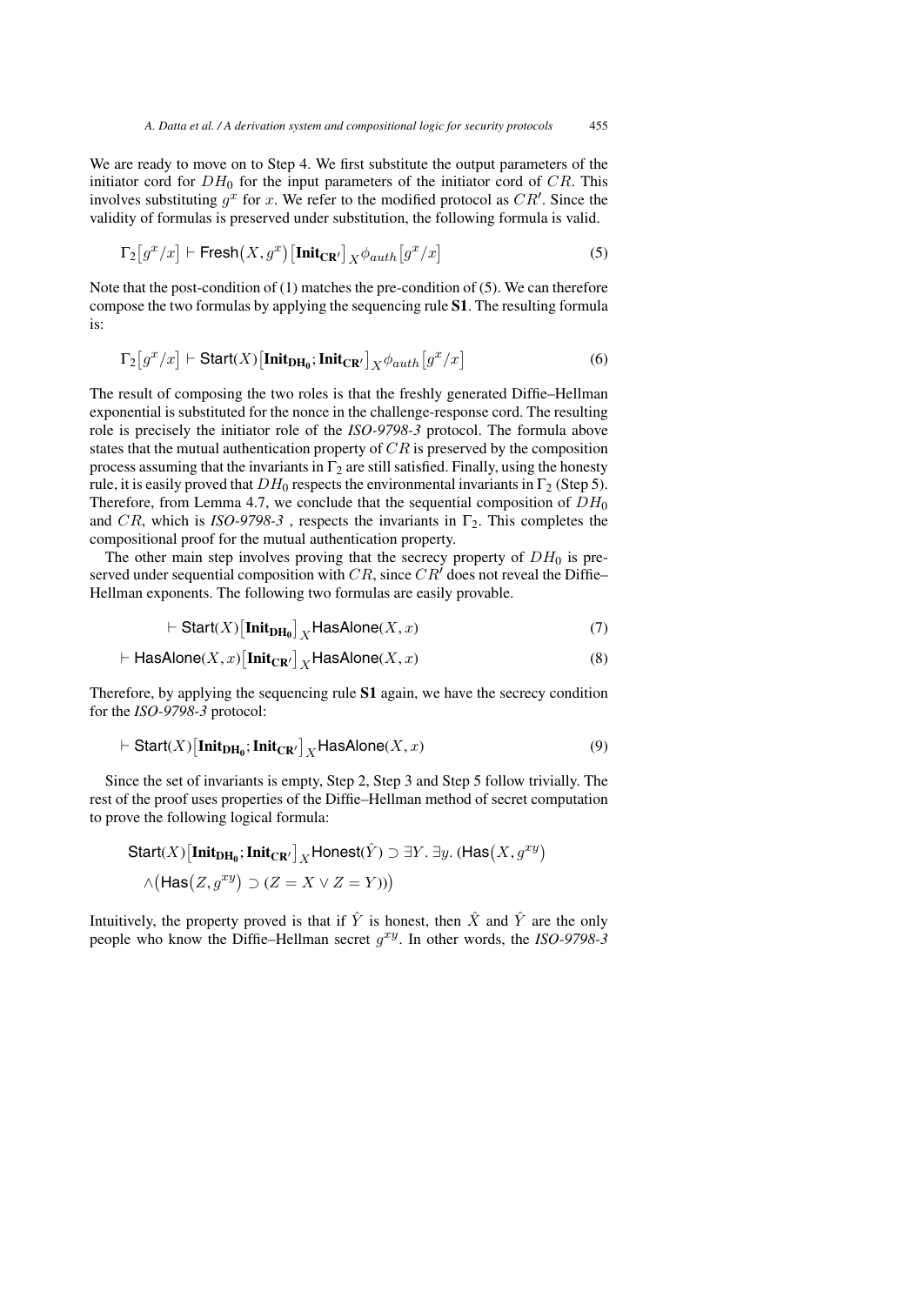protocol can be used to compute an authenticated shared secret. The complete proof is presented in Table 8 in Section 4.5.2.

# *4.5.2. Formal correctness proofs of protocols*

The proof of the shared secret property of *ISO-9798-3* is given in Table 8. This proof uses composition ideas and the structure of the proof has been discussed in the previous section. A complete proof of the authentication property for the initiator role of the Challenge-Response protocol (Init<sub>CR</sub>) is given in Table 7. We discuss below the structure of this proof and provide some insight on the proof technique used in proving authentication properties in this logic.

*Proof structure of Challenge-Response protocol.* The formal proof in Table 7 naturally breaks down into three parts:

| Table 7<br>Deductions of $\hat{X}$ executing $\mathbf{Init}$ role of Challenge-Response protocol |                                                                                                                                                                                                                  |     |
|--------------------------------------------------------------------------------------------------|------------------------------------------------------------------------------------------------------------------------------------------------------------------------------------------------------------------|-----|
|                                                                                                  | <b>AA2, P1</b> Fresh $(X, x)$ [ $\langle \hat{X}, \hat{Y}, x \rangle$ $(\hat{Y}, \hat{X}, y, z)$ $(z/\ x, y, \hat{X}\ _{\overline{Y}})\langle \hat{X}, \hat{Y}, \ x, y, \hat{Y}\ _{\overline{X}})\ _X$           |     |
|                                                                                                  | $\Diamond$ (Send(X, { $\hat{X}$ , $\hat{Y}$ , x}) $\land$ $\ominus$ Fresh(X, x))                                                                                                                                 | (1) |
|                                                                                                  | <b>AA1, P1</b> Fresh $(X, x) [\langle \hat{X}, \hat{Y}, x \rangle(\hat{Y}, \hat{X}, y, z) (z/\ x, y, \hat{X}\ _{\overline{Y}}) \langle \hat{X}, \hat{Y}, \ x, y, \hat{Y}\ _{\overline{X}}) ]_X$                  |     |
|                                                                                                  | $\diamondsuit$ Verify $(X, \{x, y, \hat{X}\}\overline{\nabla})$                                                                                                                                                  | (2) |
|                                                                                                  | <b>AF1, ARP</b> Fresh $(X, x)$ [ $\langle \hat{X}, \hat{Y}, x \rangle$ $(\hat{Y}, \hat{X}, y, z)$ $(z/\ x, y, \hat{X}\ _{\overline{Y}})\langle \hat{X}, \hat{Y}, \ x, y, \hat{Y}\ _{\overline{X}}\rangle$ ] $_X$ |     |
|                                                                                                  | ActionsInOrder(                                                                                                                                                                                                  |     |
|                                                                                                  | Send $(X, \{\hat{X}, \hat{Y}, x\})$                                                                                                                                                                              |     |
|                                                                                                  | Receive $(X, \{\hat{Y}, \hat{X}, y, \ x, y, \hat{X}\ _{\overline{Y}}\}),$                                                                                                                                        |     |
|                                                                                                  | Send $(X, \{\hat{X}, \hat{Y}, \{x, y, \hat{Y}\}\overline{Y}\})$                                                                                                                                                  | (3) |
|                                                                                                  | (3), F1, P1, G2 Fresh $(X, x)$ [Init <sub>CR</sub> ] $_X \neg \diamondsuit$ Fresh $(Y, x)$                                                                                                                       | (4) |
|                                                                                                  | <b>VER</b> Honest( $\hat{Y}$ ) $\land \Leftrightarrow$ Verify(X, { x, y, X} ) $\supset$                                                                                                                          |     |
|                                                                                                  | $\exists Y. \exists x'. (\diamondsuit \mathsf{Send}(Y, x') \land \mathsf{contains}(x', \{  x, y, \hat{X}   \}, Y))$                                                                                              | (5) |
|                                                                                                  | (2), (5), P1, G1 - 3 Fresh $(X, x)$ [Init $_{CR}$ ] $_X$ Honest( $\hat{Y}$ ) $\supset$                                                                                                                           |     |
|                                                                                                  | $\exists Y. \exists x'. (\diamondsuit \mathsf{Send}(Y, x') \land \mathsf{contains}(x', \{  x, y, \hat{X}   \}, Y))$                                                                                              | (6) |
|                                                                                                  | <b>HON</b> Honest( $\hat{Y}$ ) $\supset$ ((( $\diamondsuit$ Send( $Y, x_0$ ) $\wedge$                                                                                                                            |     |
|                                                                                                  | Contains $(x_0, \{  x, y, \hat{X}  \}_{\overline{Y}}) \wedge \neg \diamondsuit$ Fresh $(Y, x)$ ) $\supset$                                                                                                       |     |
|                                                                                                  | $(x_0 = \{\hat{Y}, \hat{X}, \{y, \ x, y, \hat{X}\}\overline{\nabla}\}\}\$                                                                                                                                        |     |
|                                                                                                  | $\hat{\diamondsuit}$ (Send( $Y, \{\hat{Y}, \hat{X}, \{y, \{  x, y, \hat{X} \}\overline{\nabla}}\}) \wedge \ominus \mathsf{Fresh}(Y, y)) \wedge$                                                                  |     |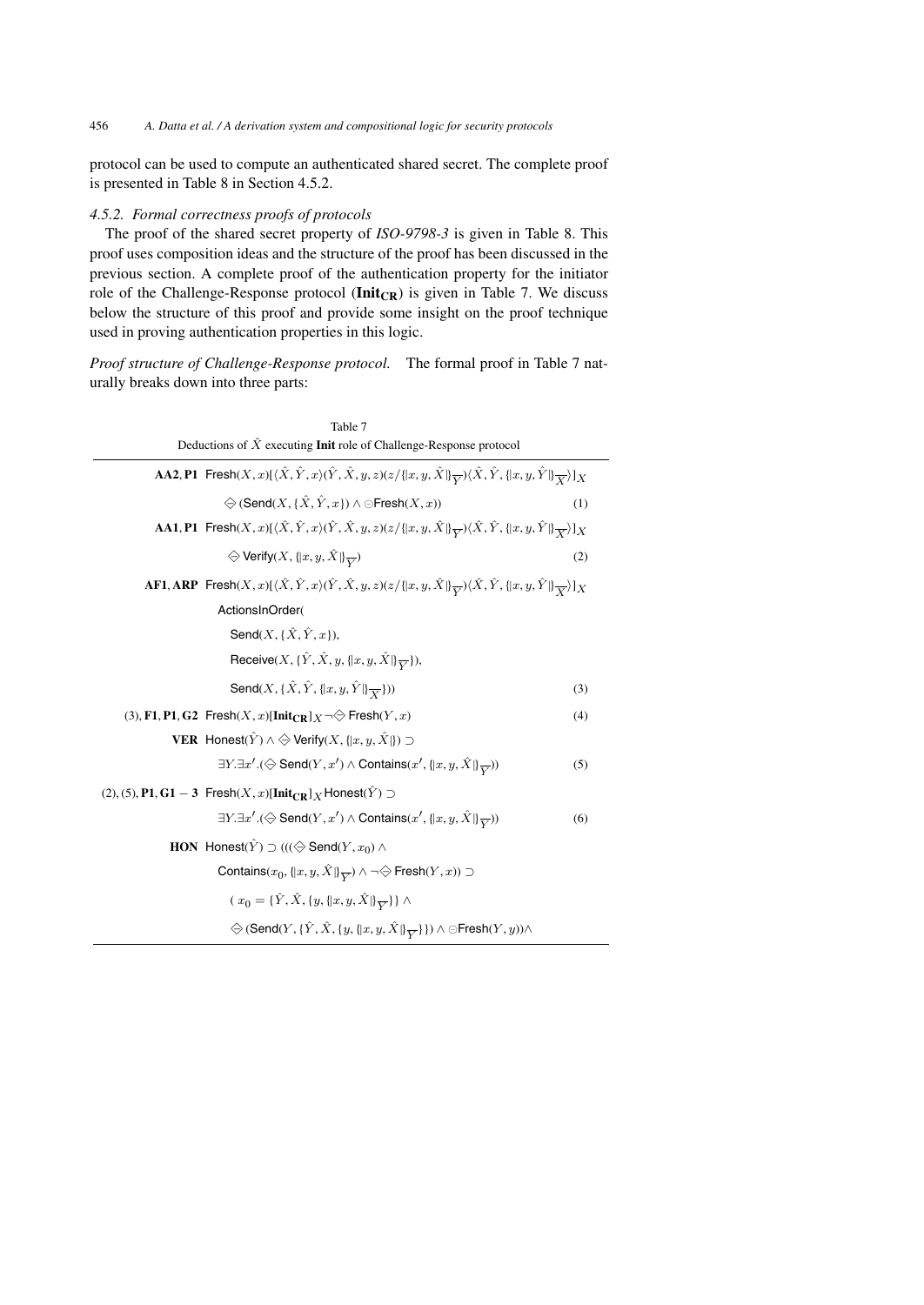| Table 7<br>(Continued)                                                                                                                                                                |      |
|---------------------------------------------------------------------------------------------------------------------------------------------------------------------------------------|------|
| ActionsInOrder(Receive(Y, { $\hat{X}, \hat{Y}, x$ }),                                                                                                                                 |      |
| Send $(Y, \{\hat{Y}, \hat{X}, \{y, \{x, y, \hat{X}\}\}\})$ )))))                                                                                                                      | (7)  |
| (4), (6), (7), G1 - 3 Fresh $(X, x)$ [Init $_{CR}$ ] $_X$ Honest $(\hat{Y}) \supset$                                                                                                  |      |
| $\exists Y. \bigcircled{\sim} (\mathsf{Send}(Y, \{\hat{Y}, \hat{X}, \{y, \{x, y, \hat{X}\} \}_{\overline{Y}}\})) \wedge \ominus \mathsf{Fresh}(Y, y)) \wedge$                         |      |
| After(Receive(Y, { $\hat{X}, \hat{Y}, x$ }), Send(Y, { $\hat{Y}, \hat{X}, \{y, \{x, y, \hat{X}\}\overline{\mathbf{Y}}\})$ )                                                           | (8)  |
| (1), AF2 Fresh $(X, x)$ [Init $_{CR}$ ] $_X \diamondsuit$ Receive $(Y, \{\hat{X}, \hat{Y}, x\})$ ]                                                                                    |      |
| After(Send(X, { $\hat{X}$ , $\hat{Y}$ , x}), Receive(Y, { $\hat{X}$ , $\hat{Y}$ , x}))                                                                                                | (9)  |
| (3), AF2 Fresh $(X, x)$ [Init $_{\mathbb{C}\mathbb{R}}$ ] $_X$ Send $(Y, \{\hat{Y}, \hat{X}, \{y, \{x, y, \hat{X}\}\vert_{\overline{Y}}\})$ ) $\wedge \ominus$ Fresh $(Y, y) \supset$ |      |
| After(Send(Y, { $\hat{Y}$ , $\hat{X}$ , { $y$ , { x, $y$ , $\hat{X}$  } $\frac{1}{\nabla}$ }),                                                                                        |      |
| Receive $(X, \{\hat{Y}, \hat{X}, y, \ x, y, \hat{X}\}\)$                                                                                                                              | (10) |
| (8), (9), (10), AF2 Fresh $(X, x)$ [Init <sub>CR</sub> ] $_X$ Honest( $\hat{Y}$ ) $\supset$                                                                                           |      |
| $\exists Y.$ ActionsInOrder(Send(X, { $\hat{X}, \hat{Y}, x$ }), Receive(Y, { $\hat{X}, \hat{Y}, x$ }),                                                                                |      |
| Send $(Y, \{\hat{Y}, \hat{X}, \{y, \{x, y, \hat{X}\}\}\overline{Y}}\})$                                                                                                               |      |
| Receive $(X, \{\hat{Y}, \hat{X}, y, \ x, y, \hat{X}\}\})$                                                                                                                             | (11) |

- Lines  $(1)$ – $(3)$  assert what actions were executed by Alice in the initiator role as well as the order in which those actions occurred. Specifically, in this part of the proof, the order in which Alice executed her send-receive actions is proved. Denoting the *i*-th message of the protocol by  $msg_i$ , we prove: ActionsInOrder(Send(A, $msg_1$ ), Receive(A, $msg_2$ )). (As an expositional convenience, we refer to  $\overline{X}$  and  $\overline{Y}$  as Alice and Bob.)
- In lines  $(4)$ – $(8)$ , we first use the fact that the signatures of honest parties are unforgeable (axiom **VER**), to conclude that Bob must have sent out some message containing his signature since Alice received Bob's signature in  $msg_2$ . The honesty rule is then used to infer that whenever Bob generates a signature of this form, he always sends it to Alice as part of  $msg_2$  of the protocol and must have previously received  $msg_1$  from Alice. Thus, the order in which Bob executed his actions are proved, i.e., ActionsInOrder(Receive $(B, msg<sub>1</sub>)$ , Send $(B,msg<sub>2</sub>)$ ).
- Finally, in lines  $(9)$ – $(11)$ , the temporal ordering rules are used to order the sendreceive actions of Alice and Bob. Line (11) concludes that Bob must have received  $msg_1$  after Alice sent it since  $msg_1$  contains a fresh nonce. Line (12) uses the same argument for  $msg_2$  sent by Bob. Finally, line (13) combines these two assertions to conclude that the following formula is true:

ActionsInOrder(Send(A, $msg_1$ ), Receive(B, $msg_1$ ), Send(B, $msg_2$ ),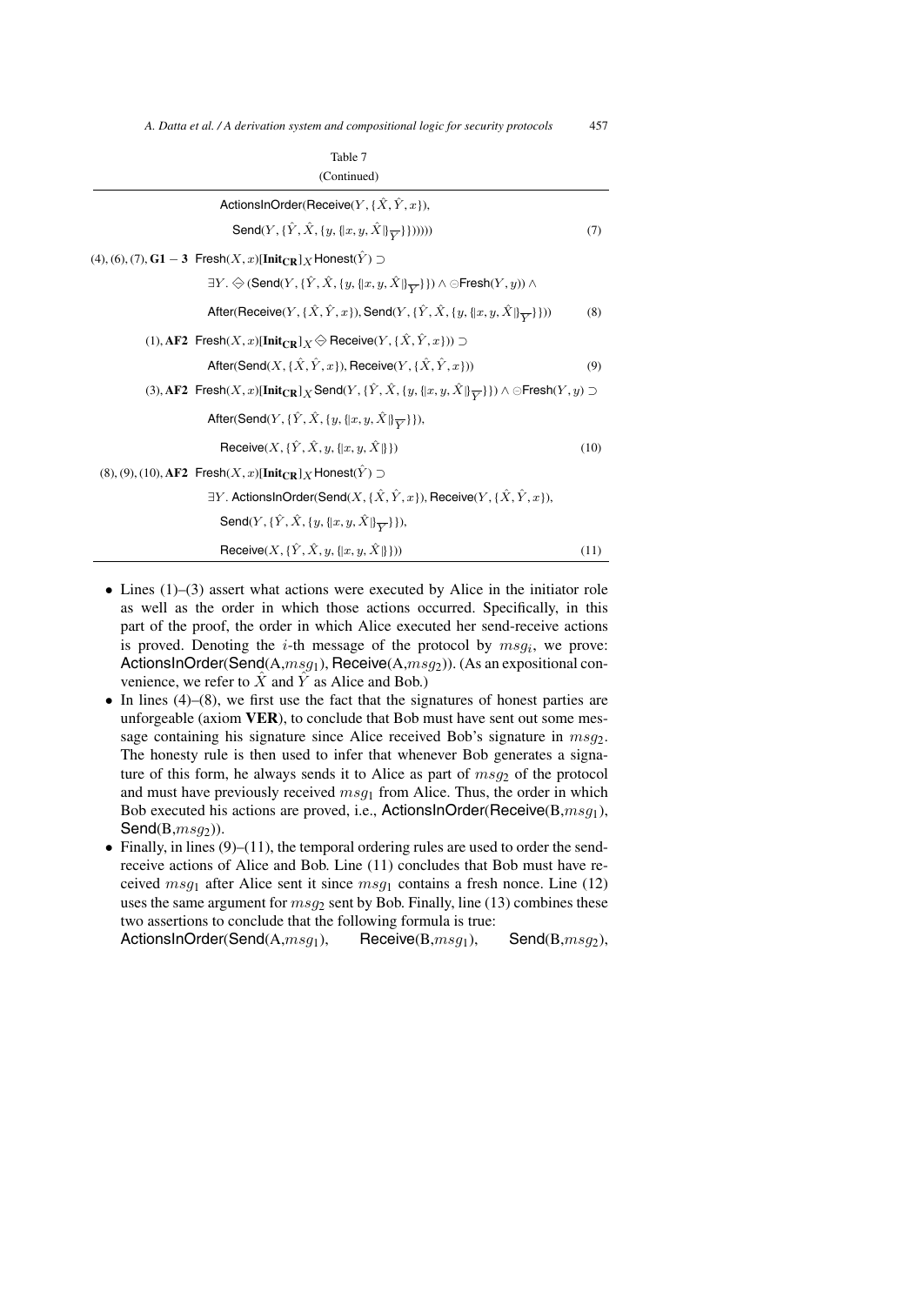458 *A. Datta et al. / A derivation system and compositional logic for security protocols*

| Table 8<br>Deductions of $\hat{X}$ executing Init role of $CR'$ protocol |                                                                                                                                                                                   |      |
|--------------------------------------------------------------------------|-----------------------------------------------------------------------------------------------------------------------------------------------------------------------------------|------|
|                                                                          | <b>P3</b> HasAlone( <i>X</i> , <i>x</i> ) $\wedge$ Fresh( <i>X</i> , <i>g<sup>x</sup></i> )[Init <sub>CR</sub> <sub>'</sub> ] <sub><i>X</i></sub> HasAlone( <i>X</i> , <i>x</i> ) | (1)  |
|                                                                          | $CR$ HasAlone $(X, x) \wedge$ Fresh $(X, g^x)$ [Init $_{CR'}$ ] $_X$ Honest $(\hat{Y}) \supset$                                                                                   |      |
|                                                                          | EY.ActionsInOrder(                                                                                                                                                                |      |
|                                                                          | Send $(X, \{\hat{X}, \hat{Y}, q^x\})$ ,                                                                                                                                           |      |
|                                                                          | Receive $(Y, \{\hat{X}, \hat{Y}, q^x\})$ ,                                                                                                                                        |      |
|                                                                          | Send(Y, { $\hat{Y}, \hat{X}, \{n, \{g^x, n, \hat{X}\}\overline{\nabla}\}\)$ ),                                                                                                    |      |
|                                                                          | Receive $(X, \{\hat{Y}, \hat{X}, n, \ g^x, n, \hat{X}\ _{\overline{Y}}\}))$                                                                                                       | (2)  |
|                                                                          | <b>HON</b> Honest( $\hat{Y}$ ) $\land \bigcirc$ Send( $Y$ , { $\hat{Y}$ , $\hat{X}$ , { $n$ , { $ g^x, n$ , $\hat{X}$ } $\ket{\overline{\nabla}}$ }) $\supset$                    | (3)  |
|                                                                          | $\exists y'.(n = g^{y'} \land \textsf{HasAlone}(Y, y'))$                                                                                                                          |      |
|                                                                          | (2), (3) HasAlone(X, x) $\wedge$ Fresh(X, $g^x$ )[Init <sub>CR'</sub> ] <sub>X</sub> Honest( $\hat{Y}$ ) $\supset$                                                                |      |
|                                                                          | $\exists Y. \exists y. (n = g^y \land \text{HasAlone}(Y, y))$                                                                                                                     | (4)  |
|                                                                          | <b>AA1, REC, PROJ, P1</b> HasAlone( <i>X</i> , <i>x</i> ) $\wedge$ Fresh( <i>X</i> , <i>g<sup>x</sup></i> )[Init <sub>CR</sub> /] <sub><i>X</i></sub> Has( <i>X</i> , <i>n</i> )  | (5)  |
|                                                                          | (1), (4), (5), Computes HasAlone( $X, x$ ) $\wedge$ Fresh( $X, g^x$ )[Init <sub>CR'</sub> ] <sub>X</sub> Honest( $\hat{Y}$ ) $\supset$                                            |      |
|                                                                          | $\exists Y. \exists y. (n = g^y \land \text{Computes}(X, g^{xy}))$                                                                                                                | (6)  |
|                                                                          | (1), (4), Computes HasAlone( $X, x$ ) $\wedge$ Fresh( $X, g^x$ )[Init <sub>CR'</sub> ] <sub>X</sub> Honest( $\hat{Y}$ ) $\supset$                                                 |      |
|                                                                          | $\exists Y. \exists y. (n = g^y \land (Computes(Z, g^{xy}) \supset (Z = X \lor Z = Y))))$ (7)                                                                                     |      |
|                                                                          | (6), (7) HasAlone(X, x) $\wedge$ Fresh(X, $g^x$ )[Init <sub>CR'</sub> ] <sub>X</sub> Honest( $\hat{Y}$ ) $\supset$                                                                |      |
|                                                                          | $\exists Y. \exists y. (n = g^y \land \textsf{Computes}(X, g^{xy}) \land (\textsf{Computes}(Z, g^{xy}) \supset$                                                                   |      |
|                                                                          | $(Z = X \vee Z = Y)))$                                                                                                                                                            | (8)  |
|                                                                          | <b>DH2, DH3</b> Has( $X, g^{xy}$ ) $\supset$ (Computes( $X, g^{xy}$ ) $\vee \exists Y, m'$ .                                                                                      |      |
|                                                                          | (Computes(Y, $g^{xy}$ ) $\wedge \Leftrightarrow$ Send(Y, m') $\wedge$ Contains(m', $g^{xy}$ ))                                                                                    | (9)  |
|                                                                          | <b>HON</b> Honest( $\hat{Y}$ ) $\supset$ (Computes( $Y, g^{xy}$ ) $\supset$                                                                                                       |      |
|                                                                          | $\neg \exists m'. (\diamondsuit \; \mathsf{Send}(Y, m') \land \mathsf{contains}(m', g^{xy})))$                                                                                    | (10) |
|                                                                          | (8), (9), (10), DH1 HasAlone(X, x) $\wedge$ Fresh(X, $g^x$ )[Init <sub>CR'</sub> ] <sub>X</sub> Honest( $\hat{Y}$ ) $\supset$                                                     |      |
|                                                                          | $\exists Y. \exists y.$ (Has $(X, g^{xy}) \wedge$ (Has $(Z, g^{xy}) \supset (Z = X \vee Z = Y))$ )                                                                                | (11) |

Receive $(A, msg_2)$ ). This formula means that Alice and Bob have matching conversations.

This proof is an instance of a general method for proving authentication results in the protocol logic. In proving that Alice, after executing the initiator role of a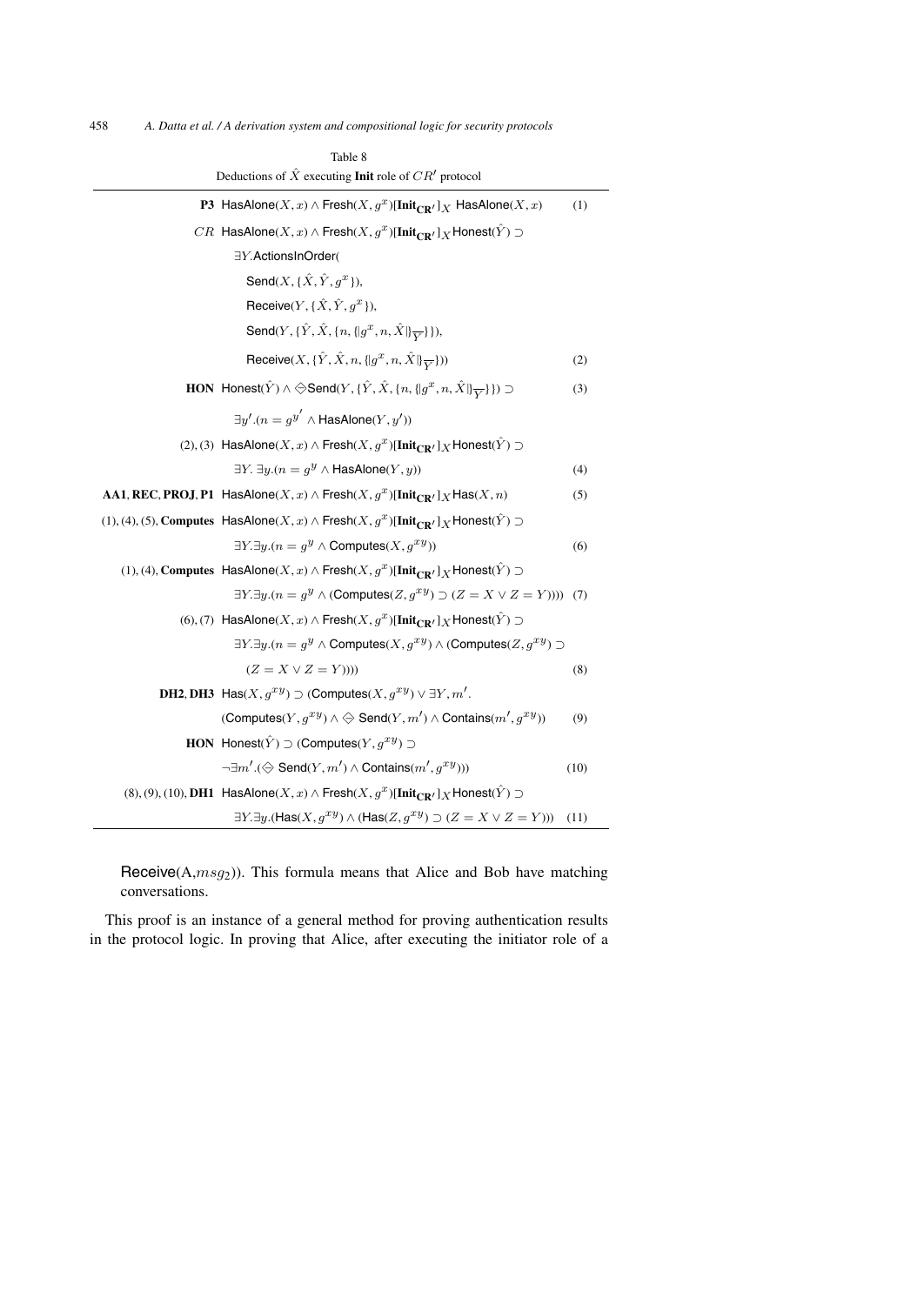protocol purportedly with Bob, is indeed assured that she communicated with Bob, we usually follow these 3 steps:

- 1. Prove the order in which Alice executed her send-receive actions. This is done by examining the actions in Alice's role.
- 2. Assuming Bob is honest, infer the order in which Bob carried out his sendreceive actions. This is done in two steps. First, use properties of cryptographic primitives (like signing and encryption) to conclude that only Bob could have executed a certain action (e.g., generate his signature). Then use the honesty rule to establish a causal relationship between that identifying action and other actions that Bob always does whenever he executes that action (e.g., send  $mso_2$ ) to Alice after having received  $msg_1$  from her).
- 3. Finally, use the temporal ordering rules to establish an ordering between the send-receive actions of Alice and Bob. The causal ordering between messages sent by the peers is typically established by exploiting the fact that messages contain fresh data.

Proofs in the logic are therefore quite insightful. The proof structure often follows a natural language argument, similar to one that a protocol designer might use to convince herself of the correctness of a protocol.

### **5. Related work**

There has been some work on systematizing the practice of constructing security protocols, starting from simple components and extending them by features and functions. In [8], Bird and co-authors describe the systematic design of a family of authentication protocols. A similar approach is taken by Diffie, Van Oorschot and Wiener in their presentation of the STS protocol in [21]. More recently, Bellare, Canetti and Krawczyk [5] have studied two interesting protocol transformations, which they call *authenticators*, which generically add authentication to a given protocol scheme.

In [57], Perrig and Song present a method for automatic generation of protocols. Their approach involves searching the entire space of protocols for one that satisfies the security requirements and is minimal with respect to some metric (e.g., number of public key operations). A protocol is defined as a sequence of messages sent between two parties and the message space is specified by a grammar. Whether a particular protocol satisfies the security requirements is decided by running it through the automatic protocol analysis tool, Athena [60]. Independently, Clark and Jacob developed a similar approach for protocol synthesis [14]. They use genetic algorithms to search the space of protocols expressible in BAN logic [9]. Other works on using formal logic for protocol design include [3,10].

An important sub-problem in modular construction and analysis of security protocols is composition. Early work on the protocol composition problem concentrated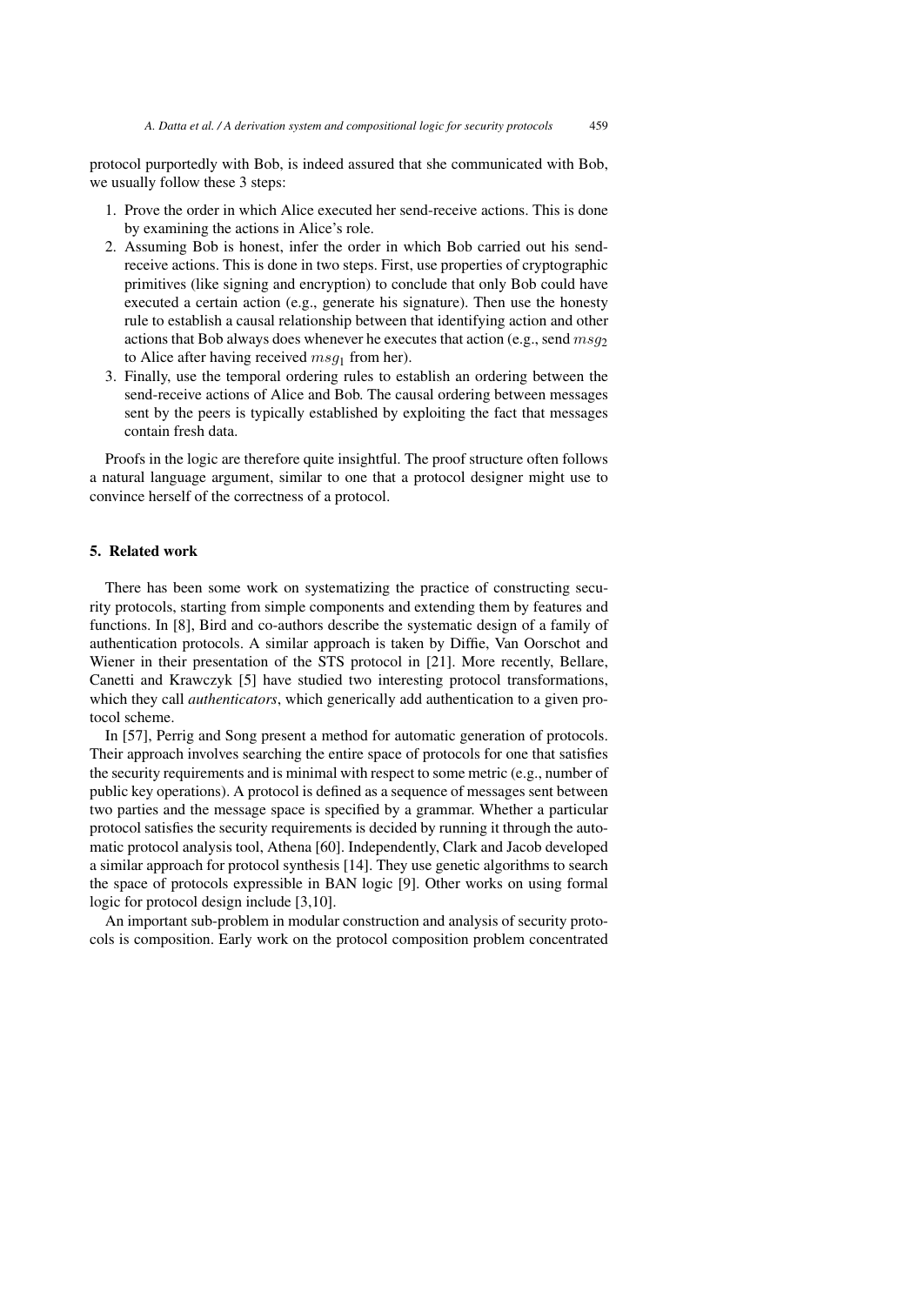#### 460 *A. Datta et al. / A derivation system and compositional logic for security protocols*

on designing protocols that would be guaranteed to compose with any other protocol. This led to rather stringent constraints on protocols: in essence, they required the fail-stop property [25] or something very similar to it [28]. Since real-world protocols are not designed in this manner, these approaches did not have much practical application. More recent work has therefore focussed on reducing the amount of work that is required to show that protocols are composable. Meadows, in her analysis of the IKE protocol suite using the NRL Protocol Analyzer [45], proved that the different sub-protocols did not interact insecurely with each other by restricting attention to only those parts of the sub-protocols, which had a chance of subverting each other's security goals. Independently, Thayer, Herzog and Guttman used a similar insight to develop a technique for proving composition results using their strand space model [63]. Their technique consisted in showing that a set of terms generated by one protocol can never be accepted by principals executing the other protocol. The techniques used for choosing the set of terms, however, is specific to the protocols in [62]. A somewhat different approach is used by Lynch [35] to prove that the composition of a simple shared key communication protocol and the Diffie–Hellman key distribution protocol is secure. Her model uses I/O automata and the protocols are shown to compose if adversaries are only passive eavesdroppers.

In a recent paper [12], Canetti, Meadows and Syverson, revisit the protocol composition problem. They show how the interaction between a protocol and its environment can have a major effect on the security properties of the protocol. In particular, they demonstrate a number of attacks on published and widely used protocols that are not feasible against the protocol running in isolation but become feasible when they are run in parallel with certain other protocols. This study further reinforces the importance of methods for reasoning about the composability of protocols. We believe that the results presented in this paper represent significant progress in this direction. The methods presented in Section 4.4 provide a way to implicitly characterize, using invariants, a class of protocols with which a specific protocol can be safely composed. In particular, our formalism justifies some of the design principles discussed by the authors. One recommendation is that the environment should not use keys or other secrets in unaltered form. Specifically, the protocol under consideration should not encrypt messages with a key used to encrypt messages by any protocol in its environment. The reason this makes sense is that if two protocols use a particular form of encrypted message as a test to authenticate a peer, then the attacker might be able to make a principal running the first protocol accept a message which actually originated in a run of the second protocol. If this is indeed the case, then in our formalism, the invariant for the protocol under consideration would fail to hold in such an environment, and the composition proof would therefore not go through. However, this seems like an overly conservative design approach since not every two protocols which use the same encryption keys interfere with each other's security. The invariant-preservation method can help identify protocols which can run safely in parallel even if they share keys. We note that the above principle has been followed in the design of real-world protocols like IKE [27]. Also, Guttman and Fábrega have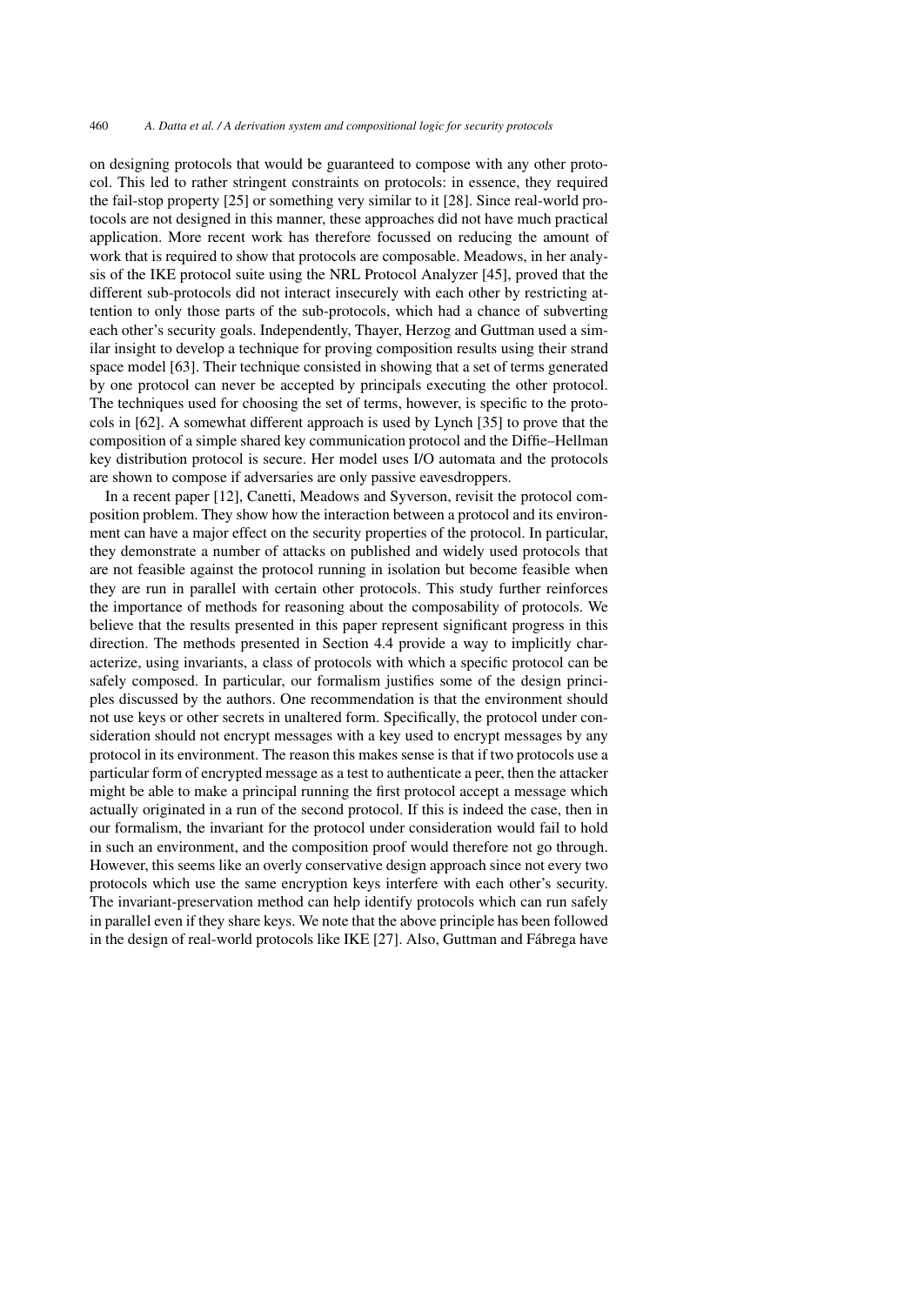proved a theoretical result to the same effect in their strand space model [26]. Another rule of thumb (also recommended by Kelsey, Schneier and Wagner in [30]), is the use of unique protocol identifiers to prevent a message intended for use in one protocol to be mistaken for use in another protocol. This idea is also founded on similar intuition. To give an example, in our logic, an invariant in proving an authentication property could be: "if Bob generated a signature of a particular form, he sent it in response to a particular message of a protocol"; adding the unique protocol identifier inside the signature will ensure that this invariant is trivially satisfied for all other protocols, thereby allowing composability. However, many existing protocols do not follow this principle.

It is well known that many natural security properties (e.g., noninterference) are not preserved either under composition or under refinement. This has been extensively explored using trace-based modelling techniques [37,39–42], using properties that are not first-order predicates over traces, but second-order predicates over sets of traces that may not have closure properties corresponding to composition and refinement. In contrast, our security properties are safety properties over sets of traces that satisfy safety invariants, thus avoiding these negative results about composability.

There are several differences between the work described in this paper and some other protocol analysis efforts. To begin with, our basic model of protocol execution and possible attacker actions is the traditional "Dolev–Yao model" [22,53] that has been used in many other efforts [31,43,51,54]. While it is an important research direction to relate our model to computational models such as [11,52,58,59], we currently believe that "computational soundness" of symbolic methods is a separable goal that will lead to greater use of the kind of logical methods considered in this paper. At a more detailed level, there are some important differences between the way that we reason about incremental protocol construction and alternative approaches such as "universal composability" [11]. In universal composability, properties of a protocol are stated in a strong form so that the property will be preserved under a wide class of composition operations. In contrast, our protocol proofs proceed from various assumptions, including invariants that are assumed to hold in any environment in which the protocol operates. The ability to reason about protocol parts under assumptions about the way they will be used offers greater flexibility and appears essential for developing modular proofs about certain classes of protocols.

# **6. Conclusions and future work**

We have presented a method for systematically deriving security protocols from basic components using a set of protocol composition, refinement and transformation steps. The goal has been to formalize the well-established practice of presenting protocols incrementally, starting from simple components and refining them by features and functions. As a case study, we examined the structure of the STS family of key exchange protocols in this system. The complete derivation graph is shown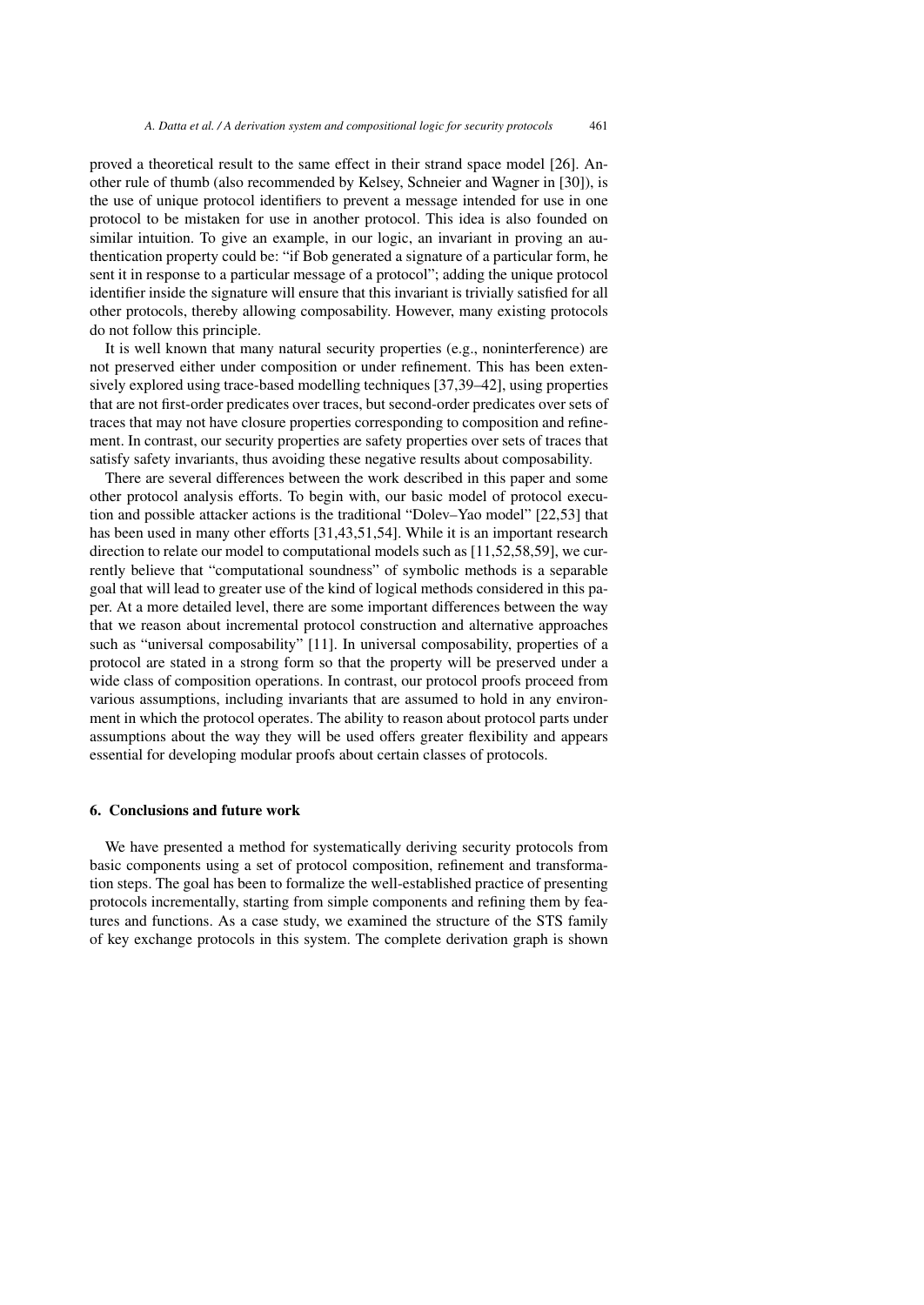in Figure 3. It shows how the various security properties – secrecy, authentication, DoS protection etc. – accumulate as the derivation proceeds. The study of the security properties of the STS family seems to be relevant since it includes protocols like IKE which are actually deployed on the internet and JFKi and JFKr which are currently being considered by IETF as replacements for IKE.

As an initial step towards associating formal proofs with protocol derivations, we have extended a previous protocol logic with preconditions and temporal assertions and proved the logic sound over the symbolic "Dolev–Yao" model of protocol execution and attack. The protocol composition operation of the derivation system is formalized within the proof system using three inference rules. The *ISO-9798-3* protocol is then formally derived from the standard challenge response protocol and a protocol that forms the essence of the Diffie–Hellman key exchange protocol. The logical derivation corresponds to the step in Fig. 3, where  $P_9$  is derived from  $C_1$ and  $P_4$ . It shows how the secrecy and authentication properties of Diffie–Hellman and challenge-response are preserved by the composition process.

There are several different directions in which this work could be extended. One direction is to develop derivation graphs for other sets of related protocols. Another family of protocols that might be interesting to look at is the Needham– Schroeder protocol family. This family will include well-known protocols like Kerberos, Otway–Rees, etc. The connecting point between these protocols is that they all use encryption for achieving authenticated key exchange. Such derivation graphs can be used to develop a taxonomy of security protocols. Another direction worth exploring is protocol synthesis. Once a set of generic components and composition, refinement and transformation operations are identified, it might be possible to automatically synthesize protocols that satisfy complex security specifications using the basic ideas of the derivation system. Finally, our initial results suggest that formal analysis of security protocols may be easier when proofs of correctness of complex protocols can be built from the proofs of their constituent sub-protocols. It should be an interesting challenge to extend the logical system to allow formal reasoning about all the protocol refinement and transformation steps that have been presented in this paper.

### **Acknowledgments**

Partially supported by NSF CCR-0121403, Computational Logic Tools for Research and Education, the Don University Research Initiative (URL) program administered by the Office of Naval Research (ONR) under Grant N00014-01-1-0795, NSF CCR-0209004 and CCR-0345397, and by ONR N00014-03-C-0237. This journal paper is a revised and extended version of two earlier conference papers [15,18].

We thank Iliano Cervesato, Nancy Durgin, Ralf Küsters, Catherine Meadows, and the anonymous reviewers for many helpful comments.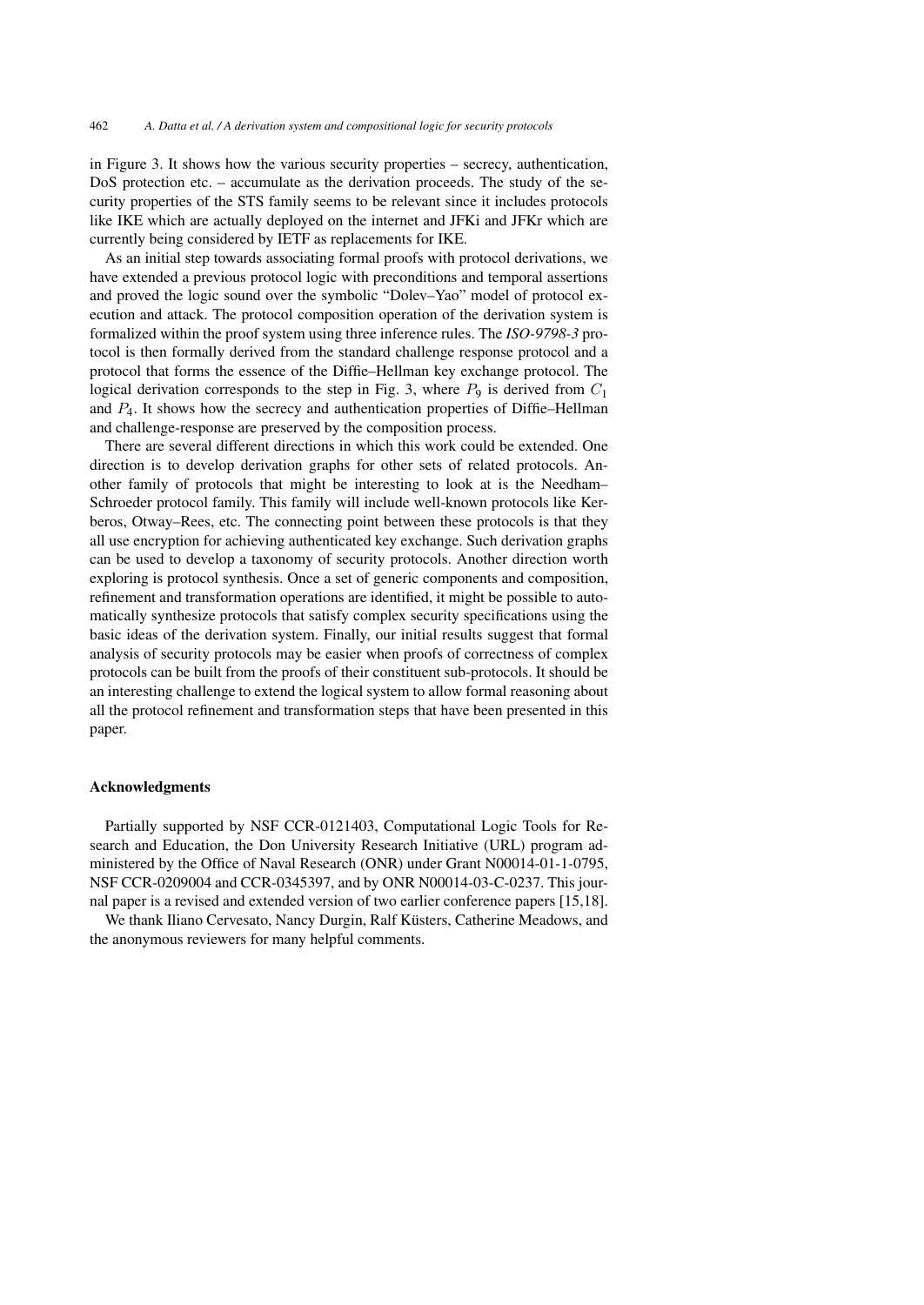#### **Appendix A. Cord calculus**

Cord calculus is the basic action structure [48,49,55] that we use to represent protocols. It was introduced in [23,24]. Here we provide a brief summary. Cord calculus was inspired by the strand space formalism [62], which conveniently formalizes the practice of describing protocols by "arrows-and-messages", and displays the distributed traces of interacting processes. However, while strand spaces provide a global and static view of the information flow, we needed to analyze dynamics of distributed reasoning and computation. In order to formally capture the ways in which principals' actions (e.g., what they receive) may determine and change their later action (e.g., what they will send), we extended strand spaces by an operational semantics in the style of chemical abstract machine [7]. To represent the stores where the messages are received, we added variables, and a substitution mechanism expressed by simple reaction rules, corresponding to the basic communication and computation operations. The result is a simple process calculus, combining strand spaces and chemical abstract machine. This is our protocol execution model.

Its formal components are as follows.

#### *A.1. Terms, actions, strands and cords*

A basic algebra of *terms* t is assumed to be given. As usually, they are built from constants  $c$  and variables  $x$ , by a given set of constructors  $p$ , which in this case includes at least the tupling, the public key encryption  $\{ |t| \}_K$ , and the signature  $\{ |t| \}_K$ . The decryption and the signature verification subsume under pattern matching. The dedicated operations could be readily added. We assume enough typing to distinguish the keys  $K$  from the agents  $A$ , the nonces  $n$  and so on. Each type is given with enough variables. As usually, the computation is modelled as term evaluation. The closed terms, that can be completely evaluated, can be sent as messages. The terms containing free variables cannot be sent until the variables are bound to some values, received or generated.

The language of *actions*, built upon the language of terms, describes communication and computation. The actions here include sending a term  $\langle t \rangle$ , receiving into a variable  $(x)$ , matching a term against a pattern  $(t/q(x))$ , and creating a new value  $(\nu x)$ . As appropriate, further actions can be added to the calculus. For instance, to model Kerberos we add the action "read time".

A list of actions is called *strand*. <sup>2</sup> The idea is that a strand represents a sequence of actions of an agent. For example, the strand  $(\nu x)\langle x\rangle_A$  tells that the agent A generates a fresh value into the variable  $x$  and then sends it out as a message. In a strand, each of the actions  $(x)$ ,  $(t/p(x))$  and  $(\nu x)$  all *binds* the free occurrences of x

<sup>&</sup>lt;sup>2</sup>This is slightly more general than the original strands from [62], because the term calculus, underlying actions, contains variables and substitution.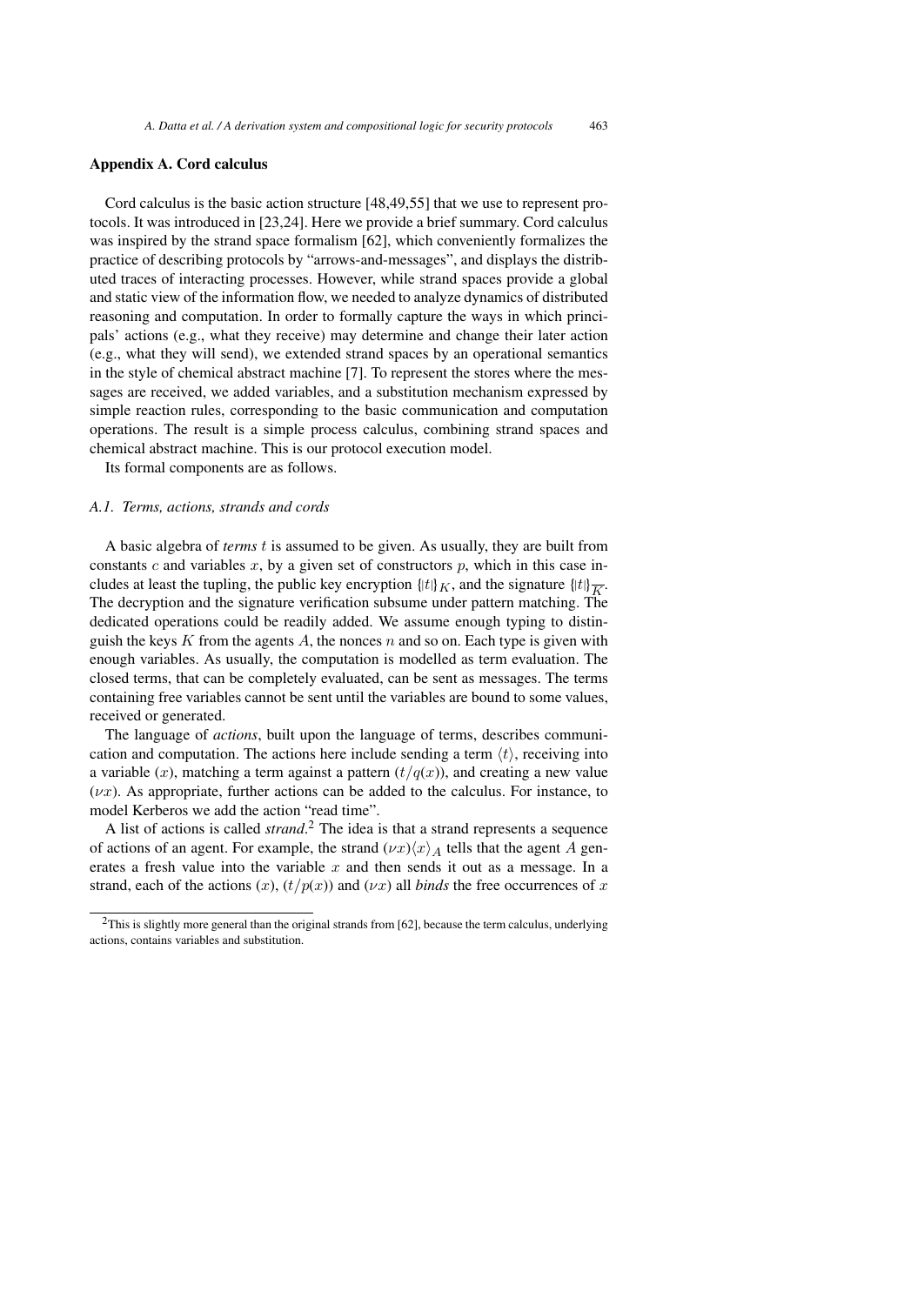that appear on the right.<sup>3</sup> As usually, the bound variables are taken up to renaming, i.e.,  $\alpha$ -conversion. Operational semantics of the binding operations is given below, in terms of the substitution: e.g., a value is received in  $(x)$  is propagated through the occurrences of  $x$  bound to that operator.

A *cord* is an equivalence class of semantically indistinguishable strands, annotated by the name of the agent executing it. For some processes, the order of actions may be irrelevant, even unobservable: e.g., some constant streams  $c$  and  $d$  may be sent in arbitrary order, or in parallel, while the same process is independently receiving into a variable y. So the strands like  $\langle c \rangle \langle d \rangle \langle y \rangle$ ,  $\langle d \rangle \langle y \rangle \langle c \rangle$  etc. may be viewed as equivalent. When needed, the order of actions can be imposed using the tupling of variables. By identifying equivalent strands, we get cords. The equivalence class containing the strand S of agent A is written as  $[S]_A$ . We often elide the agent name, when it is irrelevant, or obvious. The inaction is denoted by the empty cord []. We assume that  $[$  =  $[]$ <sub>X</sub> holds for all agents X. (There is just one silence.)

Since the semantic equivalence of strands does not play a role in the present paper, cords are here just lists of actions with variables, annotated by the agent names whenever nonempty. Table 9 summarizes the formal definition of cords.

### *A.2. Cord spaces, agents and processes*

The idea of a *cord space* is that it represents a system of agents ready to engage in communication and distributed computation. Formally, a cord space is a nonempty multiset (bag) of cords, usually in the form  $C = \{ [S_1]_{A_1}, [S_2]_{A_2}, \dots [S_k]_{A_k} \}$ , where each  $S_i$  is a nonempty strand. The only cord space which is not in this form is {[]}. We abuse notation, and write it as []. Cord spaces can thus be viewed as the elements of the free commutative monoid  $(C, \otimes, []$  generated by cords. The monoid operation  $\otimes$  is the union of multisets, except that  $C \otimes [ ] = [ ] \otimes C = C$  holds by definition.

Table 10 gives an operational semantics of cord spaces. In all rules, we assume that the name clashes are avoided by renaming the bound variables. The respective side conditions, required for each of the reactions, are shown in the same table. The substitution  $(t/x)$  acts on the strand to the left. Reaction (12) is a send and receive interaction, showing the simultaneous sending of term  $t$  by the first cord, with the receiving of t into variable x by the second cord. We call this an *external action* because it involves an interaction between two cords. The other reactions all take place within a single cord. We call these *internal actions*. Reaction (13) represents basic pattern matching, where the cord matches the term  $p(t)$  with the expected pattern  $p(x)$ , and substitutes  $t$  for  $x$ . Reaction (14) generates a fresh value  $m$ , and substitutes it for  $x$  in the cord to the right. The condition  $F V(t) = \emptyset$ , imposed on the first two reactions, means that a term cannot be sent, or tested, until all of its free variables have been instantiated, so that it can be evaluated. The condition  $m \notin FV(S) \cup FV(S') \cup FV(C)$ 

<sup>&</sup>lt;sup>3</sup>The tradition of denoting the operators binding  $x$  by the round brackets around it goes back to Milner [49,48].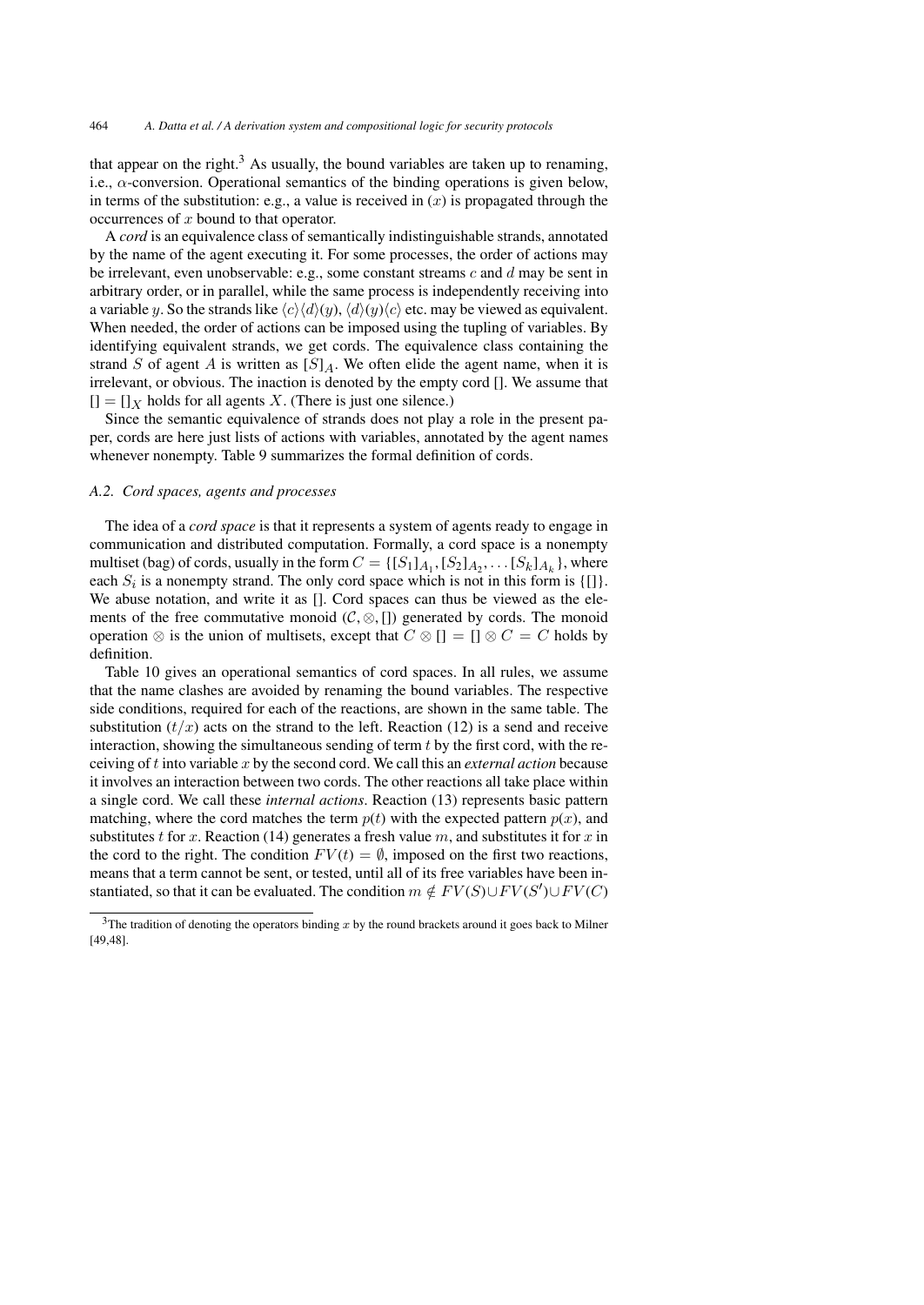|           |                          | Symax of terms, actions and straines                      |
|-----------|--------------------------|-----------------------------------------------------------|
|           | (names) $N ::= \hat{X}$  | variable name                                             |
|           | Â                        | constant name                                             |
|           | (agents) $P ::= X$       | variable agent                                            |
|           | $\overline{A}$           | constant agent                                            |
|           | (basic keys) $K_0 ::= k$ | constant key                                              |
|           | $\boldsymbol{y}$         | variable key                                              |
|           | $\boldsymbol{N}$         | name                                                      |
|           | (keys) $K ::= K_0$       | basic key                                                 |
|           | $K_0$                    | inverse key                                               |
|           | (terms) $t ::= x$        | variable term                                             |
|           | $\boldsymbol{c}$         | constant term                                             |
|           | $\boldsymbol{N}$         | name                                                      |
|           | $\boldsymbol{P}$         | agent                                                     |
|           | $K_{\rm}$                | key                                                       |
|           | t, t                     | tuple of terms                                            |
|           |                          | $\{  t  \}_{K}$ term encrypted with key K                 |
|           |                          | $\{ t \}\overline{K}$ term signed with key $\overline{K}$ |
| (actions) | $a ::= \epsilon$         | the null action                                           |
|           | $\langle t \rangle$      | send a term t                                             |
|           |                          | $(x)$ receive term into variable x                        |
|           |                          | $(\nu x)$ generate new term x                             |
|           | (t/t)                    | match a term to a pattern                                 |
| (strands) | $S ::= aS \mid a$        |                                                           |

Table 9 Syntax of terms, actions and strands

on the last rule means that the value  $m$ , created by  $(\nu x)$ , must be globally fresh. This is modeled by treating it as a variable which does not occur anywhere in the process.

# *Cord category*

Category theory (see, e.g., [4]) is a general mathematical framework that is used in various ways in the study of algebra, semantics of computation, and logical foundations. Without going into all of the steps in detail, we describe a category of cords that highlights the main constructions that are used in this paper. This cord category involves both sequential and parallel composition of cords and cord spaces.

By definition, a *process* is a cord space, together with an explicit *input interface* consisting of a sequence of distinct variables and an explicit *output interface* consisting of a sequence of terms. A process s may be written in the form

$$
s=(y_0 \ldots y_{m-1})S\langle t_0 \ldots t_{n-1} \rangle
$$

where  $(y_0 \dots y_{m-1})$  is an input interface, S is a cord space, and  $\langle t_0 \dots t_{n-1} \rangle$  is an output interface. If  $S$  is a single cord and all free variables of  $S$  are bound by the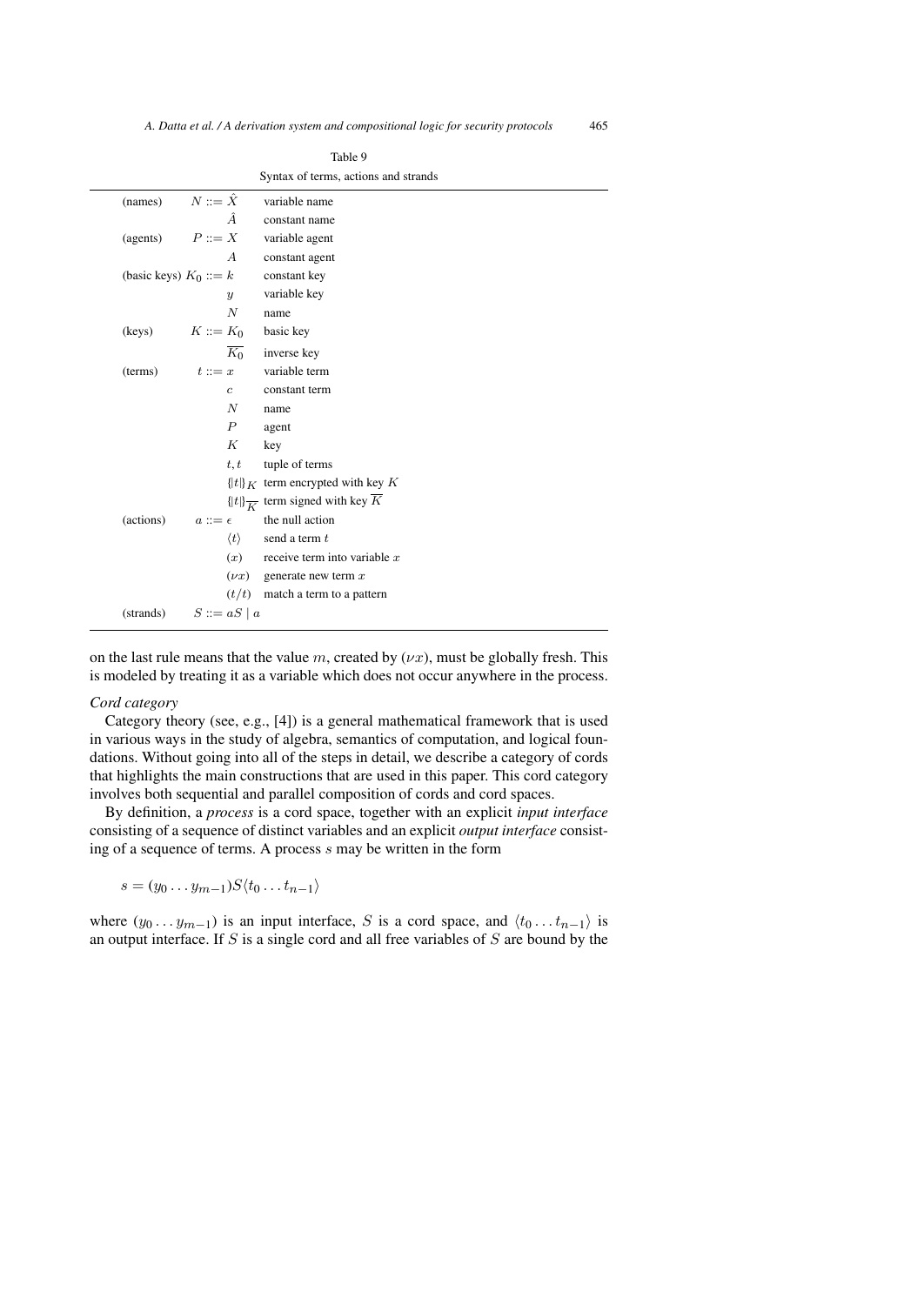466 *A. Datta et al. / A derivation system and compositional logic for security protocols*

| Table 10                                                                         |      |
|----------------------------------------------------------------------------------|------|
| Basic reaction steps                                                             |      |
| $[S(x)S'] \otimes [T(t)T'] \otimes C \bowtie [SS'(t/x)] \otimes [TT'] \otimes C$ | (12) |
| $[S(p(t)/p(x))S'] \otimes C \bowtie [SS'(t/x)] \otimes C$                        | (13) |
| $[S(\nu x)S'] \otimes C \bowtie [SS'(m/x)] \otimes C$                            | (14) |
| Where the following conditions must be satisfied:                                |      |
| $(12) FV(t) = \emptyset$                                                         |      |
| $(13) FV(t) = \emptyset$                                                         |      |
| $(14)$ $m \notin FV(S) \cup FV(S') \cup FV(C)$                                   |      |

input interface, then we call this process a *closed cord*. Intuitively, the input variables  $y_0, \ldots y_{m-1}$  represent the *entry ports* and the output terms  $t_0, \ldots t_{n-1}$  are offered at the *exit ports*. While the input interface variables must be distinct, the output values need not be mutually different. The input interface binds the variables  $y_0, \ldots y_{m-1}$ and  $\alpha$ -equivalents define the same process. In other words, renaming  $y_0, \ldots y_{m-1}$ throughout S and  $t_0 \ldots t_{n-1}$  yields another, equivalent representative of the same process.

The morphisms of the cord category C are processes given by  $\alpha$ -equivalence classes of process expressions such as s above. The objects of the cord category  $\mathcal C$ are the *arities* of such processes. An arity is a list of variables, such as  $(y_0 \dots y_{m-1})$ , modulo renaming. Ignoring the types of variables as before, an arity thus boils down to a number, in this case  $m = \{0, 1, \ldots m - 1\}$ . If the objects of the category C are identified with the natural numbers, then the process s written above becomes a morphism  $s : m \longrightarrow n$ . More intuitively, and in the tradition of functorial semantics, one might prefer to write the arity of m variables as the exponent  $A<sup>m</sup>$  of some abstract ground type  $A$  (which itself corresponds to the generator 1 of the arities, since  $A = A<sup>1</sup>$ ). The process s thus becomes  $s : A<sup>m</sup> \longrightarrow A<sup>n</sup>$ . The formal justification for this will become clearer after we spell out the categorical structure of  $C$ .

Given the morphisms

$$
r = (x_0 \dots x_{\ell-1})R\langle u_0 \dots u_{m-1} \rangle : A^{\ell} \longrightarrow A^m
$$
  

$$
s = (y_0 \dots y_{m-1})S\langle t_0 \dots t_{n-1} \rangle : A^m \longrightarrow A^n
$$

their sequential composition is defined

$$
(r;s) = (x_0 \dots x_{\ell-1})RS'\langle t'_0 \dots t'_{n-1} \rangle : A^{\ell} \longrightarrow A^n
$$

where  $S'$  and  $t'_i$  are the substitution instances of S and  $t_i$ , respectively, with each variable  $y_k$  replaced by the term  $u_k$ . In performing these substitutions, the variables must be chosen (or renamed) so that the free variables of  $S$ ,  $t_j$  and  $u_k$  do not become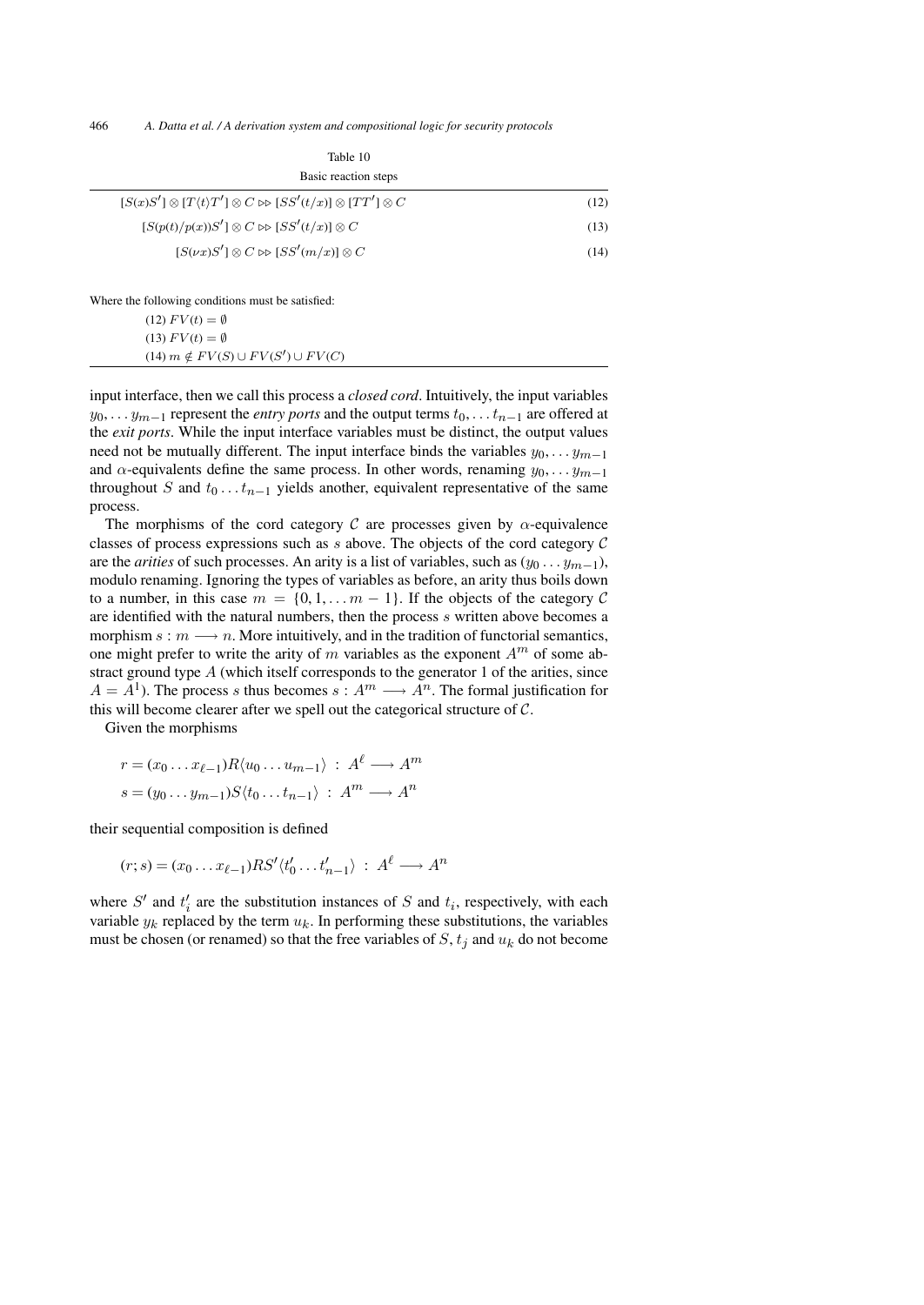bound in r; s. Intuitively, the cord space  $RS'$  corresponds to running in sequence, for each agent X, the actions of X in R followed by the actions of X in  $S'$ . This leads to the definition

$$
RS' = \{ [UV]_X \mid [U]_X \in R, [V]_X \in S' \}
$$

A less syntactic and possibly more elegant view is that if the cord spaces  $R$  and  $S'$ are regarded as partially-ordered multisets (pomsets) of actions, then  $RS'$  is their concatenation in the usual sense for partial orders, putting R before  $S'$ . If R and  $S'$ have no common agents, then  $RS'$  is inactive. On the other hand, since  $[] = []_X$  for all  $X$ , the process

$$
id_m = (y_0 \dots y_m) []\langle y_0 \dots y_m \rangle : A^m \longrightarrow A^m
$$

is the identity.

We may also define parallel composition on processes. Given, furthermore, a morphism  $p: A^k \longrightarrow A^{\ell}$ , in the form

$$
p = (z_0 \dots z_{k-1}) P \langle v_0 \dots v_{\ell-1} \rangle
$$

the parallel composition  $p \otimes s : A^{k+m} \longrightarrow A^{\ell+n}$  may be defined

$$
p\otimes s=(\vec{z}\vec{y})P\otimes S\langle \vec{v}\vec{t}\rangle
$$

with bound variables of p and s renamed so that the concatenation  $\vec{z} \vec{y}$  of variables in their input interfaces produces a sequence of distinct variables. The parallel composition operator  $\otimes$  forms a tensor on objects and morphisms, with the tensor unit I the arity  $A^0$ .

With this structure,  $C$  turns out to be the free monoidal category generated by the object  $A = A^1$ , and the morphisms  $( [(\nu x)]_Y \langle x \rangle : I \longrightarrow I$ ,  $( [x]_Y \langle x \rangle : I \longrightarrow I$ and  $(|\langle x \rangle| \vee \langle x \rangle : I \longrightarrow A$ , corresponding to the basic actions, together with the variable morphisms  $(0)[\langle x \rangle : I \longrightarrow A$ , and the generic abstraction operators, binding the variables to the entry ports. Formally, this follows from the results of [55]. Intuitively, the universal property of  $C$  can perhaps be understood by noticing, first of all, that a process in the form  $(y_0, \ldots y_{m-1})$ [] $\langle v_0, \ldots v_{n-1} \rangle : m \longrightarrow n$ , where  $\{v_0, \ldots v_{n-1}\} \subseteq \{y_0, \ldots y_{m-1}\}\$  represents a function from n to m (backwards!). This is a trivial process, assigning to each exit port a unique entry port, from which it simply copies the values. The subcategory of  $\mathcal C$  spanned by such processes is thus isomorphic with the opposite of the category of finite sets and functions. This subcategory of C is thus the free cartesian category over one generating object  $A = A<sup>1</sup>$ representing the arity 1. In particular, the morphisms  $(xy)[\langle x \rangle$  and  $(xy)[\langle y \rangle]$  are the projections, and  $(x)[\langle xx \rangle]$  is the diagonal for the cartesian products, whereas  $(x)[\langle \rangle]$ is the unique map to the unit type  $I = A^0$ . However, when we add the morphisms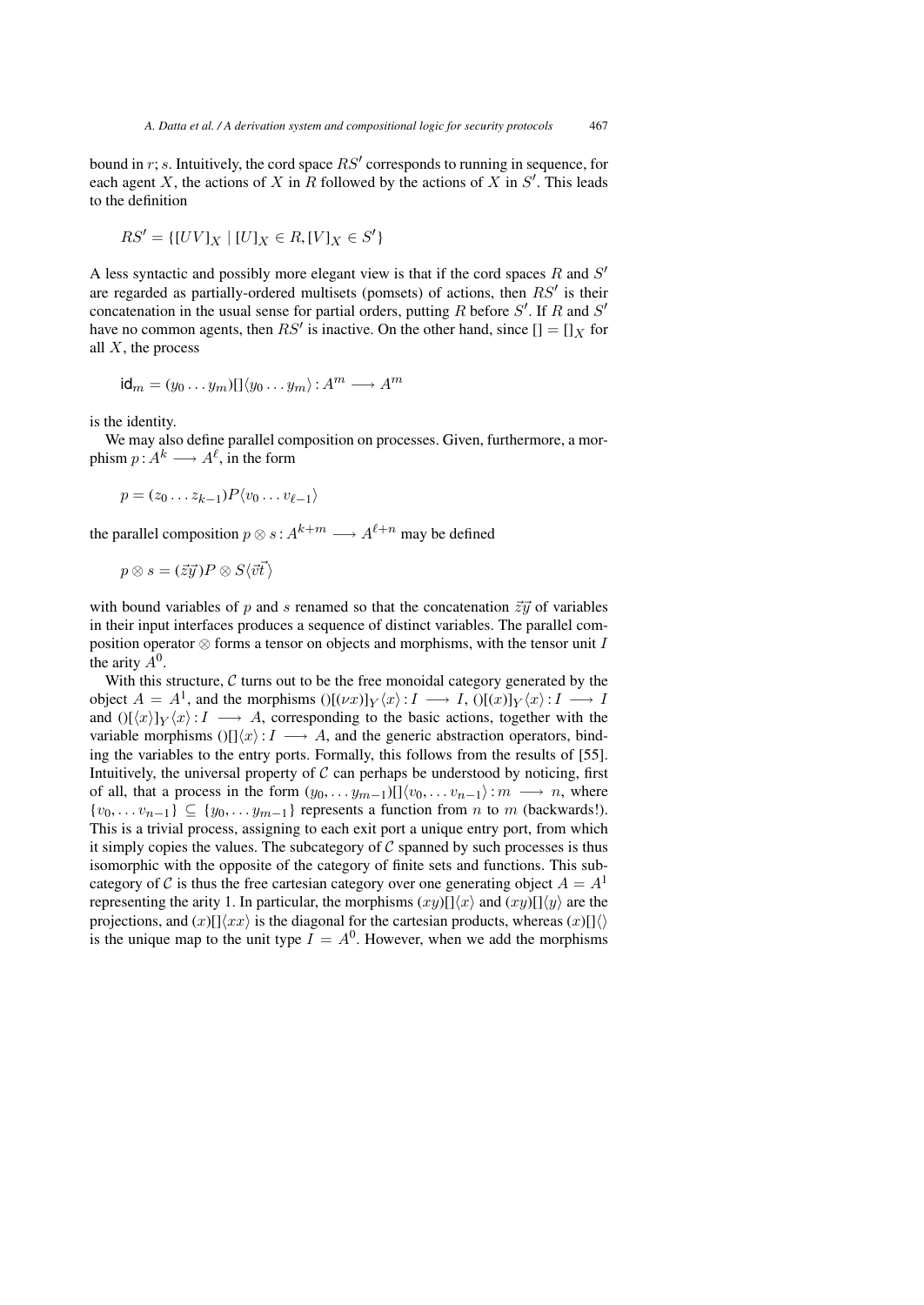#### 468 *A. Datta et al. / A derivation system and compositional logic for security protocols*

where agents send and receive messages, and generate fresh values, and close all that under the categorical operations, variables and abstraction, we get the cord category, which is still monoidal, but not cartesian (because the projections and the diagonals are not natural, polymorphic operations with respect to the morphisms with nontrivial actions).

For simplicity, we have so far systematically ignored the typing of the terms and variables in cord calculus. In fact, any type structure of the term language of cords may be directly reflected on the generated cord category. If we distinguish a type  $K$  of keys, for example, the cord category will be generated not by one, but by two generators, say  $A$  and  $K$ ; if we also distinguish nonces, there will be three generators. Less trivially, if the type of keys is taken to be *indexed* over the type of agents, as the family  $K(X)$ , where X : Agents, then the arities will not be just lists of independent variables, as above, but will be the contexts of *dependent types*. Since a key variable  $x: K(X)$  can be assigned only after the variable X: Agent on which it depends has been assigned, the interfaces will need to display typing and dependencies. The precise syntax for such arities can be found on the early pages of [38], for example. The objects of the resulting cord category are then the closed type expressions, not just in the form  $A^k = \prod_k A$ , but also e.g.,  $\prod_{X:A} K(X)$ .

The combination of reaction rules and the categorical structure of cord spaces constitutes our process model. While the dynamic binding of variables, defined by the reaction rules, captures the communication and the computation in cord spaces, the static binding, defined by the categorical operations, allows composition of agents from operations, or from various component processes; and it also allows sharing ports and resources between different agents statically, i.e., without sending any messages. Composition of processes allows composition of protocols. Sharing resources allows modeling principals and attackers, which can play several roles in one or more protocol sessions, and be subdivided into agents in various ways.

# *A.3. Protocols*

A *protocol* Q is defined by a finite set of roles, such as initiator, responder and server, each specified by a closed cord describing actions to be executed in a single instance of a role. A *principal* is a set of agents sharing all static data, such as keys, but directly, and not by messages. This is formalized using static binding, described above. We will denote principals by  $\hat{A}$ ,  $\hat{B}$ , etc. An agent executing a single instance of a particular role will be called *thread*. As a notational convenience, we will use X to denote a thread of a principal  $\hat{X}$ .

A *private key* is a key of form  $\overline{X}$ , which represents the decryption key in a public key cryptosystem. Private key  $\overline{X}$  is only allowed to occur in the threads of principal  $\hat{X}$ . Moreover, it is only allowed to occur in the decryption pattern (corresponding to a participant decrypting a message encrypted by its public key) and in the signature construction (corresponding to a participant signing a message). These restrictions prevent private keys from being sent in a message. While some useful protocols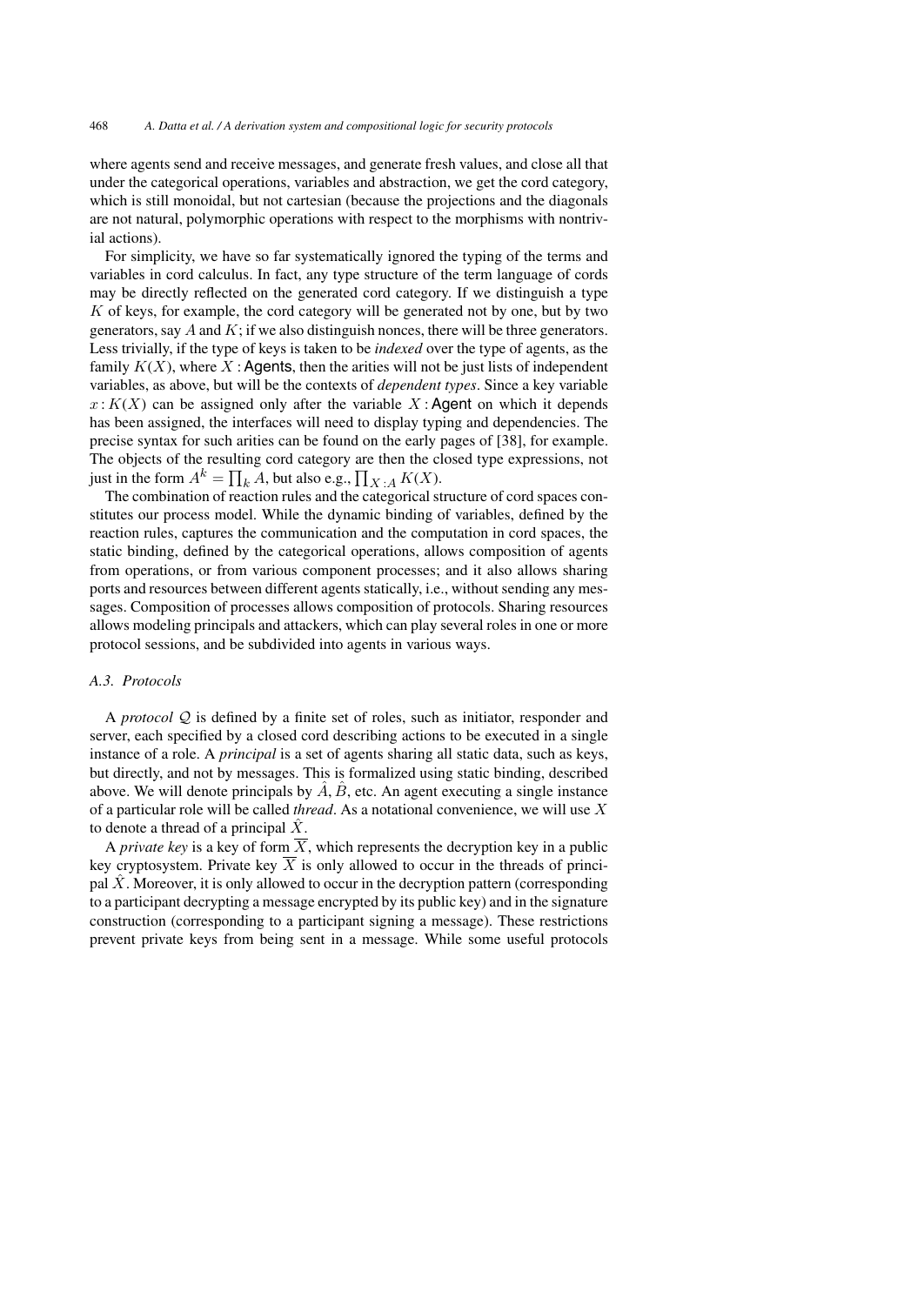might send private keys, we prevent roles from sending their private keys (in this paper) since this allows us to take secrecy of private keys as an axiom, shortening proofs of protocol properties.

#### *A.3.1. Intruder roles*

An *attack* is usually a process obtained by composing a protocol with another process, in such a way that the resulting runs, projected to the protocol roles, do not satisfy the protocol requirements. An *attacker*, or *intruder*, is a set of threads sharing all data in an attack, and playing roles in one or more protocol sessions. The actions available for building the intruder roles usually include receiving and sending messages, decomposing them into parts, decrypting them by known keys, storing data, and even generating new data. This is the standard "Dolev–Yao model", which appears to have developed from positions taken by Needham and Schroeder [53] and a model presented by Dolev and Yao [22].

### *A.3.2. Buffer cord*

Cords reactions, as we defined them, can only model synchronous communication – a message send action cannot happen in one cord unless a message receive action happens simultaneously. Since real communication networks are asynchronous, we need to introduce a buffer where sent messages can be stored until someone is ready to receive them. In order to model this with cords we introduce a *buffer cord*  $[(x)(x)]$ , it models a message being received and than eventually send. We will require that all send and receive actions by principals and the intruder are performed via buffer cords and assume that in every protocol there are enough instances of the buffer cord to guarantee delivery of every message. Buffer cords are a part of the infrastructure rather than a part of the protocol, we assume that they are executed by special nameless agents. Unless otherwise specified, when we refer to a thread, we mean a non-buffer thread, similarly, when we refer to an action, we mean an action performed by a non-buffer thread.

#### *A.3.3. Configurations and runs*

*Initial configuration* of a protocol *Q* is determinded by: (1) A set of principals, some of which are designated as honest. (2) A cordspace constructed by assigning roles of  $Q$  to threads of honest principals. (3) An intruder cord, which may use keys of dishonest principals. (4) A finite number of buffer cords, enough to accommodate every send action by honest threads and the intruder threads. A *run* R is a sequence of reaction steps from the initial configuration, subject to constraint that every send/receive reaction step happens between some buffer cord and some (nonbuffer) thread. A particular initial configuration may give rise to many possible runs.

#### *A.3.4. Events and traces*

Since the protocol logic we introduce reasons about protocol runs, we need to introduce some additional notation for them. An *event* is a ground substitution instance of an action, i.e., an action in which all variables have been replaced by terms containing only constants. An event represents the result of a reaction step, viewed from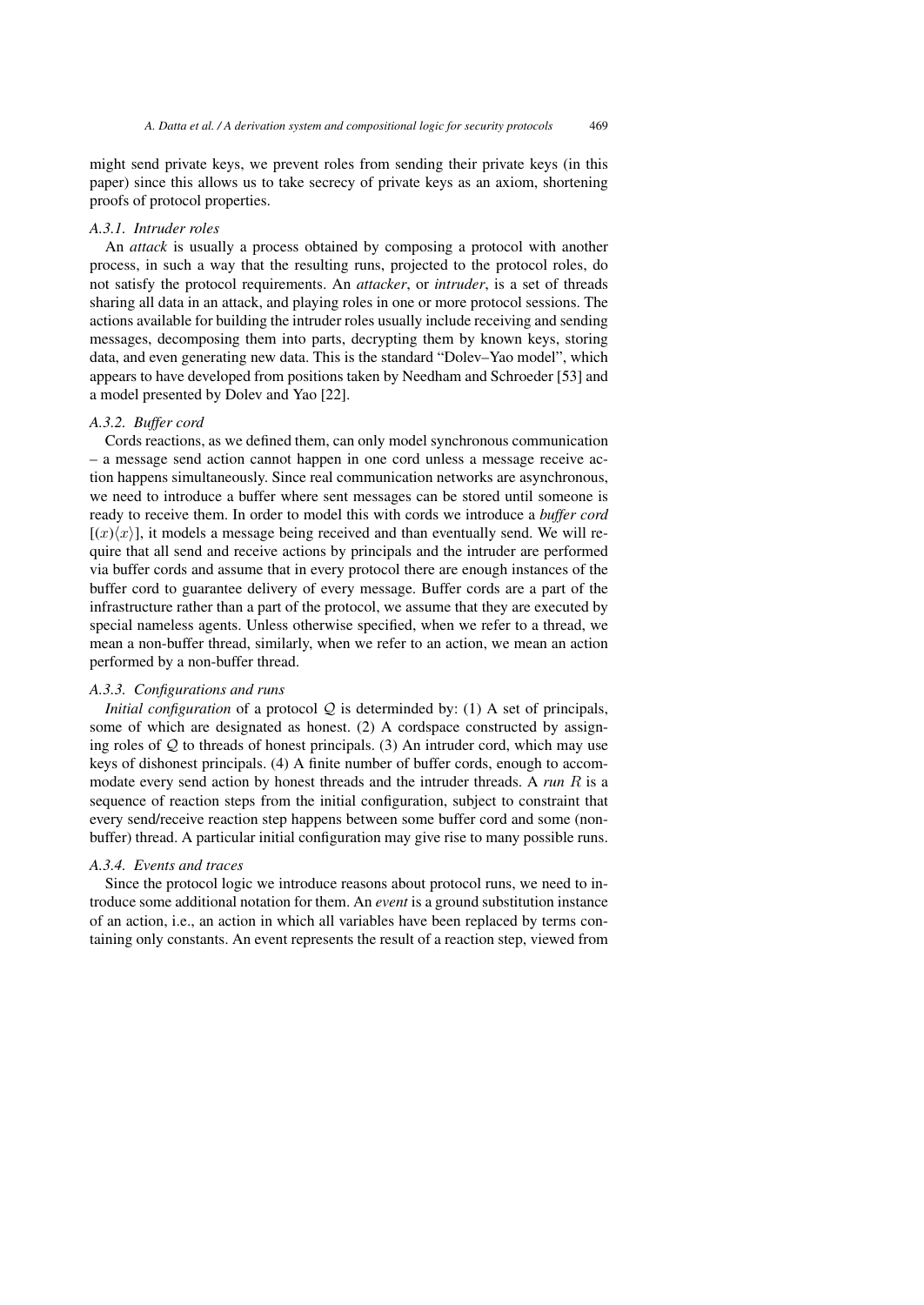the perspective of a single cord that participated in it. For example, if the thread A sends message m (into a receiving buffer cord), then the event  $\langle m \rangle$  is a send event of A. Alternatively, we can a look at a run as a linear sequence of events starting from an initial configuration.

We use the following notation to describe a reaction step of cord calculus:

$$
EVENT(R, X, P, \vec{n}, \vec{x}) \equiv (([SPS']_X \otimes C \ \triangleright \triangleright [SS'(\vec{n}/\vec{x})]_X \otimes C') \in R)
$$

In words,  $EVENT(R, X, P, \vec{n}, \vec{x})$  means that in run R, thread X executes actions P, receiving data  $\vec{n}$  into variables  $\vec{x}$ , where  $\vec{n}$  and  $\vec{x}$  are the same length. We use the notation  $LAST(R, X, P, \vec{n}, \vec{x})$  to denote that the last event of run *R* is  $EVENT(R, X, P, \vec{n}, \vec{x}).$ 

A *trace* is a list of events by some thread in a run. We use  $R|_X$  to denote the events that occurred for thread  $X$  in run  $R$ . For a sequence of actions  $P$ , protocol  $Q$ , run R and thread X, we say "P matches  $R|_X$ " if  $R|_X$  is precisely  $\sigma P$ , where  $\sigma$  is a substitution of values for variables. If P matches  $R|_X$  using substitution  $\sigma$ , then  $\sigma$  is called the *matching substitution*.

#### *A.3.5. Protocol properties*

In this section we collect some properties of the protocols that will be useful in the rest of the paper.

**Lemma A.1** (No Telepathy)*. Let* Q *be a protocol,* R *be an arbitrary run, and* X *be a thread. Let* m *be any message sent by* X *as part of role* ρi*. Then every symbol in the term m is either generated in*  $\rho_i$ *, received in*  $\rho_i$ *, or was in the static interface*  $of$   $\rho_i$ *.* 

**Proof.** This follows from the definition of the cords we use to represent roles. Each role is a closed process, where each variable is bound either statically, to some entry port, or dynamically, to some receive action, or fresh value generation, or to a pattern match.  $\square$ 

**Lemma A.2** (Asynchronous communication)*. In every run, any thread that wished to send a message can always eventually send it. Also, there is a strict linear order between all external actions.*

**Proof.** By definition, there are enough buffer cords in the initial configuration to provide a receive for every send action by a non-buffer thread. Since "external action" refers to a send or a receive by a non-buffer thread, it follows from the definition of a run that no two external actions can happen in the same step of the run.  $\Box$ 

**Lemma A.3.** *For every receive action there is a corresponding send action. More formally, EVENT*( $R, X, (x), m, x$ )  $\supset \exists Y. EVENT(R, Y, \langle m \rangle, \emptyset, \emptyset)$ *.*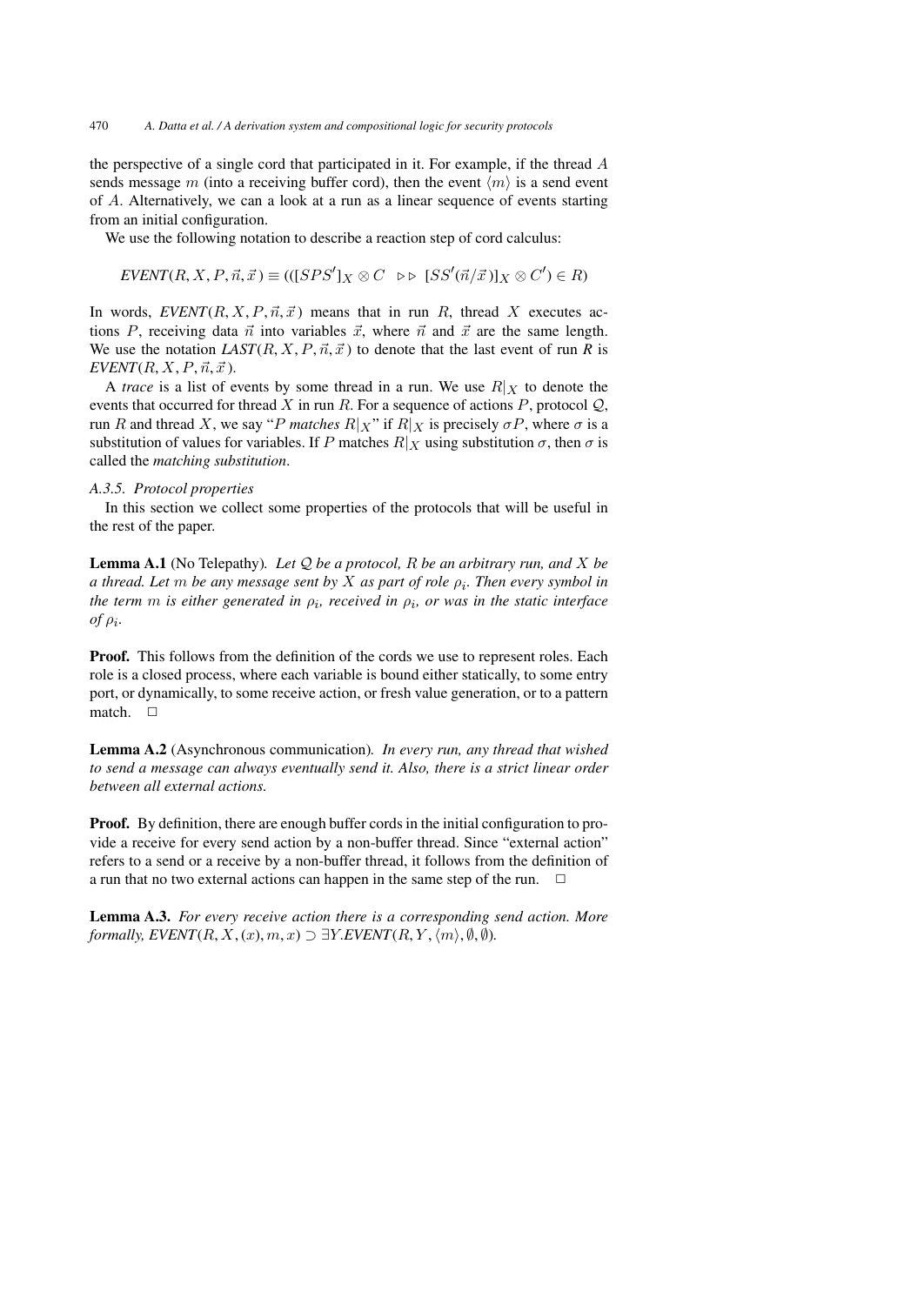**Proof.** This follows from the definition of the basic cord calculus reaction steps.  $\Box$ 

**Lemma A.4.** *For any initial configuration* **C** *of protocol* Q*, and any run* R*, if agent*  $\hat{X} \in HONEST(\mathbb{C})$ , then for any thread X performed by principal  $\hat{X}$ ,  $R|_X$  is a trace *of a single role of* Q *executed by* X*.*

**Proof.** This follows from the definition of initial configuration, which is constructed by assigning roles to threads of honest principals.  $\Box$ 

# **Appendix B. Semantics of protocol logic**

The formulas of the logic are interpreted over runs, which are finite sequences of reaction steps from an initial configuration. An equivalent view, consistent with the execution model used in defining Linear Temporal Logic (LTL) semantics, is to think of a run as a linear sequence of states. Transition from one state to the next is effected by an action carried out by some principal in some role. A formula is true in a run if it is true in the last state of that run.

The main semantic relation,  $\mathcal{Q}, R \models \phi$ , may be read, "formula  $\phi$  holds for run R of protocol  $Q$ ". If  $Q$  is a protocol, then let  $\overline{Q}$  be the set of all initial configurations of protocol  $Q$ , each including a possible intruder cord. Let  $\textsf{Runs}(\bar{Q})$  be the set of all runs of protocol  $Q$  with intruder, each a sequence of reaction steps within a cord space. If  $\phi$  has free variables, then  $Q, R \models \phi$  if we have  $Q, R \models \sigma \phi$  for all substitutions  $\sigma$  that eliminate all the free variables in  $\phi$ . For a set of formulas Γ, we say that  $\Gamma \models \phi$  if  $\mathcal{Q}, R \models \Gamma$  implies  $\mathcal{Q}, R \models \phi$ . We write  $\mathcal{Q} \models \phi$  if  $\mathcal{Q}, R \models \phi$  for all  $R \in$  Runs( $\bar{Q}$ ).

*Action formulas.*

- $Q, R \models \mathsf{Send}(A, m)$  if  $LAST(R, A, \langle m \rangle, \emptyset, \emptyset)$ .
- $Q, R \models$  **Receive** $(A, m)$  if *LAST* $(R, A, (x), m, x)$ .
- $Q, R \models \mathsf{New}(A, m)$  if  $LAST(R, A, (\nu x), m, x)$ .
- $Q, R \models \text{Decrypt}(A, \{m\}_K)$  if  $LAST(R, A, (\{m\}_K/\{x\}_K), m, x)$ Note:  $\text{Decrypt}(A, n)$  is *false* if  $n \neq \{m\}_{K}$  for some m and K.
- $Q, R \models$  Verify(A,  $\{m\}$ <sub>K</sub>) if *LAST*(R, A,  $(\{m\}$ <sub>K</sub> $)/\{m\}$ <sub>K</sub> $)$ , Ø, Ø) Note: Verify(A, n) is *false* if  $n \neq \{m\}$ <sub>K</sub> for some m and K.

#### *Other formulas.*

•  $Q, R \models Has(A, m)$  if there exists an i such that  $Has_i(A, m)$  where  $Has_i$  is inductively as follows:

(Has<sub>0</sub> $(A, m)$  if  $((m \in FV(R|_A))$  $\vee$  *EVENT*(*R*, *A*, ( $\nu$ *x*), *m*, *x*)  $\vee$  *EVENT*(*R*, *A*, (*x*), *m*, *x*) and  $\mathsf{Has}_{i+1}(A,m)$  if  $\mathsf{Has}_i(A,m) \lor (\mathsf{Has}_i(A,m')$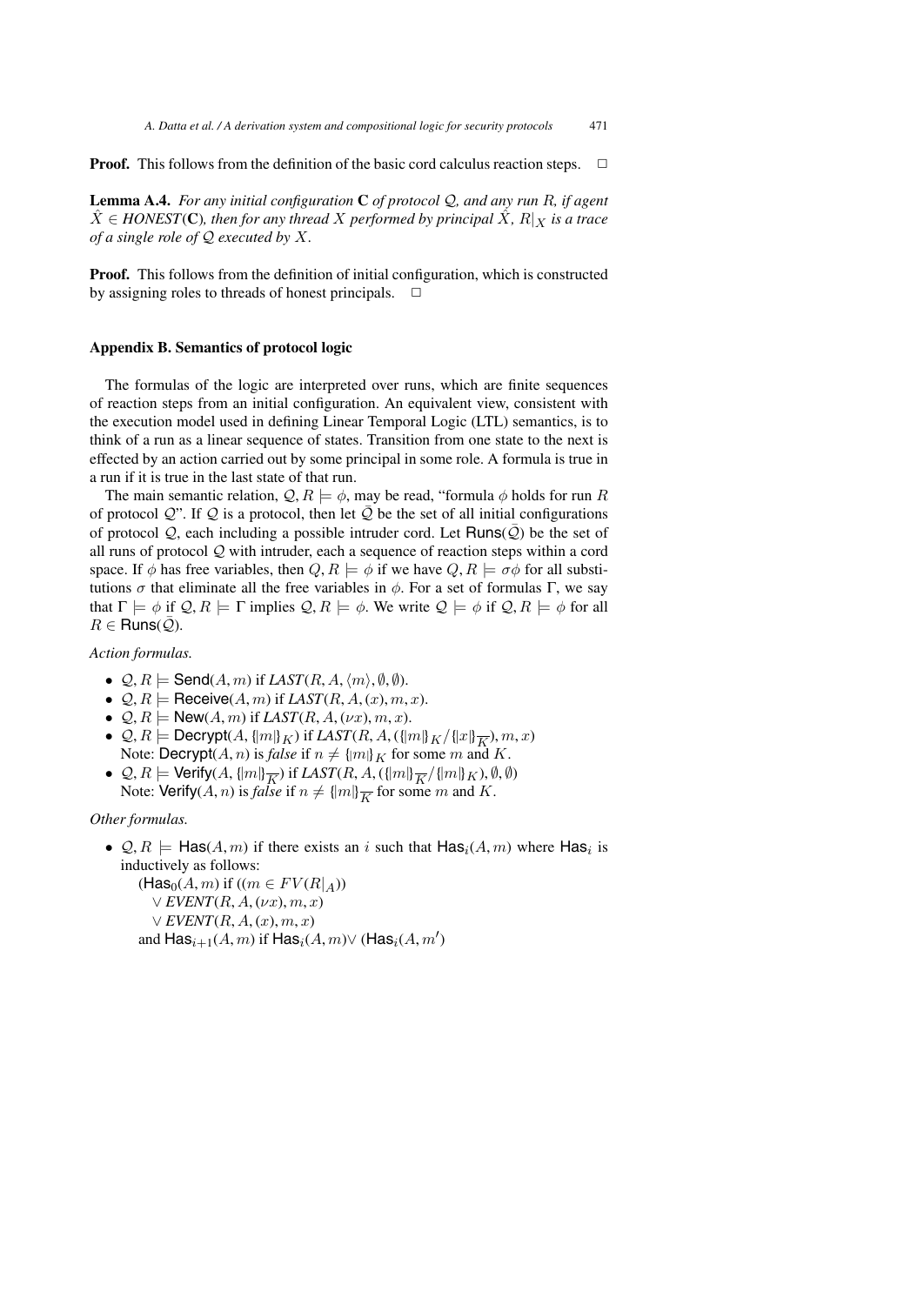$$
\lor (\text{Has}_i(A, m') \land \text{Has}_i(A, m'')
$$
  
\n
$$
\land ((m = m', m'') \lor (m = m'', m')))
$$
  
\n
$$
\lor (\text{Has}_i(A, m') \land \text{Has}_i(A, K)
$$
  
\n
$$
\land m = \{|m'\|_K\}
$$
  
\n
$$
\lor (\text{Has}_i(A, a) \land \text{Has}_i(A, g^b)
$$
  
\n
$$
\land m = g^{ab})
$$
  
\n
$$
\lor (\text{Has}_i(A, g^{ab}) \land m = g^{ba})
$$

Intuitively,  $\mathsf{Has}_0$  holds for terms that are known directly, either as a free variable of the role, or as the direct result of receiving or generating the term.  $\text{Has}_{i+1}$ holds for terms that are known by applying  $i$  operations (decomposing via pattern matching, composing via encryption or tupling, or by computing a Diffie– Hellman secret) to terms known directly.

- $\mathcal{Q}, R \models$  Fresh $(A, m)$  if  $\mathcal{Q}, R \models (\diamondsuit \mathsf{New}(A, m) \vee (\diamondsuit \mathsf{New}(A, n) \wedge m =$  $g(n))$ )  $\wedge \neg (\diamondsuit$  Send $(A, m') \wedge m \subseteq m'$ ).
- $\mathcal{Q}, R \models$  **Honest**( $\hat{A}$ ) if  $\hat{A} \in HONEST(\mathbb{C})$  in initial configuration **C** for R and all threads of  $\hat{A}$  are in a "pausing" state in R. More precisely,  $R|_{\hat{A}}$  is an interleaving of basing sequences of roles in Q.
- $Q, R \models$  Contains $(t_1, t_2)$  if  $t_2 \subseteq t_1$ .
- $Q, R \models (\phi_1 \land \phi_2)$  if  $Q, R \models \phi_1$  and  $Q, R \models \phi_2$ .
- $\mathcal{Q}, R \models \neg \phi$  if  $\mathcal{Q}, R \not\models \phi$ .
- Q,  $R \models \exists x.\phi$  if  $Q, R \models (d/x)\phi$ , for some d, where  $(d/x)\phi$  denotes the formula obtained by substituting d for x in  $\phi$ .
- $Q, R \models \Diamond \phi$  if  $Q, R' \models \phi$ , where  $R'$  is a (not necessarily proper) prefix of R. Intuitively, this formula means that in some state in the past, formula  $\phi$  is true.
- $\mathcal{Q}, R \models \Theta \phi$  if  $\mathcal{Q}, R' \models \phi$ , where  $R = R'e$ , for some event e. Intuitively, this formula means that  $\Theta$   $\phi$  is true in a state if  $\phi$  is true in the previous state.
- $\mathcal{Q}, R \models$  Start(X) if  $R|_X$  is empty. Intuitively this formula means that X didn't execute any actions in the past.

# *Modal formulas.*

•  $\mathcal{Q}, R \models \phi_1[P]_A \phi_2$  if  $R = R_0R_1R_2$ , for some  $R_0, R_1$  and  $R_2$ , and either P does not match  $R_1|_A$  or P matches  $R_1|_A$  and  $\mathcal{Q}, R_0 \models \sigma \phi_1$  implies  $\mathcal{Q}, R_0R_1 \models$  $\sigma\phi_2$ , where  $\sigma$  is the substitution matching P to  $R_1|_A$ .

# **Appendix C. Soundness of axioms and proof rules**

In this section we prove the soundness of the axioms and proof rules used in the proof system, hence proving Theorem 4.1. Since the logic and the proof system are an extension of the earlier work [23,24], here we only give brief and informal proofs for those axioms that are same or similar to axioms in [24]. We omit proofs for standard axioms and rules of temporal logic. Also, we show that the composition methodology is sound by proving Lemmas 4.3 and 4.7.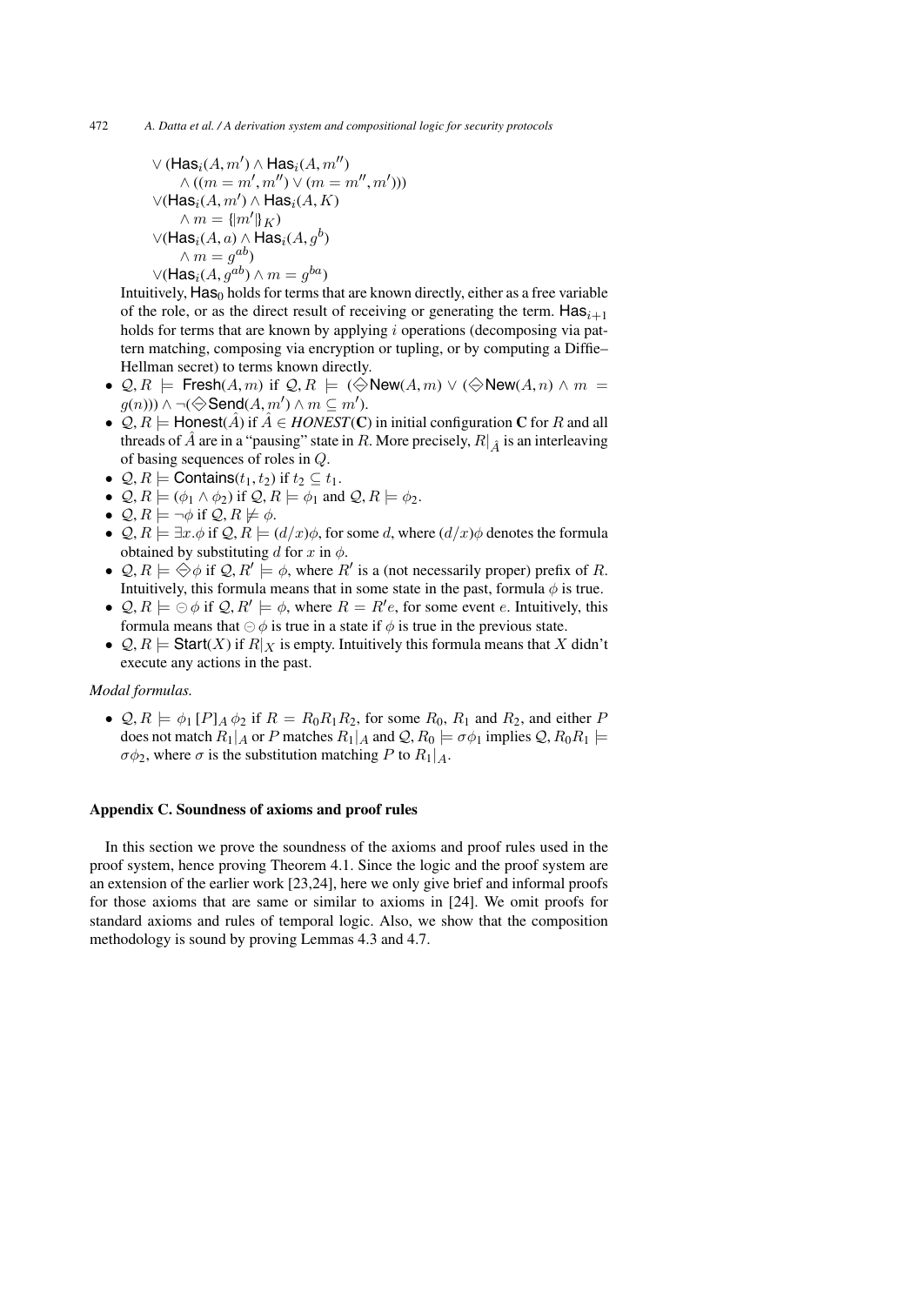#### *C.1. Axioms for protocol actions*

# **AA1**

 $\phi[a]_X \diamondsuit$ a

Informally, this axiom says that if  $a$  is an action, and  $a$  a corresponding action formula, when thread X executes a, in the resulting state  $\Diamond a$  holds. Let Q be a protocol, and let  $R = R_0R_1R_2$  be a run such that  $R_1|_X$  matches a under substitution  $\sigma$ and  $\mathcal{Q}, R_0 \models \sigma \phi$ , we need to prove that  $\mathcal{Q}, R_0 R_1 \models \bigcirc \sigma \mathbf{a}$ . Since  $R_1|_X$  matches a under substitution  $\sigma$ ,  $R_1$  has to contain action  $\sigma$ **a**, and therefore, by the semantics of the temporal operator " $\langle \rangle$ ", it has to be that  $\mathcal{Q}, R_0R_1 \models \diamondsuit \sigma$ **a**. Now, by the definition of modal formulas we have  $Q \models \phi[a]_X \diamondsuit a$ .

# **AA2**

# Fresh $(X,t)[a]_X \diamondsuit$ (a  $\wedge \ominus$ Fresh $(X,t)$ )

Informally, this axiom says that if a term  $t$  is fresh in some state, then it remains fresh at least until the corresponding thread executes an action. Let  $Q$  be a protocol, and let  $R = R_0R_1R_2$  be a run such that  $R_1|_X$  matches a under substitution  $\sigma$  and  $\mathcal{Q}, R_0 \models$ σFresh(X, t), we need to prove that  $Q, R_0R_1 \models \sigma \, \diamondsuit$  (a  $\wedge \odot$ Fresh(X, t)). Since  $R_1|_X$  matches a under substitution  $\sigma$ ,  $R_1$  has to contain action  $\sigma$ **a**. Let  $R'_1$  be a prefix of  $R_1$  containing all actions preceding action  $\sigma a$ . It holds trivially  $Q, R_0 R'_1 \sigma a \models$ σa. On the other hand,  $Q, R_0 \models \sigma$ Fresh $(X, t)$ . Clearly,  $R_1$  does not contain any actions by thread  $X$ , and it follows from semantics of the predicate "Fresh" that the validity of the formula  $\mathsf{Fresh}(X,t)$  depends only on actions done by X in the past. Therefore,  $Q, R_0R_1 \models \sigma$  Fresh $(X, t)$ , and hence  $Q, R_0R_1\sigma a \models \Theta \sigma$  Fresh $(X, t)$ , by the semantics of the temporal operator " $\odot$ ". Finally, by the semantics of the temporal operator " $\iff$ ", it has to be that  $\mathcal{Q}, R_0R_1 \models \sigma \diamondsuit (a \land \ominus \text{Fresh}(X, t)).$ 

# **AN2**

 $\phi[(\nu n)]_X$  Has(Y, n)  $\supset$  (Y = X)

Informally, this axiom says that fresh nonces are secret. If a process  $X$  generates a new value m and takes no further actions, then X is the only thread who knows m. The soundness of this axiom follows from the definition of the execution model and the semantics of the predicate "Has". For a detailed proof see [24].

# **AN3**

 $\phi[(\nu n)]_X$  Fresh $(X, n)$ 

Informally, this axiom states that the newly created value is fresh exactly after creation. The soundness of this axiom follows directly from the semantics of the predicate "Fresh".

# **ARP**

# $\bigotimes$  Receive $(X, p(x))[(q(x)/q(t))]$  $\bigotimes$  Receive $(X, p(t))$

Let Q be a protocol, and let  $R = R_0R_1R_2$  be a run such that  $R_1|_X$  matches  $(q(x)/q(t))$  under substitution  $\sigma$  and  $\mathcal{Q}, R_0 \models \sigma \diamondsuit$  Receive $(X, p(x))$ , we need to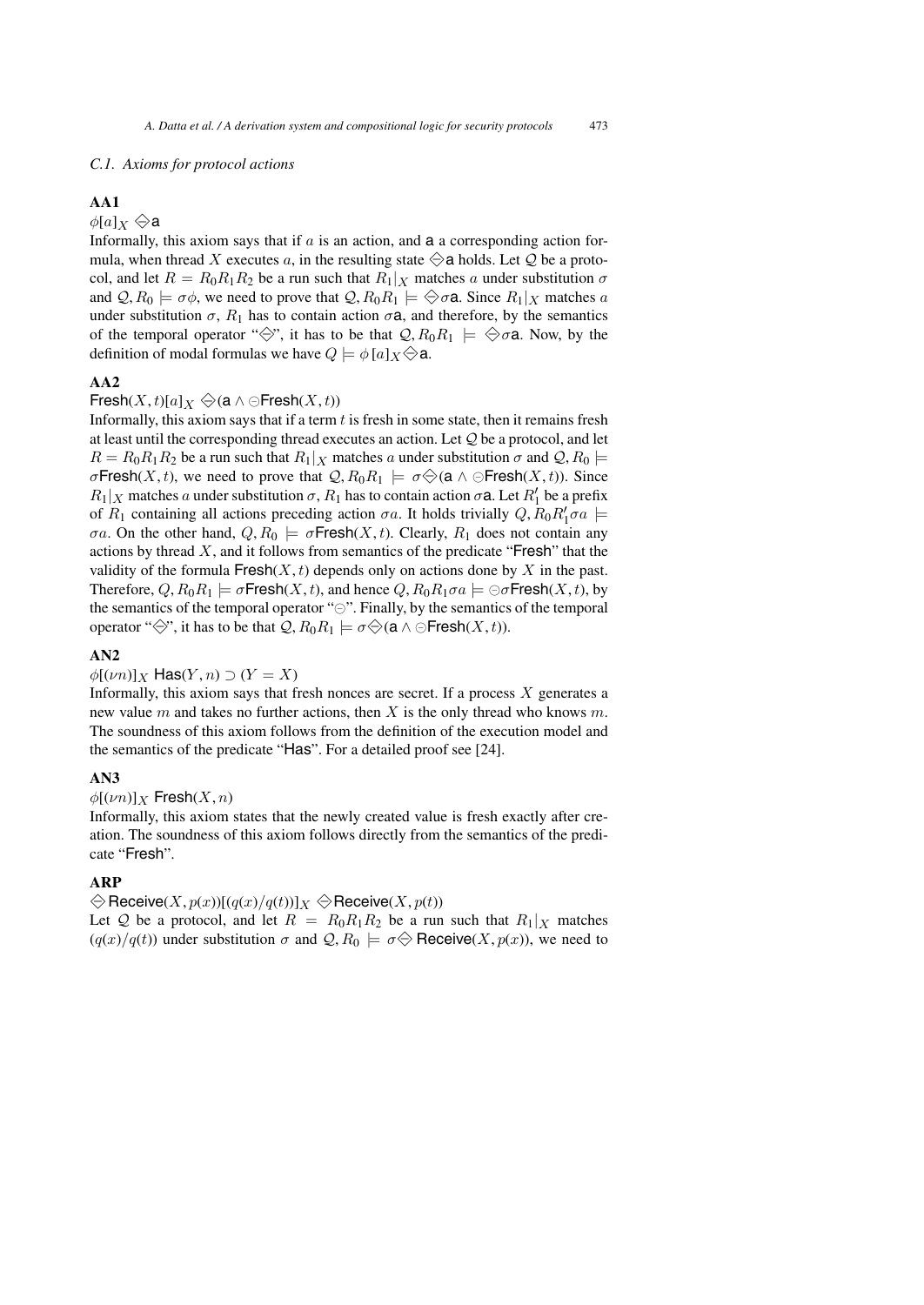prove that  $Q, R_0R_1 \models \sigma \diamondsuit$  Receive(X,  $p(t)$ ). Since  $R_1|_X$  matches  $(q(x)/q(t))$  under substitution  $\sigma$ , and events of  $R_1$  only contain ground terms, it has to be that  $\sigma x$  is same as  $\sigma t$ , and therefore  $\mathcal{Q}, R_0 \models \bigcirc \exists$  Receive(X,  $p(t)$ ). Clearly, formulas of the form  $\Diamond a$  remain valid as new actions are executed, hence  $\mathcal{Q}, R_0R_1 \models$  $\sigma \diamondsuit$ Receive $(X, p(t))$ .

*C.2. Possession axioms*

# **PROJ**

 $\textsf{Has}(X, (x, y)) \supset \textsf{Has}(X, x) \wedge \textsf{Has}(X, y)$ 

# **TUP**

 $\textsf{Has}(X, x) \land \textsf{Has}(X, y) \supset \textsf{Has}(X, (x, y))$ 

# **ENC**

 $\textsf{Has}(X, x) \land \textsf{Has}(X, K) \supset \textsf{Has}(X, \{ |x| \}_K)$ 

## **DEC**

 $\textsf{Has}(X, \{x\}|_K) \wedge \textsf{Has}(X, K) \supset \textsf{Has}(X, x)$ 

This set of axioms describes ways in which a thread can accumulate knowledge. Informally, these axioms say that if a thread has all the necessary parts to build some term then he has the term itself. Also, a thread can decompose tuples and decrypt messages encrypted with a known key. Soundness of these axioms follows directly from the semantics of the predicate "Has". Here, we prove the soundness of axiom **ENC**, proofs for other axioms are similar.

When  $Q, R \not\models \text{Has}(X, x) \land \text{Has}(X, K)$  then  $Q, R \models \text{ENC}$  holds trivially. Otherwise, by the semantics of " $\wedge$ ",  $Q, R \models$  Has $(X, x)$  and  $Q, R \models$  Has $(X, K)$  both hold. That means, that  $\textsf{Has}_i(X, x)$  and  $\textsf{Has}_i(X, K)$  for some i and j. Assuming  $i \geq j$ , we have  $\textsf{Has}_i(X, K)$  and therefore  $\textsf{Has}_{i+1}(X, \{x\}|_K)$ .

# **ORIG**

 $\bigcirc$ New(X, n)  $\supset$  Has(X, n)

### **REC**

 $\bigcirc$ Receive $(X, x) \supset$  Has $(X, x)$ 

Informally, these axioms make connection between knowledge of a thread and the actions executed by that thread in the past. A thread has all terms it creates or receives. Soundness of these axioms follows directly from the semantics of the predicate "Has" and temporal operator " $\Leftrightarrow$ ".

*C.3. Encryption and signature*

# **SEC**

Honest( $\hat{X}$ ) ∧  $\Leftrightarrow$  Decrypt(Y, {|n|} $_X$ )  $\supset$  ( $\hat{Y} = \hat{X}$ )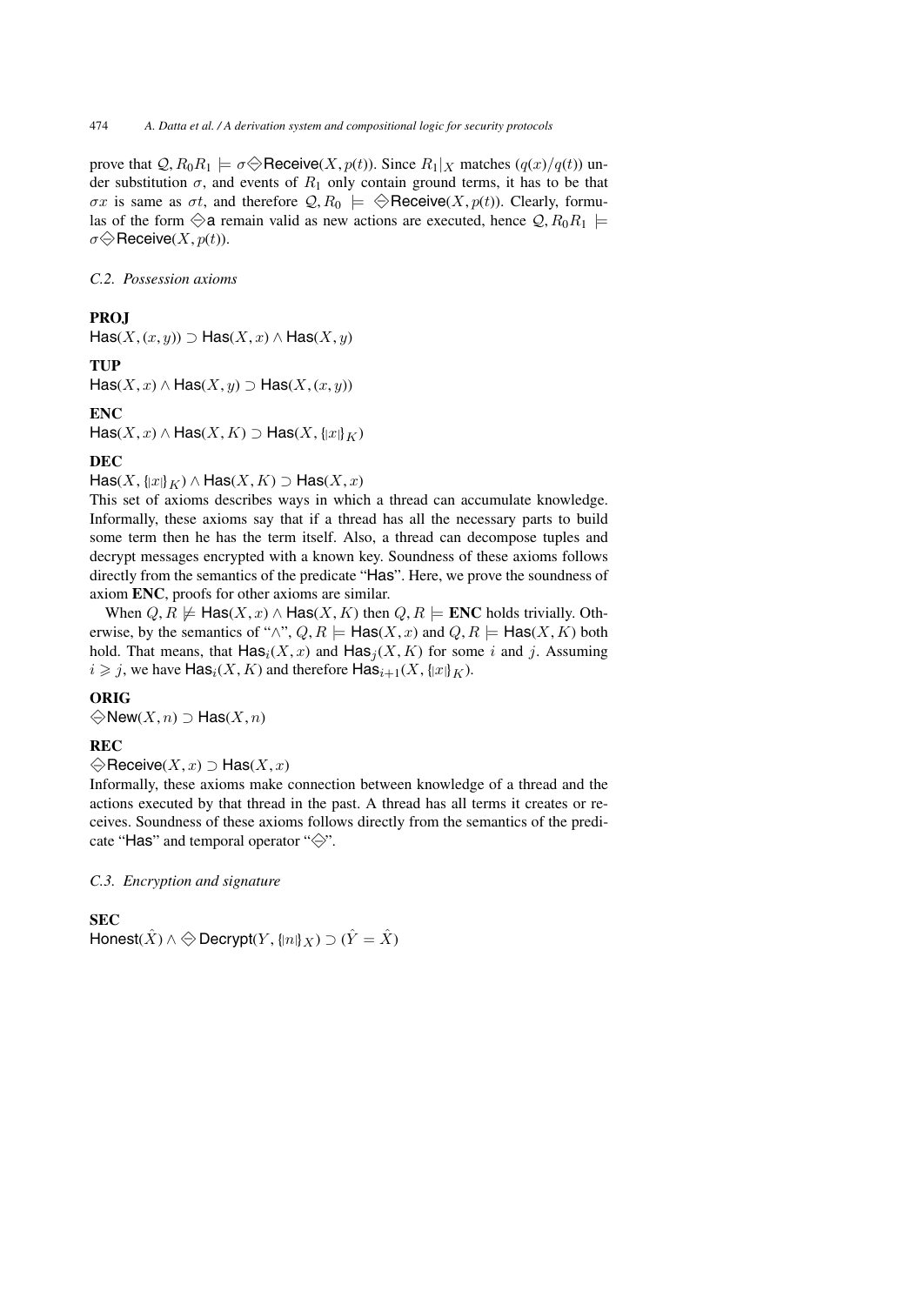Informally, **SEC** says that if an agent  $\hat{X}$  is honest, and some thread Y executed by principal  $\hat{Y}$  has decrypted a message  $\{ |n| \}$  (i.e., a message encrypted with  $\hat{X}$ 's public key), then  $\hat{Y}$  must be  $\hat{X}$ . In other words, if  $\hat{X}$  is honest, then only threads executed by  $\hat{X}$  can decrypt messages encrypted  $\hat{X}$ 's private key. For a detailed soundness proof of this axiom see [24].

# **VER**

Honest( $\hat{X}$ ) ∧  $\Leftrightarrow$  Verify(Y, {|n|} $\overline{X}$ ) ∧  $\hat{X} \neq \hat{Y}$  ⊃ ∃X.∃m.( $\Leftrightarrow$  Send(X, m) ∧ Contains $(m, \{n\}\overline{x}))$ 

Informally, **VER** says that if an agent  $\hat{X}$  is honest, and some thread Y executed by principal  $\hat{Y}$  has verified a signature  $\{ |n| \}$ <sub>X</sub> (i.e., a message signed with  $\hat{X}$ 's private key), then  $\hat{X}$  must have send the signature out in some thread  $X$ , as a part of some message. In other words, when  $\hat{X}$  is honest, he is the only one who can sign messages with his public key. Therefore, every message signed by  $X$  must have originated from some thread X performed by principal  $\hat{X}$ .

Let Q be a protocol, and C be an initial configuration of Q such that  $\hat{X} \in$ *HONEST*(**C**). Suppose that R is a run of Q starting from **C**, such that  $Q, R \models$  $\iff$  Verify(Y, {|n|} $\overline{Y}$ ). By the definition of the execution model, when  $\overline{X}$   $\in$ *HONEST*(**C**), only threads of  $\hat{X}$  can construct signatures with  $\hat{X}$ 's private key. Since,  $\hat{X} \neq \hat{Y}$ , it has to be that the thread Y received term  $\{|n|\}\overline{X}$  as a part of some message  $m'$ , i.e., there exists a term  $m'$  such that  $\text{EVENT}(R, Y, (x), m', x)$  and  $\{ |n|\}$  $\overline{X} \subseteq m'$ . By Lemma A.3 there is a corresponding send action for every receive, hence there exists a thread Z such that  $EVENT(R, Z, \langle m \rangle, \emptyset, \emptyset)$  is true. Therefore, there exists at least one action in the run R where  $\{ |n|\}$ <sub>X</sub> is sent as a part of some message. Let  $R'$  be a shortest prefix of  $R$  such that, for some thread  $Z$  and for some term  $m$  such that  $\{ |n| \frac{1}{X} \subseteq m, \text{ it is true that } EVENT(R', Z, \langle m \rangle, \emptyset, \emptyset).$  By Lemma A.1  $\{|n|\right\}$  has to be either received or generated by Z, since  $R'$  is the shortest run in which  $\{|n|\right\}$  is sent out as a part of some message it has to be that the thread Z generated  $\{n\}\overline{X}$ . By the definition of the execution model, and honesty of  $\hat{X}$  it follows that Z is a thread of  $\hat{X}$ . Now,  $Q, R \models \bigcirc$  Send( $Z, m$ )  $\land$  Contains( $m, \{[n]\}\overline{Z}$ )) holds by the semantics of temporal operators and Lemma A.2.

#### *C.4. Uniqueness of nonces*

#### **N1**

 $\bigcirc$ New(X, n)  $\wedge \bigcirc$ New(Y, n)  $\supset$  (X = Y)

Informally, this axiom says that nonces are unique across different threads. If two threads  $X$  and  $Y$  have generated the same nonce  $n$  in the past, then it must be the case that  $X = Y$ . The soundness of this axiom follows directly from the definition of the execution model and the semantics of the predicate "New".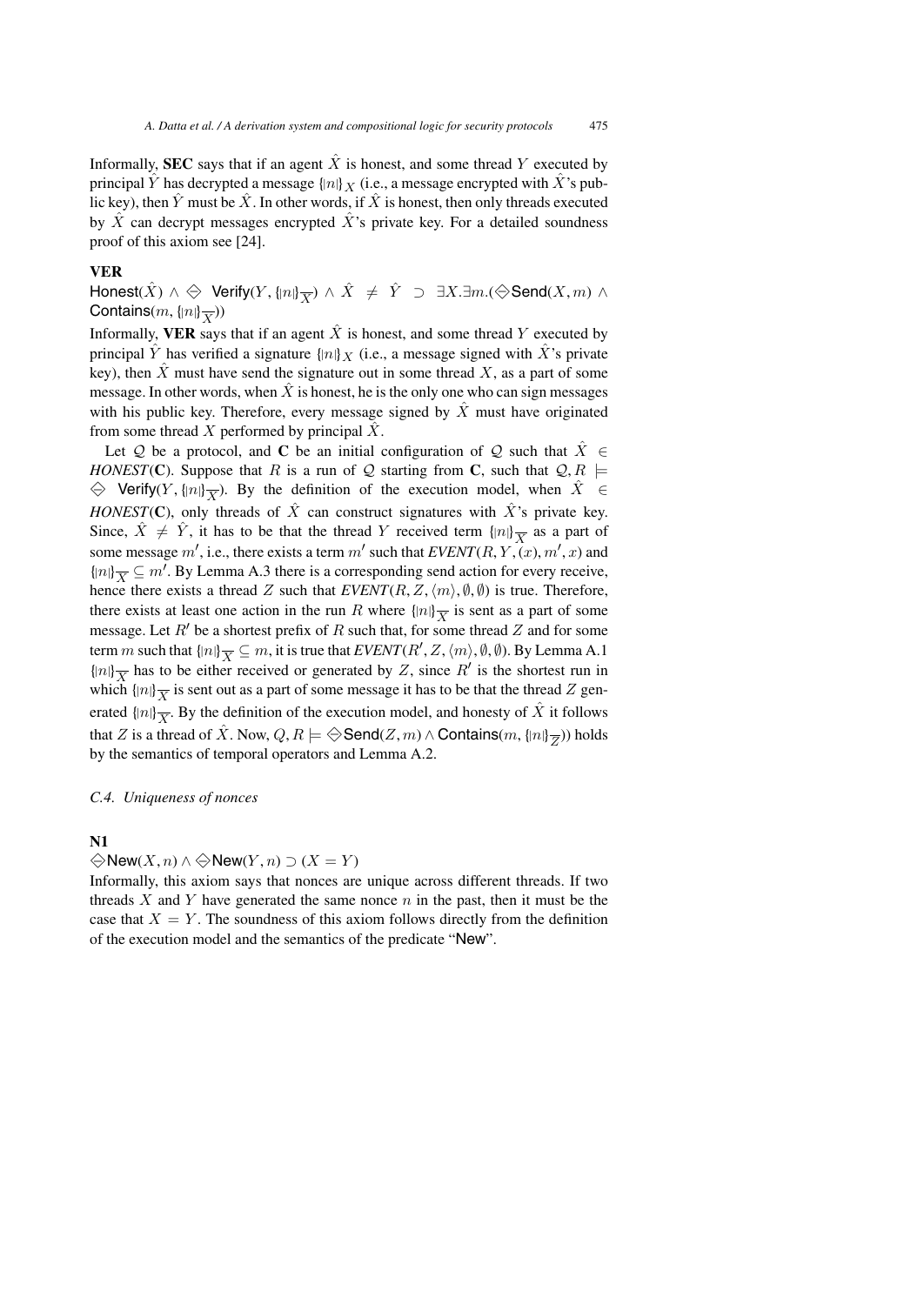# **N2**

After(New(X,  $n_1$ ), New(X,  $n_2$ ))  $\supset$  ( $n_1 \neq n_2$ )

Informally, this axiom says that nonces are unique within the same thread. If some thread X generated two nonces  $n_1$  and  $n_2$  by two distinct actions, then  $n_1$  and  $n_2$ must be different. The soundness of this axiom follows directly from the definition of the execution model and the semantics of the predicate "New".

# **F1**

 $\bigotimes$ Fresh $(X, n) \wedge \bigotimes$ Fresh $(Y, n) \supset (X = Y)$ 

Informally, this axiom says that the freshness is local. If some nonce  $n$  is fresh in two different threads X and Y then it must be that  $X = Y$ . The soundness of this axiom follows directly from the definition of the execution model and the semantics of the predicate "Fresh".

### *C.5. Subterm relationship*

# **CON**

Contains $((x, y), x) \wedge$ Contains $((x, y), y)$ 

Informally, this axiom states that a tuple contains its parts. Informally, this axiom states that a tuple contains its parts. The soundness of this axiom follows directly from the semantics of the predicate "Contains".

# *C.6. Modal axioms*

# **P1**

Persist(X,t)[a]<sub>X</sub>Persist(X,t) where Persist  $\in \{\hat{\diamondsuit} \phi, \text{Has}\}$ 

Informally this axiom says that the for some formulas stay valid when an agent does additional actions. Since the semantics of the predicate "Has" is based on the existence of a certain event in a run, adding additional events to the run cannot make this predicates false. Also, the fact that some formula was true in the past remains valid when add additional actions to the run.

# **P3**

HasAlone(X, n)[a]<sub>X</sub>HasAlone(X, n), where  $n \nsubseteq_v a$  or  $a \neq \langle m \rangle$ 

Informally this axiom says that a nonce  $n$  remains secret as long as it is not send out as a part of some message  $m$ . The soundness of this axiom follows from the semantics of the predicate "Has" and Lemmas A.1 and A.3.

# **F**

 $\phi[\langle m \rangle]_X$ ¬Fresh $(X,t)$ , where  $(t \subseteq m)$ 

Informally, this axiom talks about loss of freshness. A value is not fresh anymore after it is send out as a part of some message. The soundness of this axiom follows directly from the semantics of the predicate "Fresh".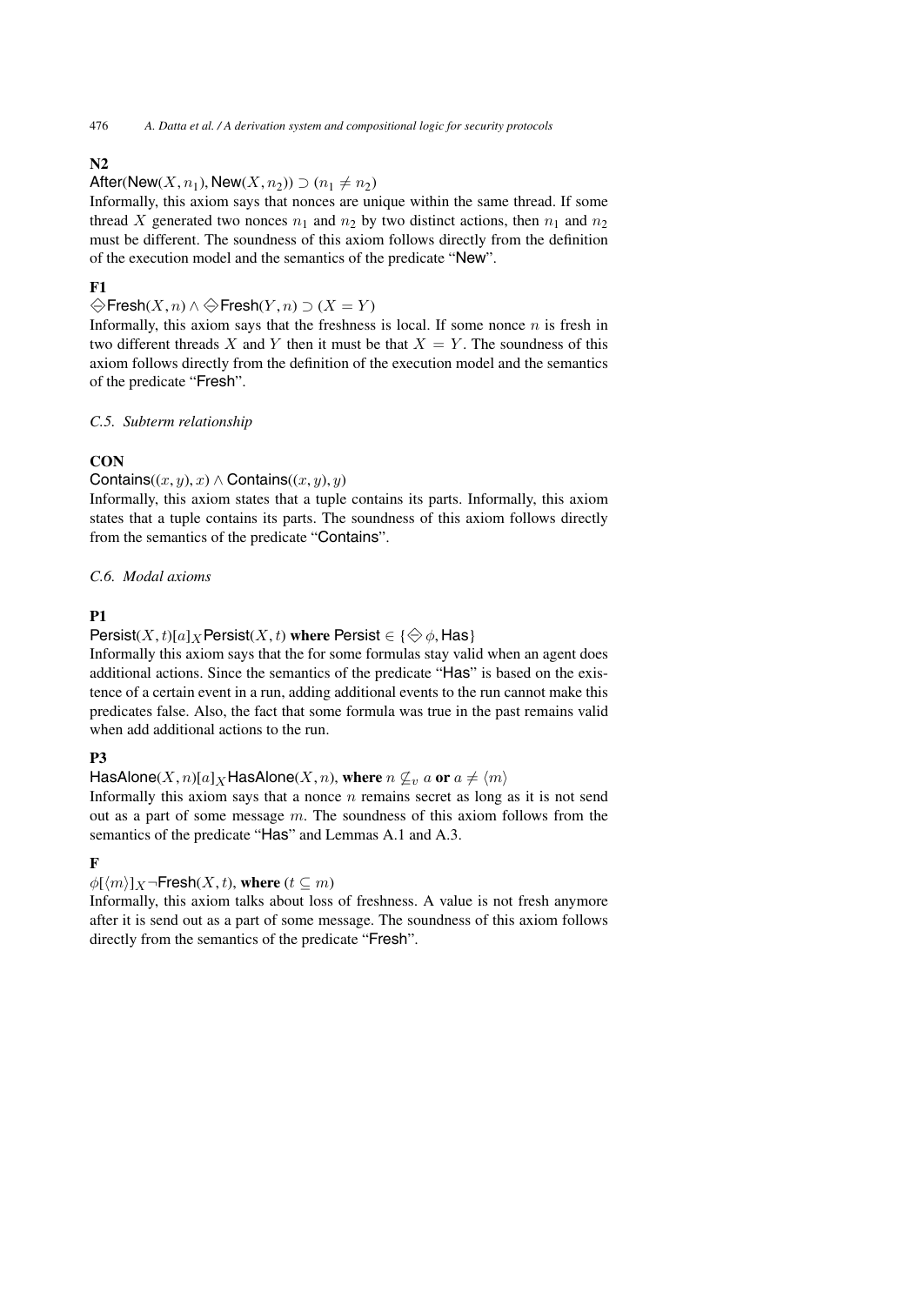### *C.7. Temporal ordering of actions*

#### **AF0**

Start(X)[] $_X \neg \diamondsuit$ a(X,t)

Informally, this axiom says that before a thread  $X$  executes any action, it is true that  $X$  did not execute any actions in the past. The soundness of this axiom follows directly from the semantics of the predicate "Start", semantics of modal formulas, and the temporal operator " $\Leftrightarrow$ ".

# **AF1**

 $\theta[a_1 \ldots a_n]_X$  After $(a_1, a_2) \wedge \ldots \wedge$  After $(a_{n-1}, a_n)$ 

Informally, this axiom says that after an agent does some actions  $a_1, \ldots, a_n$  in that order, it is true that  $After(a_i, a_{i+1})$  for all  $i = 1, ..., n - 1$ . The soundness of this axiom follows directly from the definition of "After" and semantics of temporal operators.

# **AF2**

 $(\diamondsuit \mathsf{b}_1(X,t_1) \land \ominus \mathsf{Fresh}(X,t)) \land \diamondsuit \mathsf{b}_2(Y,t_2) \supset \mathsf{After}(\mathsf{b}_1(X,t_1),\mathsf{b}_2(Y,t_2)),$ **where**  $t \subseteq t_2$  **and**  $X \neq Y$ 

Informally, this axiom says that the all actions  $a$  involving the term  $t$  which was fresh at some point, must have happened after the first time that  $t$  was send out. The soundness of this axioms follows from the semantics of the predicate "Fresh", semantics of temporal operators and Lemmas A.1 and A.3.

*C.8. Axioms for Diffie–Hellman key exchange*

Computes(X,  $q^{ab}$ )  $\equiv$  ((Has(X, a)  $\wedge$  Has(X,  $q^{b}$ ))  $\vee$  (Has(X, b)  $\wedge$  Has $(X, q^a)$ )

# **DH1**

Computes( $X, g^{ab}$ ) ⊃ Has( $X, g^{ab}$ )

Informally, this axiom says that if some thread has all necessary information to compute the Diffie–Hellman secret, then he also has the Diffie–Hellman secret itself. The soundness of this axiom follows directly from the semantics of the predicate "Has".

# **DH2**

 $\text{Has}(X, g^{ab})$  ⊃ (Computes $(X, g^{ab})$   $\lor$   $\exists m.$   $(\diamondsuit$  Receive $(X, m)$   $\land$  Contains  $(m, q^{ab}))$ 

Informally, this axiom says that the only way to have a Diffie–Hellman secret is to compute it from one exponent and one exponential or receive it as a part of some message. To prove the axiom we have to check all the cases in the semantics of the predicate "Has".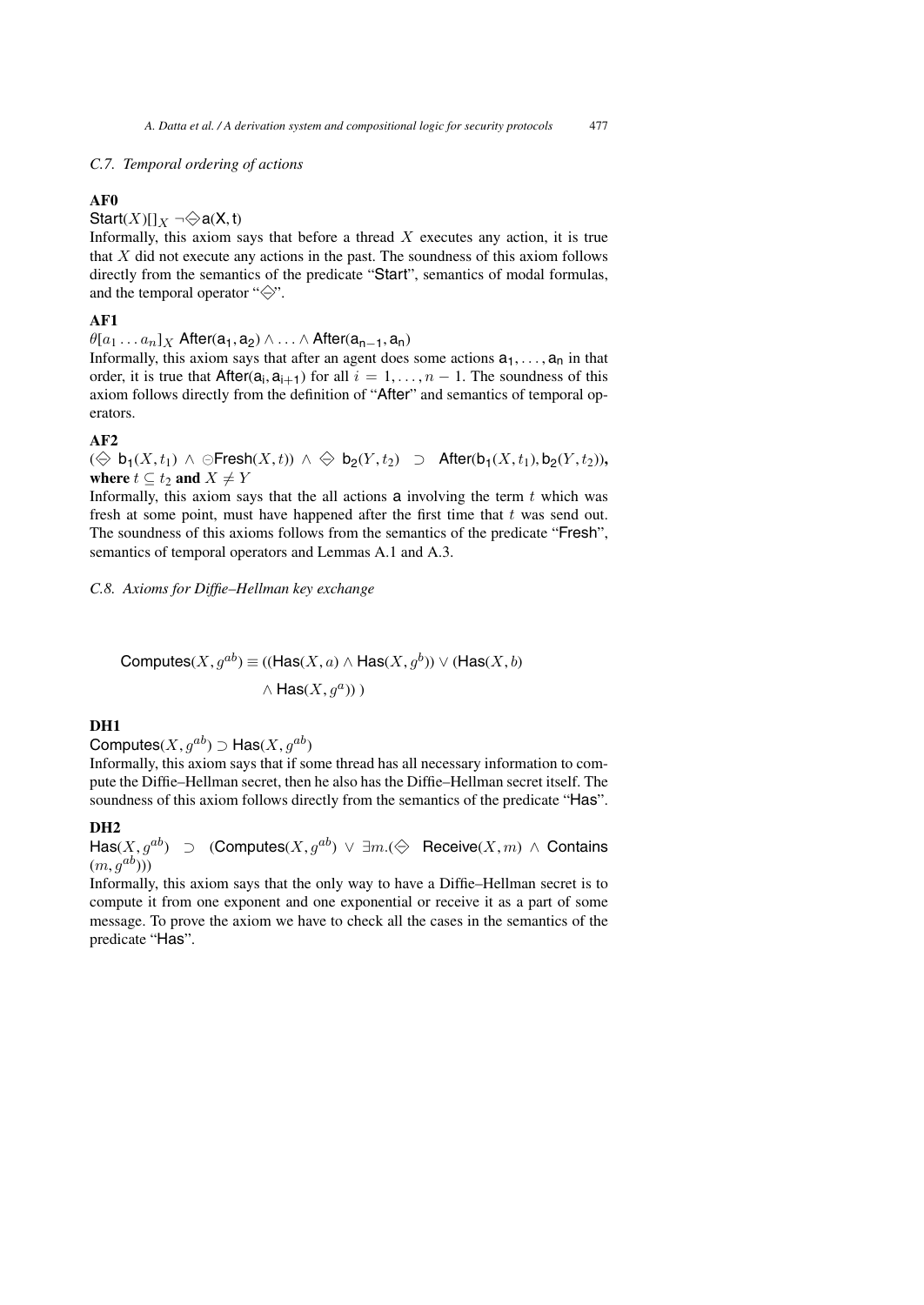# **DH3**

( $\Leftrightarrow$  Receive(X, m) ∧ Contains(m,  $q^{ab}$ )) ⊃

 $\exists Y, m'.$ (Computes $(Y, g^{ab}) \wedge \Leftrightarrow \mathsf{Send}(Y, m') \wedge \mathsf{contains}(m', g^{ab}))$ 

Informally, this axiom says that if someone receives a Diffie–Hellman shared secret then there must be some thread that send it and computed it himself. Let  $R$  be a run in which X receives a message m containing  $g^{ab}$  at some point. By Lemma A.3, that means that in the run R there exists someone who send a message m containing  $q^{ab}$ . Let  $R'$  be a shortest prefix of R in which some agent Y sends some message  $m'$ containing  $g^{ab}$  at some point. Since  $R'$  is a shortest such prefix, that means that Y could not receive a message  $m''$  containing  $g^{ab}$ . By axiom **DH2** that means that Y must have computed  $q^{ab}$  himself.

# **DH4**

Fresh $(X, a)$   $\supset$  Fresh $(X, q^a)$ 

Informally, this axiom states that a Diffie–Hellman exponential is fresh as long as the exponent is fresh. The soundness of this axiom follows directly from the semantics of the predicate "Fresh".

*C.9. Generic rules*

$$
\frac{\theta[P]_X \phi \quad \theta[P]_X \psi}{\theta[P]_X \phi \land \psi} \mathbf{G1} \quad \frac{\theta[P]_X \phi \quad \theta' \supset \theta \quad \phi \supset \phi'}{\theta'[P]_X \phi'} \mathbf{G2} \quad \frac{\phi}{\theta[P]_X \phi} \mathbf{G3}
$$

**G1** follows from the semantics of " $\wedge$ " and " $\theta[P]_X\phi$ ". Let  $R = R_0R_1R_2$ . If  $R_1$  does not match  $P|_X$  or  $Q, R_0 \not\models \theta$  then trivially  $Q, R \models \theta[P]_X \phi \land \psi$ . Otherwise, it has to be that  $Q, R_0R_1 \models \phi$  and  $Q, R_0R_1 \models \psi$ , and  $Q, R \models \theta[P]_X \phi \land \psi$  follows from the semantics of "∧". Validity of axiom **G2** can be verified similarly. Axiom **G3** is trivially valid because if  $\phi$  is true after any run, then  $\phi$  is true after a specific run that contains actions P.

#### *C.10. Sequencing rule*

$$
\frac{\phi_1[P]_A\phi_2 \qquad \phi_2[P']_A\phi_3}{\phi_1[PP']_A\phi_3}\mathbf{S1}
$$

Sequencing rule **S1** gives us a way of sequentially composing two cords  $P$  and  $P'$ when post-condition of P, matches the pre-condition or  $P'$ . Assume that Q is a protocol and R is a run of Q such that  $\mathcal{Q}, R \models \phi_1[P]_A \phi_2$  and  $\mathcal{Q}, R \models \phi_2[P']_A \phi_3$ . We need to prove that  $Q, R \models \phi_1[PP']_A \phi_3$ . Let  $R = R_0R_1R_2$ , assume that  $R_1|_A$ matches  $PP'$  under substitution  $\sigma$ , and  $Q, R_0 \models \sigma \phi_1$ . Run R can be written as  $R = R_0 R_1 R_1'' R_2$  where  $R_1' | A$  matches P under  $\sigma$  and  $R_1'' | A$  matches P' under  $\sigma$ . It follows that  $Q, R_0 R'_1 \models \sigma \phi_2$  and therefore  $Q, R_0 R'_1 R''_1 \models \sigma \phi_3$ .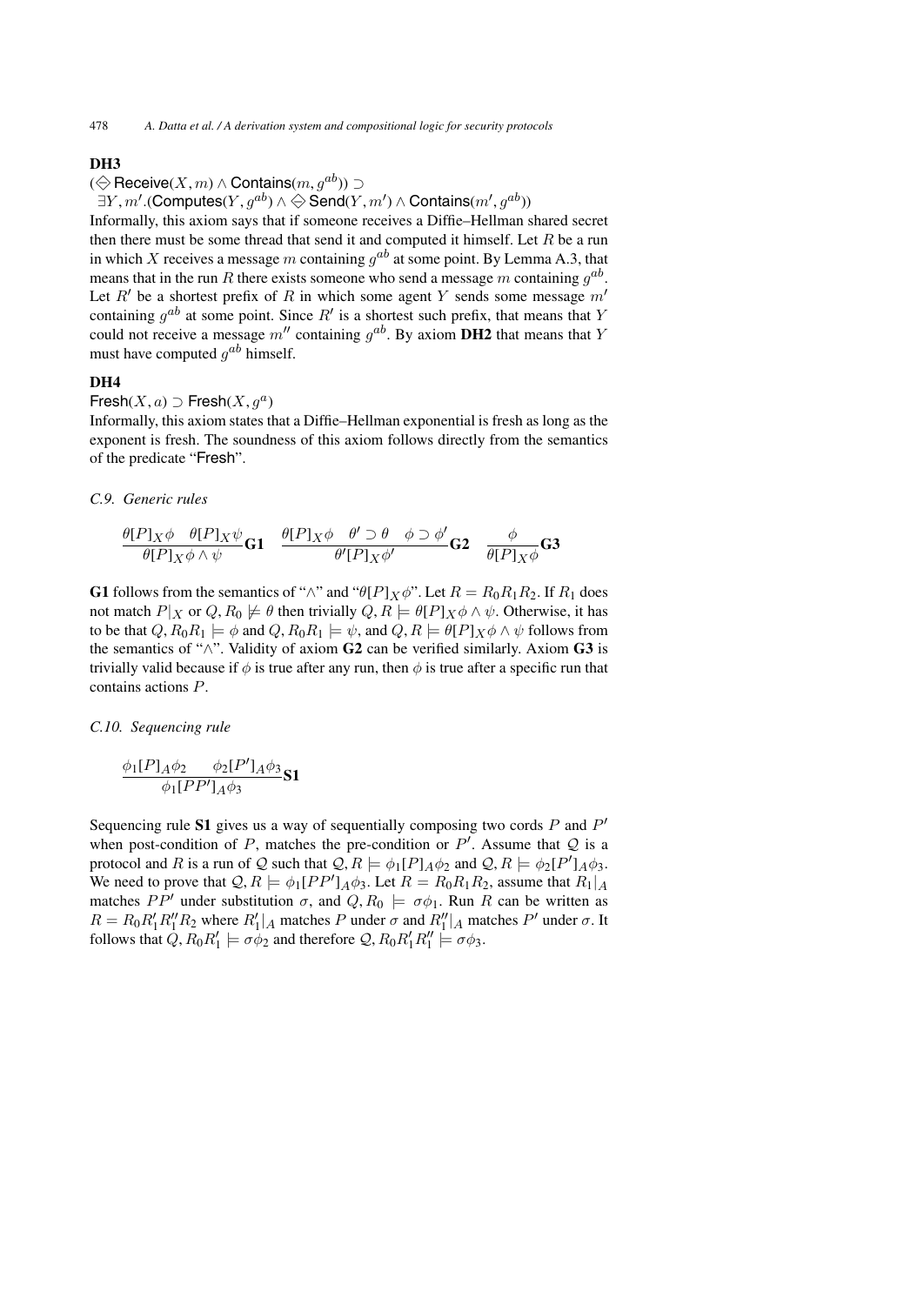*C.11. The Honesty rule*

| Start(X)[                          | $1_X \phi$                         | $\forall \rho \in Q. \forall P \in BS(\rho)$ | $\phi$ | no free variable in $\phi$ |
|------------------------------------|------------------------------------|----------------------------------------------|--------|----------------------------|
| Homest( $\hat{X}$ ) $\supset \phi$ | Homest( $\hat{X}$ ) $\supset \phi$ | monest( $\hat{Y}$ ) $\supset \phi$           |        |                            |

Assume that Q is a protocol and R is a run of Q such that  $Q, R \models$  Start(X)[ ] $_X \phi$ and  $\mathcal{Q}, R \models \phi [P]_X \phi$  for all roles  $\rho \in Q$  and for all basic sequences  $P \in BS(\rho)$ . We must show that  $\mathcal{Q}, R \models$  Honest $(\hat{X}) \supset \phi$ . Assume  $\mathcal{Q}, R \models$  Honest $(\hat{X})$ . Then by the semantics of predicate "Honest" and Lemma A.4, it has to be that  $R|_X$  is a trace of a role of  $Q$  carried out by  $X$  and, moreover, thread  $X$  has to be in a pausing state at the end of R. Therefore a  $R|_X$  is a concatenation of basic sequences of  $Q$ . Now,  $Q, R \models \phi$  follows from the soundness of sequencing rule **S1**.

# *C.12. Composition theorems*

#### *Proof of Lemma 4.3*

Suppose that the formula Honest( $\hat{X}$ )  $\supset \phi$  can proved in both  $\mathcal{Q}_1$  and  $\mathcal{Q}_2$  using the honesty rule. By the definition of the honesty rule, it has to be that  $\vdash$  Start(X)[] $_X \phi$ and  $\forall \rho \in \mathcal{Q}_1 \cup \mathcal{Q}_2$ .  $\forall P \in BS(\rho)$ .  $\vdash \phi [P]_X \phi$ . Every basic sequence P of a role in  $Q_1 \otimes Q_2$  is a basic sequence of a role in  $Q_1$ , or a basic sequence of a role in  $Q_2$ . It follows that  $\vdash \phi [P]_X \phi$  and, therefore, by the application of the honesty rule,  $\vdash_{\mathcal{Q}_1\otimes\mathcal{Q}_2}$  Honest $(\hat{X})\supset\phi$ .

#### *Proof of Lemma 4.7*

Suppose that the formula Honest( $\hat{X}$ )  $\supset \phi$  can proved in both  $\mathcal{Q}_1$  and  $\mathcal{Q}_2$  using the honesty rule. By the definition of the honesty rule, it has to be that  $\text{Start}(X) \vdash \prod_X \phi$ and  $\forall \rho \in \mathcal{Q}_1 \cup \mathcal{Q}_2$ . $\forall P \in BS(\rho)$ .  $\vdash \phi [P]_X \phi$ . Let  $\mathcal Q$  be a protocol obtained by the sequential composition of  $\mathcal{Q}_1$  and  $\mathcal{Q}_2$ . Every basic sequence P of a role in  $\mathcal Q$ has to be a basic sequence of a role in  $\mathcal{Q}_1$ , or a basic sequence of a role in  $\mathcal{Q}_2$ , or a concatenation of a basic sequence of a role in  $\mathcal{Q}_1$  and a basic sequence of a role in  $Q_2$ . In the first two cases,  $\vdash \phi [P]_X \phi$  holds trivially, in the third case  $\vdash \phi [P]_X \phi$ follows by one application of the sequencing rule **S1**. Therefore, by the application of the honesty rule,  $\vdash_{\mathcal{O}}$  Honest $(\hat{X}) \supset \phi$ .

#### **References**

- [1] M. Abadi and A. Gordon, A calculus for cryptographic protocols: the spi calculus, *Information and Computation*, **148**(1) (1999), 1–70. Expanded version available as SRC Research Report 149 (January 1998).
- [2] W. Aiello, S. Bellovin, M. Blaze, R. Canetti, J. Ioannidis, A. Keromytis and O. Reingold, Just fast keying (JFK), 2002. Internet draft.
- [3] J. Alves-Foss and T. Soule, A weakest precondition calculus for analysis of cryptographic protocols, in: *DIMACS Workshop on Design and Formal Verification of Crypto Protocols*, 1997.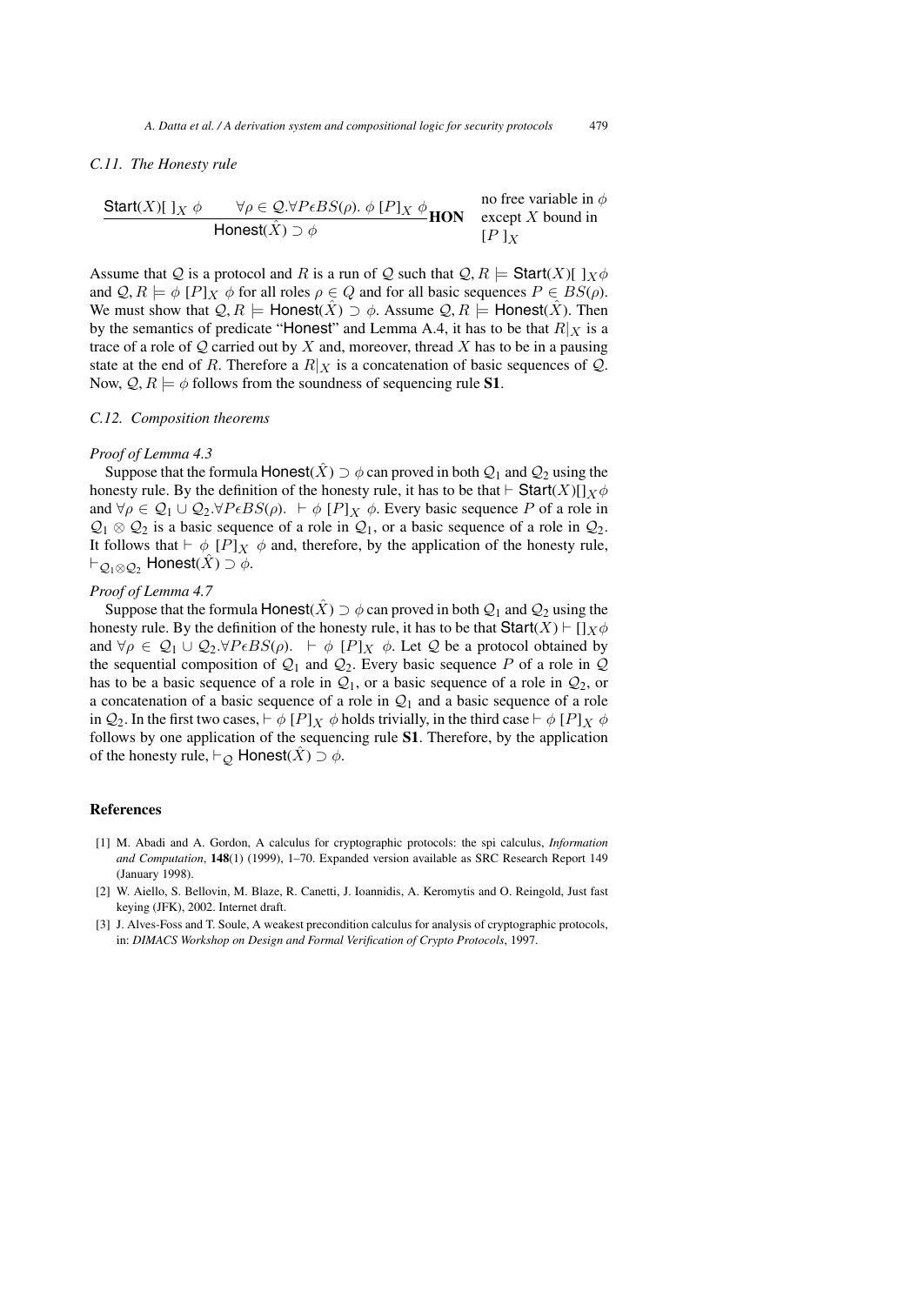- 480 *A. Datta et al. / A derivation system and compositional logic for security protocols*
- [4] M. Barr and C. Wells, *Category Theory for Computing Science*. New York.
- [5] M. Bellare, R. Canetti and H. Krawczyk, A modular approach to the design and analysis of authentication and key exchange protocols, in: *Proceedings of 30th Annual Symposium on the Theory of Computing*, ACM, 1998.
- [6] M. Bellare and P. Rogaway, Entity authentication and key distribution, in: *Advances in Cryprtology – Crypto'93 Proceedings*, Springer-Verlag, 1994.
- [7] G. Berry and G. Boudol, The chemical abstract machine, *Theoretical Computer Science* **96** (1992), 217–248.
- [8] R. Bird, I. Gopal, A. Herzberg, P. Janson, S. Kutten, R. Molva and M. Yung, Systematic design of a family of attack resistant authentication protocols, *IEEE Journal on Selected Areas in Communications* **1**(5) (1993).
- [9] M. Burrows, M. Abadi and R. Needham, A logic of authentication, *ACM Transactions on Computer Systems*.
- [10] L. Buttyan, S. Staamann and U. Wilhelm, A simple logic for authentication protocol design, in: *Proceedings of 11th IEEE Computer Security Foundations Workshop*, IEEE, 1999, pp. 153–162.
- [11] R. Canetti, Universally composable security: A new paradigm for cryptographic protocols, in: *Proc. 42nd IEEE Symp. on the Foundations of Computer Science*, IEEE, 2001. Full version available at http://eprint.iacr.org/2000/067/.
- [12] R. Canetti, C. Meadows and P. Syverson, Environmental requirements for authentication protocols, in: *Proceedings of Software Security – Theories and Systems, Mext-NSF-JSPS International Symposium, ISSS, LNCS 2609*, Springer-Verlag, 2003, pp. 339–355.
- [13] J.A. Clark and J.L. Jacob, A survey of authentication protocol literature, Web Draft Version 1.0 available from www.cs.york.ac.uk/jac/, 1997.
- [14] J.A. Clark and J.L. Jacob, Searching for a solution: Engineering tradeoffs and the evolution of provably secure protocols, in: *Proceedings IEEE Symposium on Research in Security and Privacy*, IEEE, 2000, pp. 82–95.
- [15] A. Datta, A. Derek, J.C. Mitchell and D. Pavlovic, A derivation system for security protocols and its logical formalization, in: *Proceedings of 16th IEEE Computer Security Foundations Workshop*, IEEE, 2003, pp. 109–125.
- [16] A. Datta, A. Derek, J.C. Mitchell and D. Pavlovic, Secure protocol composition (Extended abstract), in: *Proceedings of ACM Workshop on Formal Methods in Security Engineering*, 2003, pp. 11–23.
- [17] A. Datta, A. Derek, J.C. Mitchell and D. Pavlovic, Abstraction and refinement in protocol derivation. in: *Proceedings of 17th IEEE Computer Security Foundations Workshop*, IEEE, 2004, pp. 30–45.
- [18] A. Datta, A. Derek, J.C. Mitchell and D. Pavlovic, Secure protocol composition, in: *Proceedings of 19th Annual Conference on Mathematical Foundations of Programming Semantics*, Volume 83 of *Electronic Notes in Theoretical Computer Science*, 2004.
- [19] A. Datta, J.C. Mitchell and D. Pavlovic, Derivation of the JFK protocol, Technical Report KES.U.02.03, Kestrel Institute, 2002.
- [20] W. Diffie and M.E. Hellman, New directions in cryptography, *IEEE Transactions on Information Theory* **IT-22**(6) (1976), 644–654.
- [21] W. Diffie, P.C. van Oorschot and M.J. Wiener, Authentication and authenticated key exchanges, *Designs, Codes and Cryptography* **2** (1992), 107–125.
- [22] D. Dolev and A. Yao, On the security of public-key protocols, *IEEE Transactions on Information Theory* **2**(29) (1983).
- [23] N. Durgin, J.C. Mitchell and D. Pavlovic, A compositional logic for protocol correctness, in: *Proceedings of 14th IEEE Computer Security Foundations Workshop*, IEEE, 2001, pp. 241–255.
- [24] N. Durgin, J.C. Mitchell and D. Pavlovic, A compositional logic for proving security properties of protocols, *Journal of Computer Security* **11** (2003), 677–721.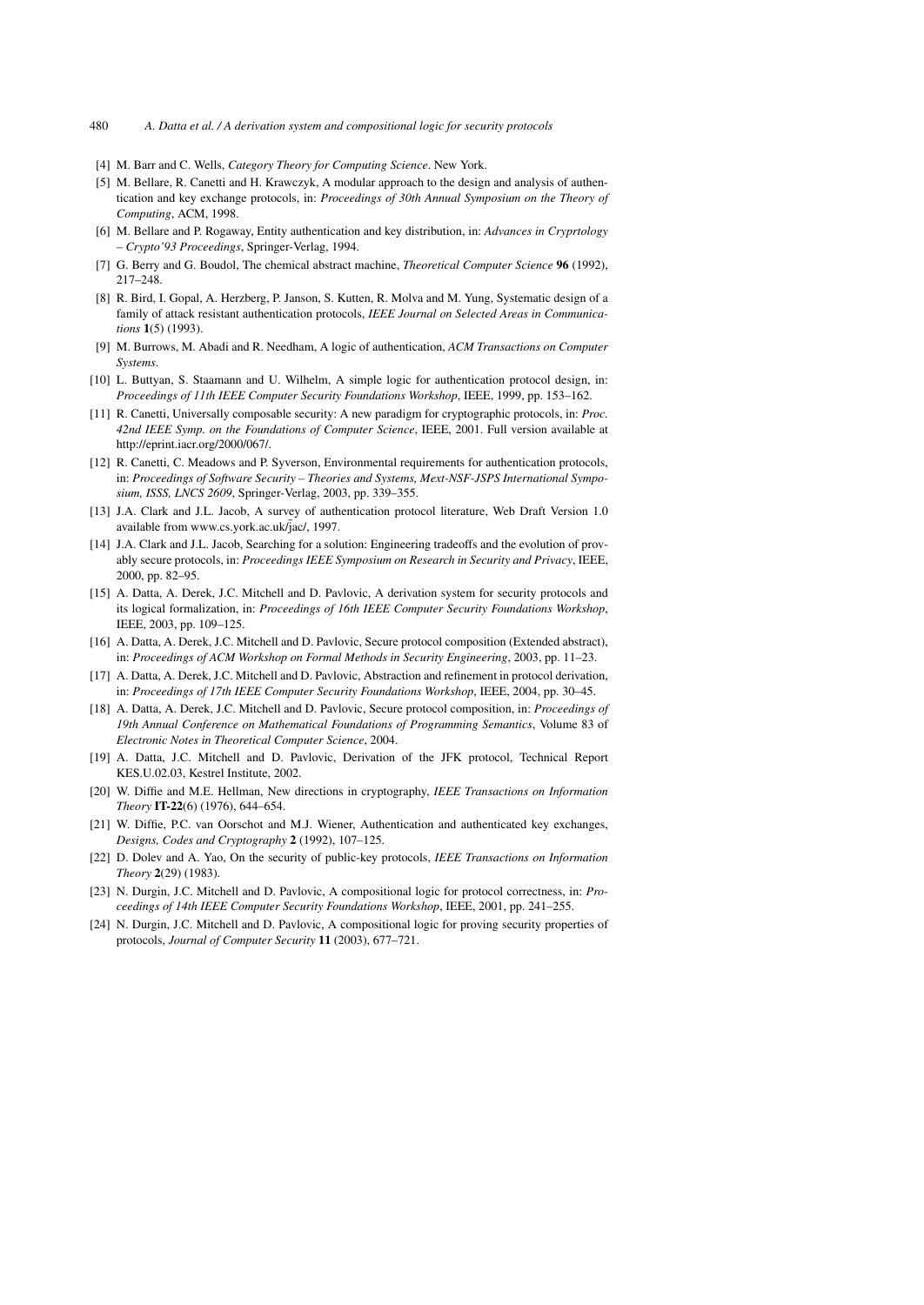- [25] L. Gong and P. Syverson, Fail-stop protocols: An approach to designing secure protocols, *Dependable Computing for Critical Applications* **5** (1998), 79–100.
- [26] J.D. Guttman and F.J.T. Fábrega, Protocol independence through disjoint encryption, in: *Proceedings of 13th IEEE Computer Security Foundations Workshop*, IEEE, 2000, pp. 24–34.
- [27] D. Harkins and D. Carrel, The Internet Key Exchange (IKE), RFC 2409, 1998.
- [28] N. Heintze and J.D. Tygar, A model for secure protocols and their composition, *IEEE Transactions on Software Engineering* **22**(1) (1996), 16–30.
- [29] IEEE, Entity authentication mechanisms part 3: Entity authentication using asymmetric techniques, Technical report ISO/IEC IS 9798-3, ISO/IEC, 1993.
- [30] J. Kelsey, B. Schneier and D. Wagner, Protocol interactions and the chosen protocol attack, in: *Proceedings of the International Workshop on Security Protocols*, 1997.
- [31] R. Kemmerer, C. Meadows and J. Millen, Three systems for cryptographic protocol analysis, *J. Cryptology* **7**(2) (1994), 79–130.
- [32] H. Krawczyk, The IKE-SIGMA protocol, Internet draft, 2002.
- [33] G. Lowe, An attack on the Needham–Schroeder public-key protocol, *Info. Proc. Letters* **56** (1995), 131–133.
- [34] G. Lowe, Some new attacks upon security protocols, in: *Proceedings of 9th IEEE Computer Security Foundations Workshop*, IEEE, 1996, pp. 162–169.
- [35] N. Lynch, I/O automata models and proofs for shared-key communication systems, in: *Proceedings of 12th IEEE Computer Security Foundations Workshop*, IEEE, 1999, pp. 14–29.
- [36] Z. Manna and A. Pnueli, *Temporal Verification of Reactive Systems: Safety*, Springer-Verlag, 1995.
- [37] H. Mantel, On the composition of secure systems, in: *Proceedings of the IEEE Symposium on Security and Privacy*, Oakland, CA, USA, IEEE Computer Society, 2002, pp. 88–101.
- [38] P. Martin-Lof, *Intuitionistic Type Theory*, Bibliopolis, 1984.
- [39] D. McCullough, Noninterference and the composability of security properties, in: *Proceedings of the IEEE Symposium on Security and Privacy*, Oakland, CA, USA, IEEE Computer Society, 1988, pp. 177–186.
- [40] D. McCullough, A hookup theorem for multilevel security, *IEEE Transactions on Software Engineering* **16**(6) (1990), 563–568.
- [41] J. McLean, Security models and information flow, in: *Proceedings of the IEEE Symposium on Security and Privacy*, Oakland, CA, USA, IEEE Computer Society, 1990.
- [42] J. McLean, A general theory of composition for a class of "possibilistic" properties, *IEEE Transactions on Software Engineering* **22**(1) (1996), 53–67.
- [43] C. Meadows, A model of computation for the NRL protocol analyzer, in: *Proceedings of 7th IEEE Computer Security Foundations Workshop*, IEEE, 1994, pp. 84–89.
- [44] C. Meadows, The NRL protocol analyzer: An overview, *Journal of Logic Programming* **26**(2) (1996), 113–131.
- [45] C. Meadows, Analysis of the Internet Key Exchange protocol using the NRL protocol analyzer, in: *Proceedings of the IEEE Symposium on Security and Privacy*, IEEE, 1998.
- [46] A.J. Menezes, P.C. van Oorschot and S.A. Vanstone, *Handbook of Applied Cryptography*, CRC Press, 1996.
- [47] R. Milner, Action structures, LFCS report ECS-LFCS-92-249, Department of Computer Science, University of Edinburgh, JCMB, The Kings Buildings, Mayfield Road, Edinburgh, December 1992.
- [48] R. Milner, Action calculi and the pi-calculus, in: *NATO Summer School on Logic and Computation*, Marktoberdorf, 1993.
- [49] R. Milner, Action calculi, or syntactic action structures, in: *Proceedings of MFCS'93*, A.M. Borzyszkowski and S. Sokolowski, eds, Volume 711 of *Lecture Notes in Computer Science*, Springer-Verlag, 1993, pp. 105–121.